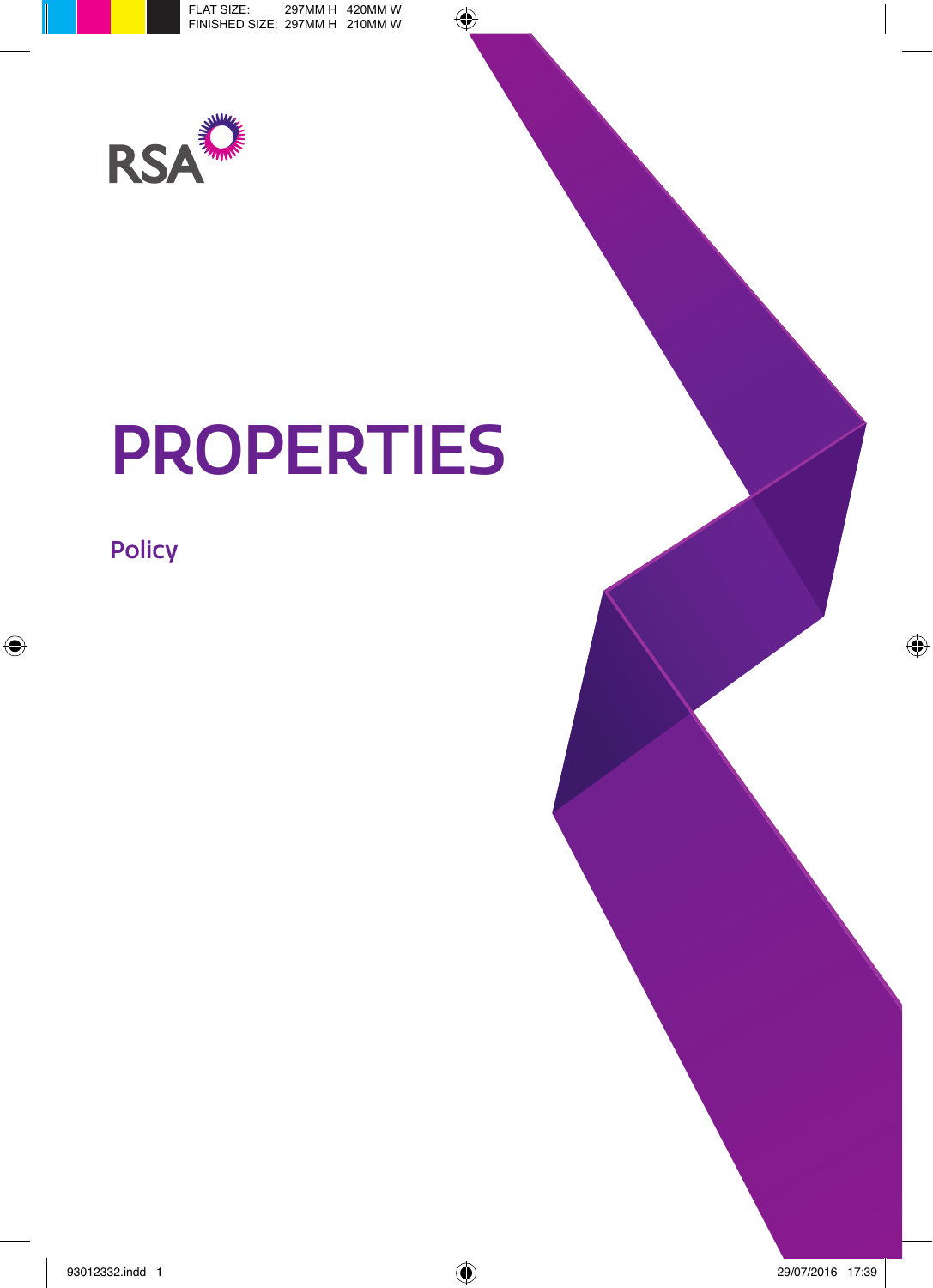# **Contents**

| Section                                                                                                                                                     | Page                       |
|-------------------------------------------------------------------------------------------------------------------------------------------------------------|----------------------------|
| <b>About Your Insurance Policy</b>                                                                                                                          | 3                          |
| The Insurance Contract                                                                                                                                      | 3                          |
| <b>Customer Care Services &amp; Helplines</b>                                                                                                               | 4                          |
| <b>Property Damage Insurance</b><br>What is covered/What is not covered<br><b>Extensions of Cover</b>                                                       | 5<br>5<br>10               |
| Additional Extensions of Cover<br>applicable to Rent<br>How We settle claims for Buildings<br>How We settle claims for                                      | 15<br>23                   |
| Landlord's Contents<br>How We settle claims for Rent<br>Other claims considerations                                                                         | 26<br>26<br>28             |
| Liabilities Insurance<br>Section 1 Employers' Liability<br>What is covered/What is not covered<br>How <b>We</b> settle claims<br>Section 2 Public Liability | 30<br>30<br>30<br>33<br>34 |
| What is covered/What is not covered<br>How We settle claims<br>Section 3 Legal Defence Costs<br>What is covered/What is not covered                         | 34<br>42<br>43<br>43       |
| How We settle claims<br>Section 4 Legionellosis Liability<br>What is covered/What is not covered                                                            | 45<br>46<br>46             |
| How <b>We</b> settle claims                                                                                                                                 | 49                         |

| Section                                                                                 | Page           |
|-----------------------------------------------------------------------------------------|----------------|
| <b>Terrorism Insurance</b><br>What is covered/What is not covered<br>Special Conditions | 50<br>50<br>52 |
| <b>Claims Conditions</b>                                                                | 53             |
| <b>Policy Conditions</b>                                                                | 55             |
| Definitions - Words with<br>special meanings                                            | 58             |
| <b>Complaints Procedure</b>                                                             | 65             |
| How We Use Your Information                                                             | 66             |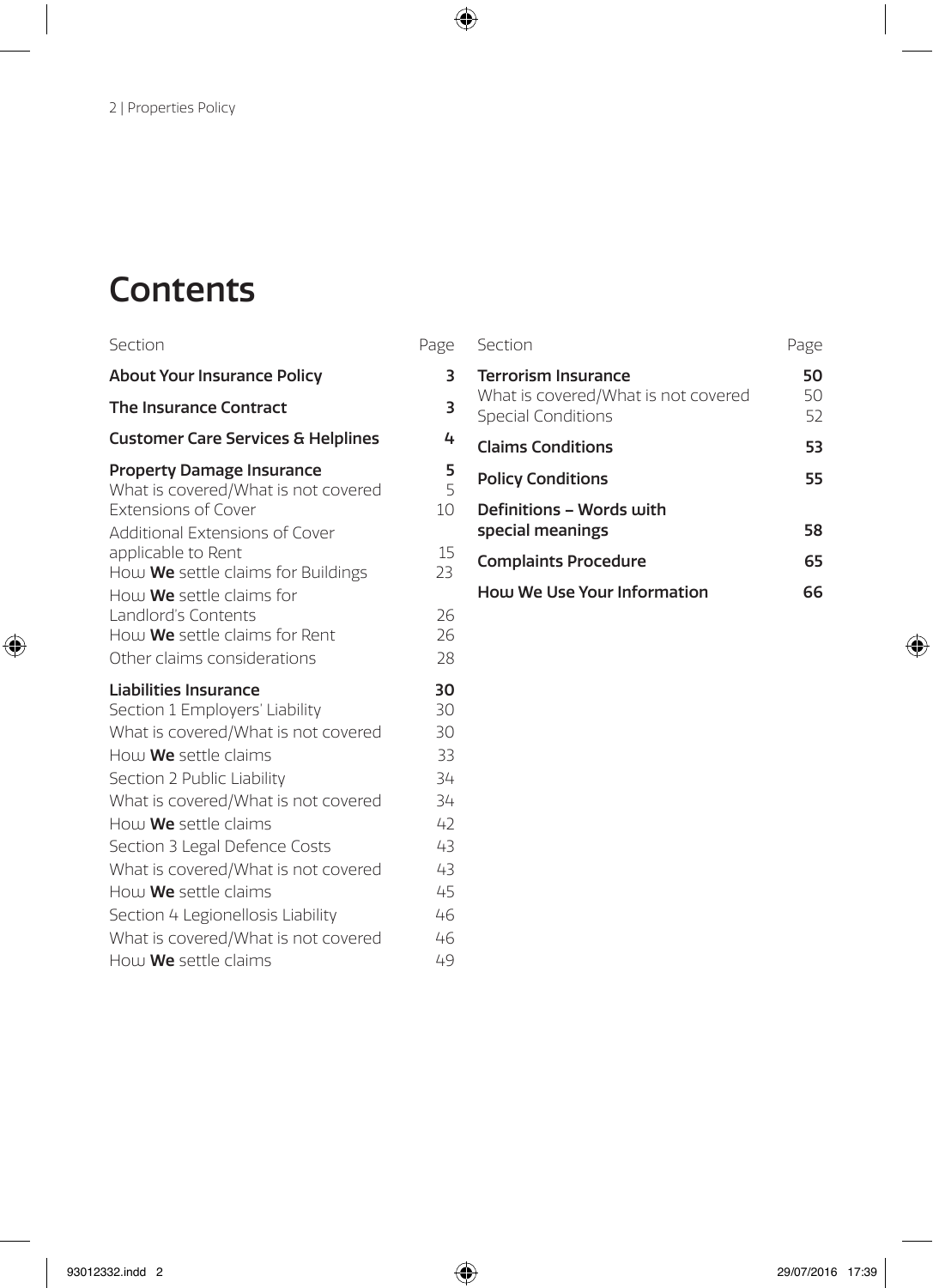

# Introduction

Welcome to RSA. Thank you for choosing Us as Your insurer.

## About Your Insurance Policy

Your insurance Policy is made up of this Policy wording. Your Statement of Fact, and the **Schedule** which shows the sums insured. Our Limits of Liability, the premium You will pay, and any other terms which apply to **Your Policy**.

You should read the Statement of Fact, Schedule and the Policy wording together, to tell You what is covered and what is not covered, how We settle claims and other important information.

Some words in this **Policy** have a special meaning. They start with a capital letter and are in **bold type** whenever they appear in the **Policy**, and are listed under "Definitions" at the end of the **Policy**.

We have set out 'What is covered' to the left of each page, and 'What is not covered' to the right.

There are also some special exclusions which apply to the whole of certain Insurances.

## The Insurance Contract

This Insurance Policy is a legal contract between You and Us. Our acceptance of this risk is based on the information presented to Us prior to the commencement of the **Policy**, and at subsequent stages in respect of mid-term changes and renewal. Provided the on-line questions have been completed accurately and in good faith, and assumptions generated on the **Statement of Fact** checked. We will accept this as being a fair presentation of the risk.

We will provide the insurance described in this **Policy** (subject to all the terms, conditions and exclusion of this Policy) for the Period of Insurance shown in the **Schedule** and any subsequent period for which **You** shall pay and **We** shall agree to accept the premium.

This **Policy** has been issued by Royal & Sun Alliance Insurance plc.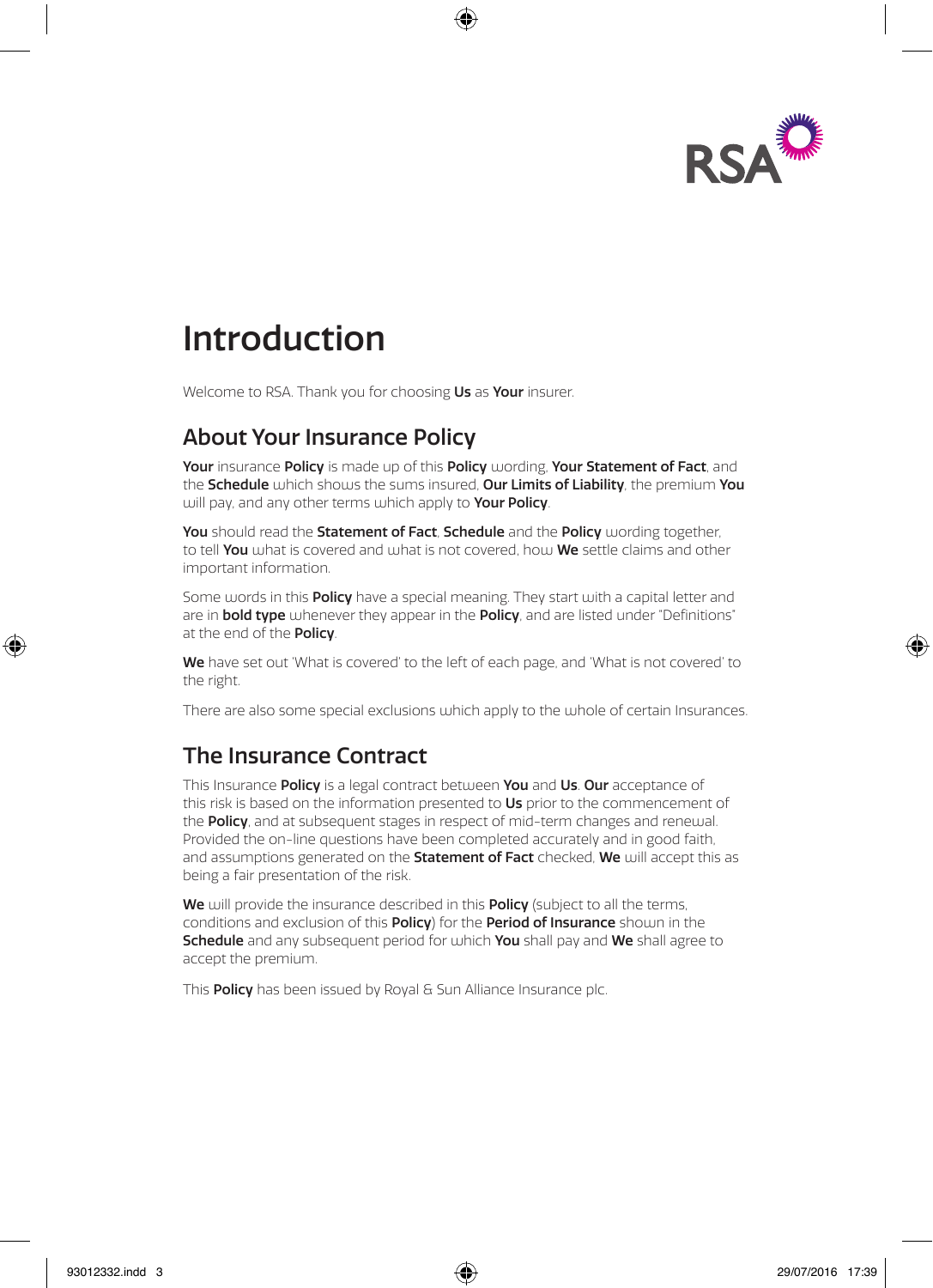# Customer Care **Services**

As part of **Our** commitment to customer care, We have provided additional services to help You when You need it most.

## Claims Helpline

We recognise that losses mean disruption to Your **Business** and that the ultimate test of any insurance policy is providing a fast, effective claims service. We also realise that running a business means that it might not be convenient for **You** to report a claim to Us during normal office hours. That's why You can now notify Us of any claim when it suits You - any time of the day or night. All You have to do is call!

• 24 hour Claims Helpline (including Emergency Repairs and Catastrophe Claim)

0345 300 4006 (Please quote Your Policy Number)

## Emergency Repairs

Should emergency repairs be needed to Your Property, We will put You in touch with a tradesman from Our carefully selected panel. You will have to pay the cost of any work done, but where the Damage is caused by an insured Event, You can of course submit the cost as part of Your claim. Whatever the nature of the emergency, You just need to make a single phone call.

## Catastrophe Claim

If You are faced with a major catastrophe, such as a serious fire or flood, We recognise that You will need expert assistance immediately. We will send a representative to help You in a major crisis, 24 hours a day, 365 days a year.

## Advice Lines

Where do **You** turn to for answers to questions that affect **Your Business? Our** advice lines will put You in touch with highly qualified experts who can offer information and assistance on a wide range of issues:

Legal Assistance (available 24 hours)

Health and Safety issues (available 24 hours)

Tax advice (available Monday to Friday, 9am to 5pm)

Stress Counselling (available 24 hours)

• Advice Line

#### 01455 251500 (Please quote reference number 70108)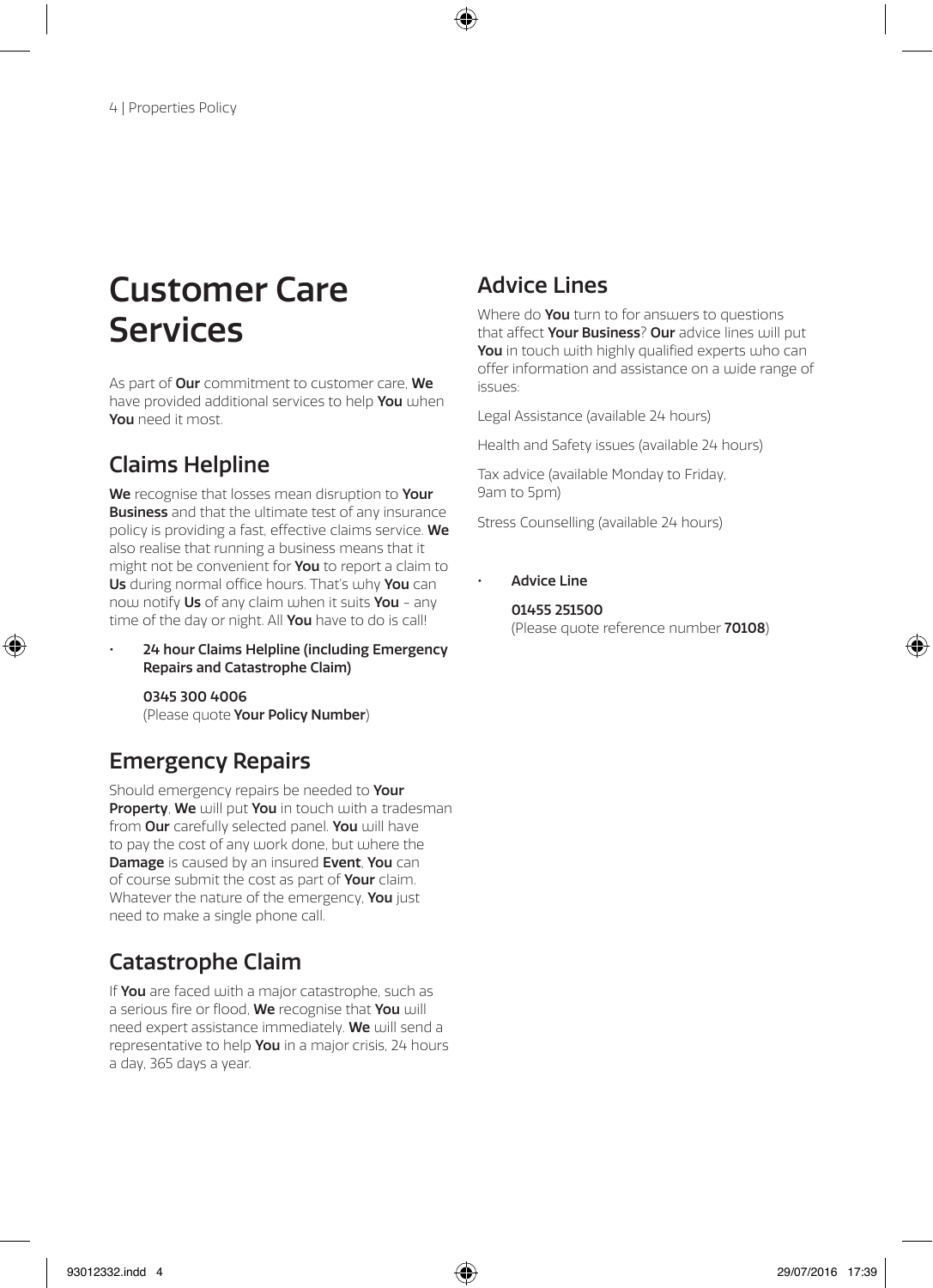# Property Damage Insurance

### THIS INSURANCE ONLY APPLIES WHERE SHOWN AS INCLUDED IN THE SCHEDULE

### Events

1 Fire, smoke, lightning, explosion and earthquake. 1 Your Contribution as shown in the Schedule.

2 Riot, civil commotion, strikers, locked-out workers or persons taking part in labour disturbances or malicious persons.

- 
- 2 Damage caused by the bursting of any boiler or other plant owned by **You** or under **Your** control and in which the internal pressure is due to steam only. Housever, We will not exclude Damage caused by the explosion of any boiler or gas used only for domestic purposes.
- 1 Your Contribution as should in the Schedule.
- 2 Damage arising from nationalisation, confiscation, requisition or destruction by order of the government or any public authority.
- **3** Damage arising from stoppage of work.
- 4 Damage directly caused in the course of theft or attempted theft by malicious persons not acting on behalf of or in connection with any political organisation.
- 5 Damage to Buildings and Landlord's Contents of Residential Properties
	- i) caused by **Residents** or their guests to the Residential Property in which the Resident lives
	- ii) which have been **Unoccupied** for over  $45$ consecutive days
- 3 Storm or flood. 2 Storm of flood. 2 Storm of flood. 1 Your Contribution as shown in the Schedule.
	- **2** Damage caused solely by change in the Water Table Level.
	- **3** Damage caused by frost, subsidence, ground heave or landslip.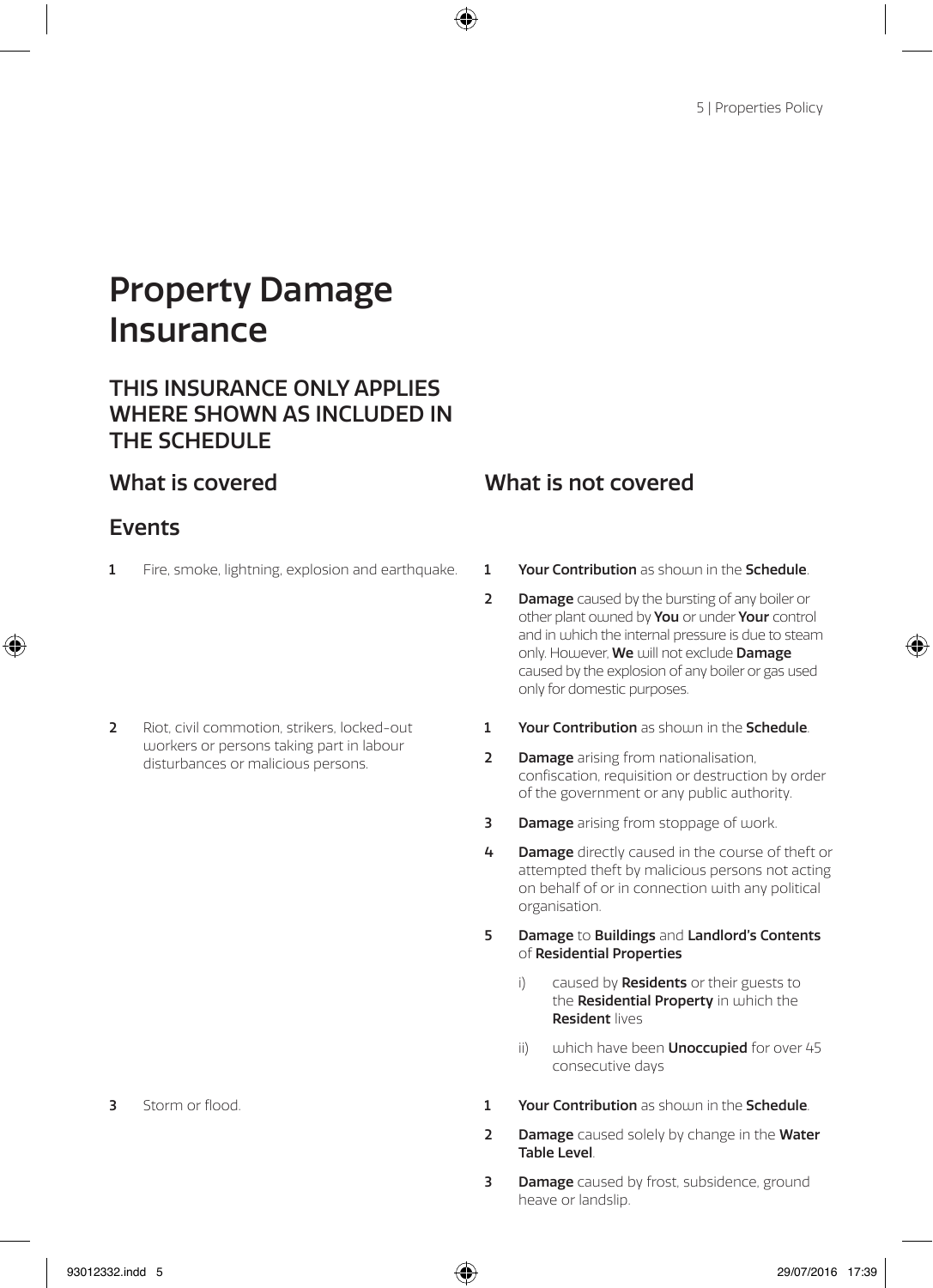- 4 Escape of water or oil from any tank, apparatus, pipe or appliance.
- 5 Impact by
	- A) any vehicle or animal
	- B) aircraft or other aerial devices or articles dropped from them.
- 6 Accidental escape of water from any automatic sprinkler installation.
- 

- 4 Damage caused to fences, gates, hedges, trees, plants, shrubs and turf unless there is Damage to structural parts of the **Building** at the same time.
- 1 Your Contribution as shoum in the Schedule.
- 2 Damage by water discharged or leaking from an automatic sprinkler installation.
- 3 Damage to Buildings and Landlord's Contents of Residential Properties which have been Unoccupied for over 45 consecutive days.
- 1 Your Contribution as should in the Schedule
- 1 Your Contribution as should in the Schedule.
- 2 Escape caused by freezing or unfreezing of the installation or any part of it in any **Building** which is Unoccupied.
- 7 Theft or attempted theft. 1 Your Contribution as shown in the Schedule.
	- 2 Damage which You can recover from another source.
	- 3 Damage to Buildings of Residential Properties
		- A) caused by **Residents** or their guests to the **Residential Property** in which the Resident lives
		- B) which have been **Unoccupied** for over 45 consecutive days.
	- 4 Damage to Landlord's Contents
		- A) which does not involve forcible entry into or exit from the Residential Property or non-residential Building
		- B) in Residential Properties which have been Unoccupied for over 45 consecutive days.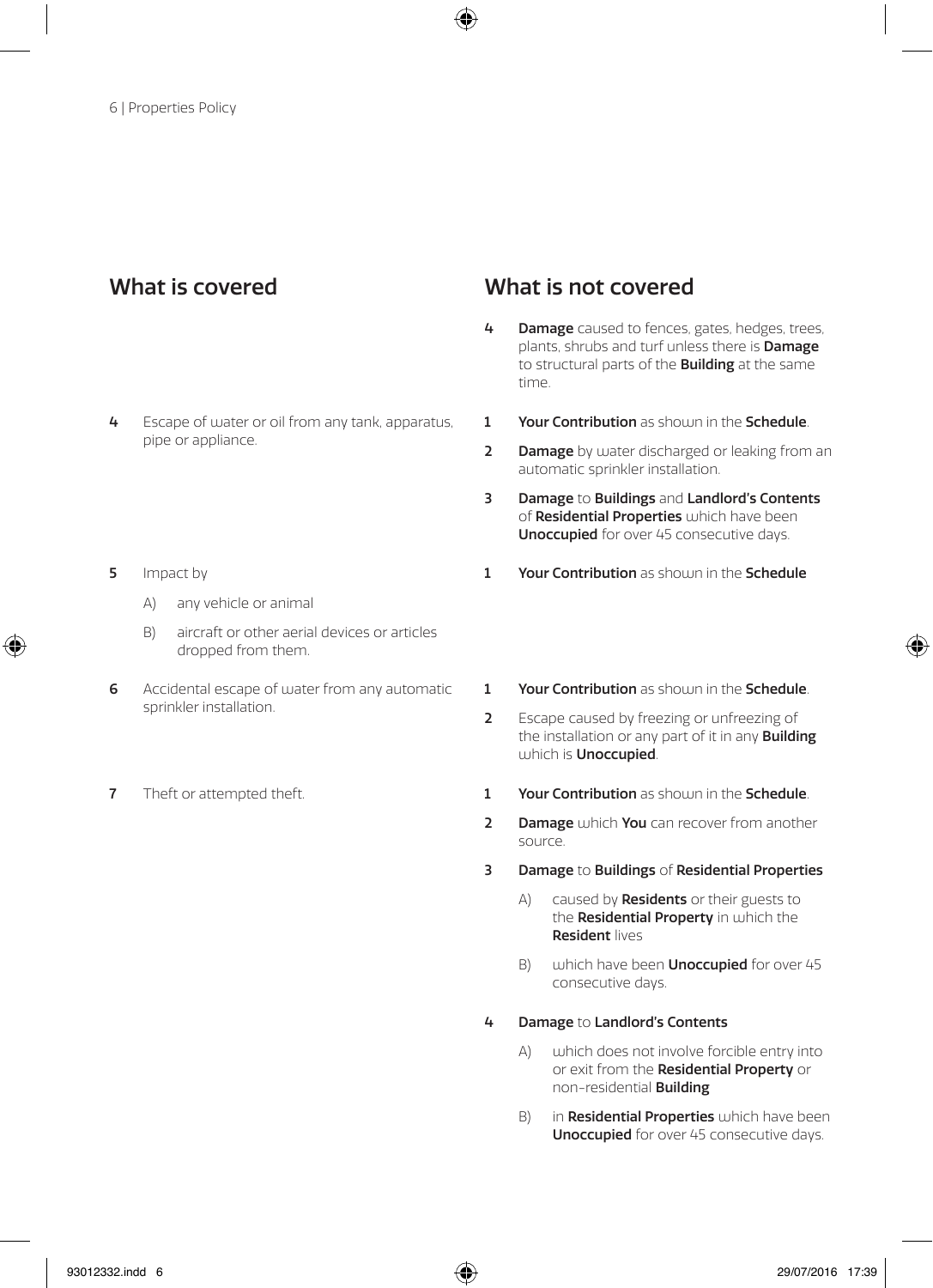- 8 Subsidence, ground heave or landslip. 1 Your Contribution as shown in the Schedule.
	- 2 Damage arising from the settlement or movement of made-up ground or by coastal erosion or erosion by any water course.
	- **3** Damage occurring as a result of the construction, demolition, structural alteration or structural repair of **Buildings** or any groundwork or excavation at the Premises.
	- 4 Damage arising from normal settlement or bedding down of new structures.
	- **5 Damage** to car parks, yards, drives, roads, pavements, footpaths, patios, terraces, swimming pools, tennis courts, squash courts, walls, fences, gates and hedges unless there is Damage to structural parts of the Building at the same time.
	- **6** Damage to solid floors of residential **Buildings**. or caused because solid floors have moved, unless the walls of such **Property** are damaged by the same cause and at the same time.
	- **7** Damage caused by or arising from faulty workmanship, design or materials.
	- 8 Damage commencing prior to the granting of cover under this Insurance.
	- 1 Your Contribution as shown in the Schedule.
	- 2 Damage caused by felling or lopping of trees and branches by You or on Your behalf.
- 10 Any other accident. 1 Your Contribution as shown in the Schedule.
	- 2 Damage by any of the Events  $1 9$  or the causes shown under 'What is not covered' for each of these **Events** (whether or not insured).
- 9 A) Falling trees or their branches
	- B) Falling television or radio receiving aerials, aerial fittings and masts or satellite dishes.
-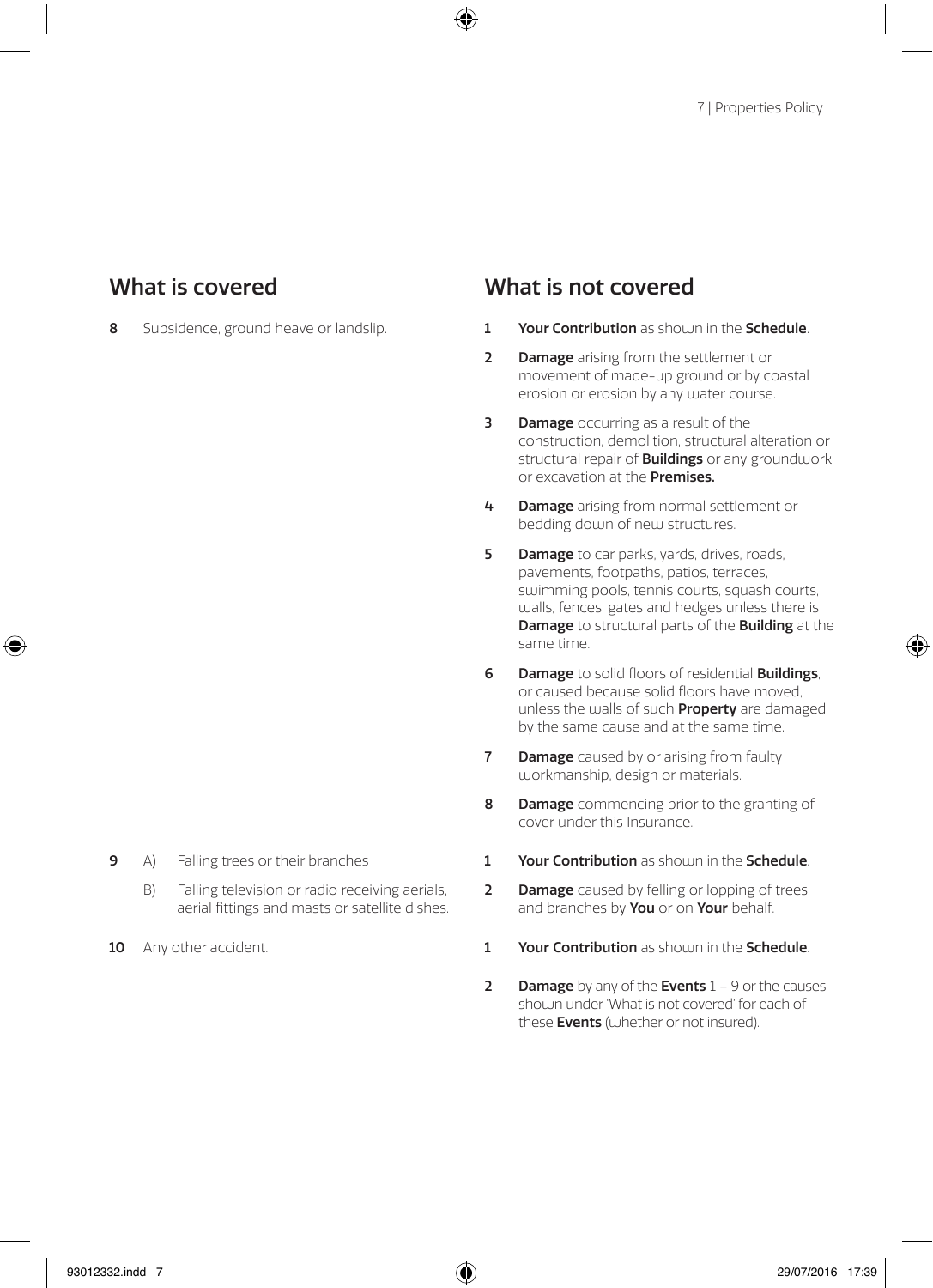- **3** Damage caused by
	- A) its own faulty or defective design or materials
	- B) inherent vice, latent defect, wear and tear, gradual deterioration or any gradually operating cause or
	- C) faulty or defective workmanship by You or Your Employees

 but this shall not exclude subsequent Damage  $u$ uhich itself results from an insured **Event** 

#### 4 **Damage** caused by

- A) corrosion, rust, wet or dry rot, shrinkage, dampness, dryness, marring, scratching, vermin, pests or insects
- B) joint leakage, failure of welds, cracking, fracturing, collapse or overheating of boilers, economisers, superheaters, pressure vessels or any range of connected steam and feed piping
- C) mechanical or electrical breakdown or derangement in respect of the particular machine, apparatus or equipment in which the breakdown or derangement originates

but not

- i) such **Damage** which itself results from other **Damage** which is covered by this Insurance
- ii) subsequent **Damage** which itself results from an insured Event.
- **5 Damage** caused by pollution or contamination unless resulting from a sudden, identifiable, unintended and unexpected cause which occurs in its entirety at a specific moment in time and place during the **Period of Insurance** and which is not otherwise excluded.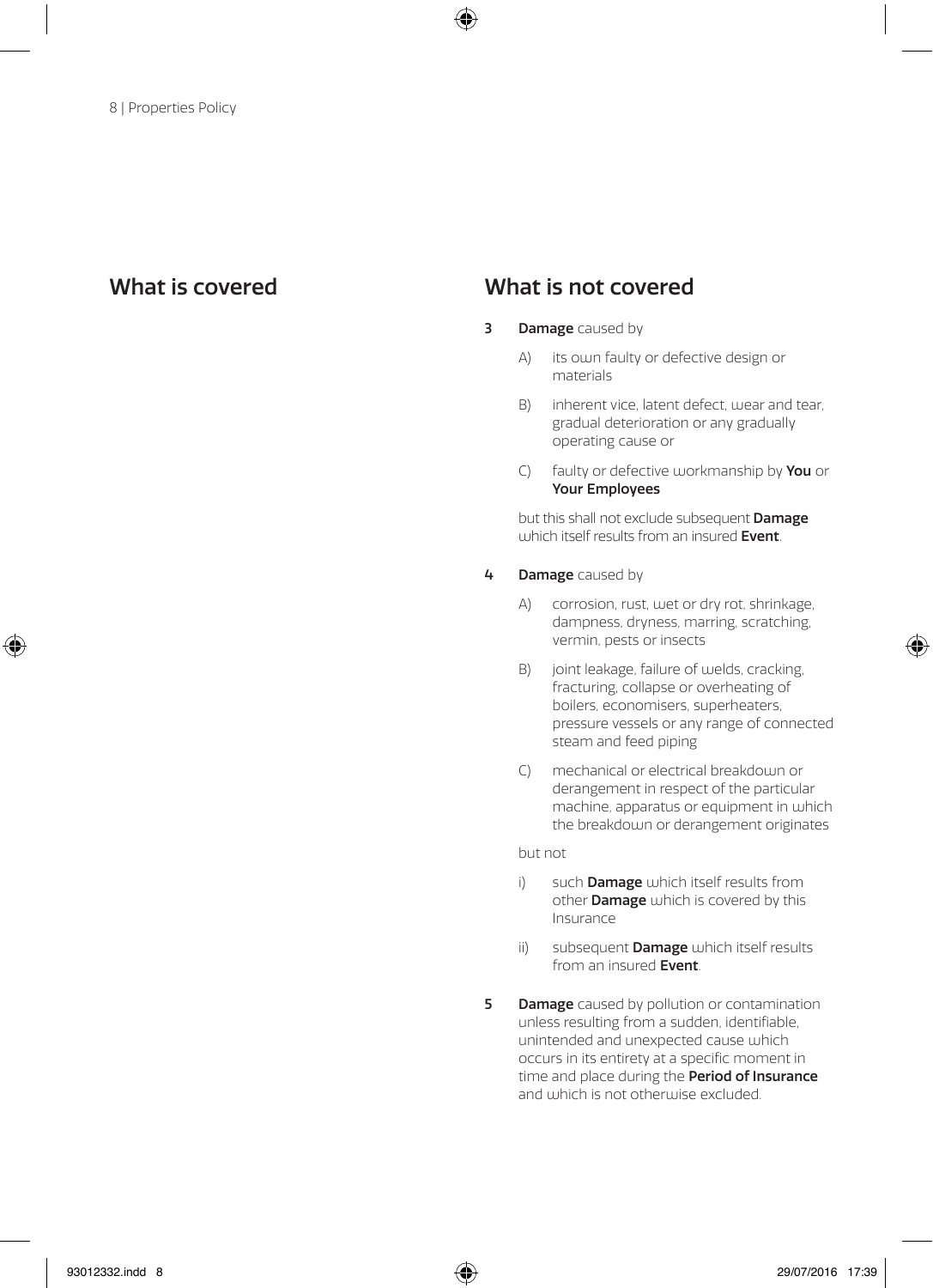- **6** Damage to any **Buildings** or structure caused by its own collapse or cracking unless resulting from a sudden, identifiable and unexplained cause which occurs in its entirety at a specific moment in time and place during any one Period of Insurance and which does not result from
	- A) any **Buildings** being built, demolished or undergoing structural alteration or repair
	- B) groundworks or excavation works

and is not otherwise excluded.

- **7** Damage caused by disappearance or unexplained loss.
- 8 Damage to Buildings and Landlord's Contents of Residential Properties which have been **Unoccupied** for over 45 consecutive days.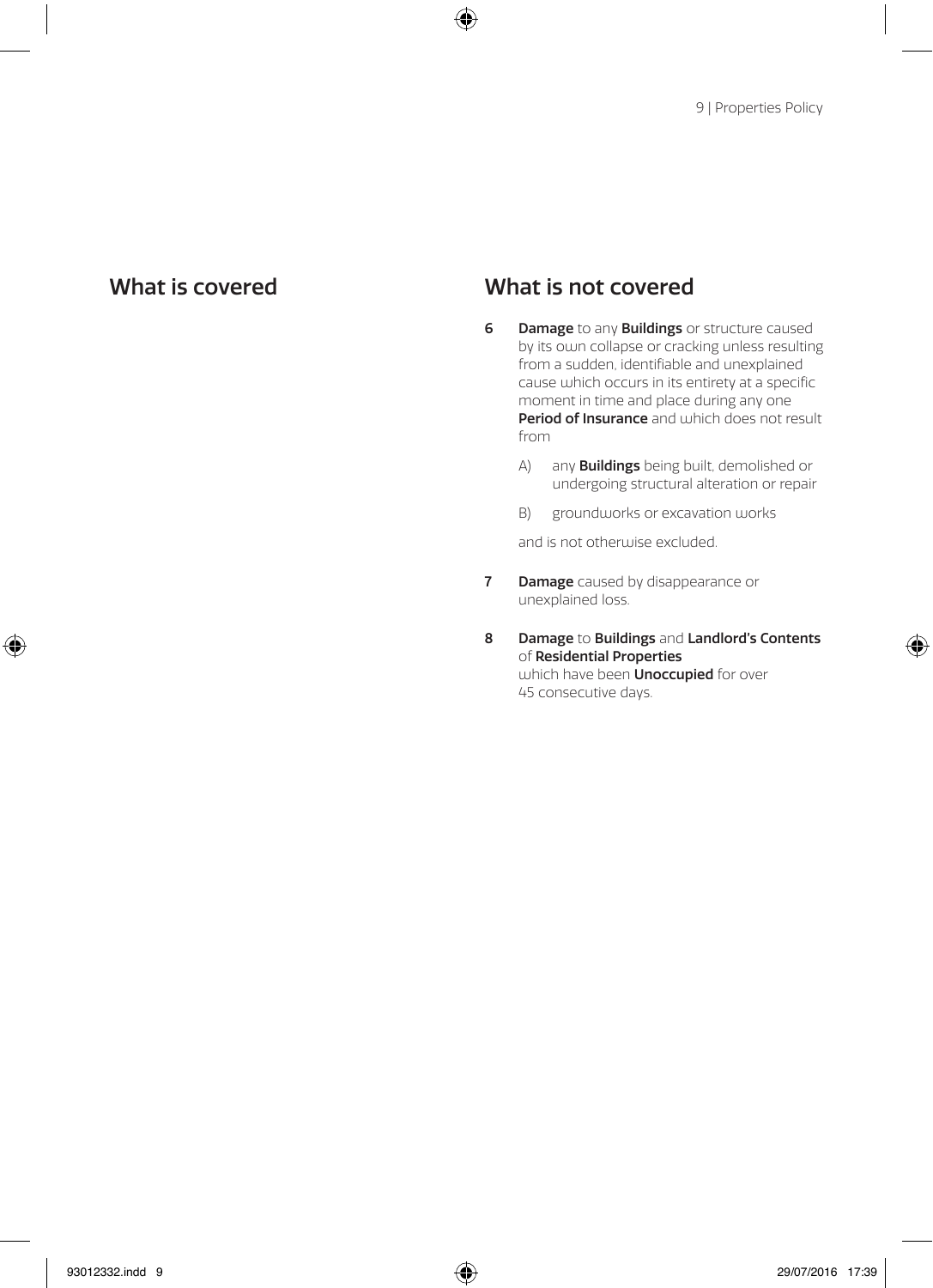# Extensions of Cover

## THIS INSURANCE ALSO COVERS

#### 1 Additional Sprinkler Costs

The costs incurred in upgrading an automatic sprinkler installation to current LPC Rules solely as imposed upon You by Us after Damage to Your Buildings by any of the insured Events 1–10 of this Insurance

provided that at the time of Damage the installation conformed to the 28th or 29th Edition Rules or to LPC Rules current at the time of installation but did not conform to subsequent amendments to those Rules.

#### 2 Alterations and Additions to the Buildings

If alterations and additions are made to the Buildings during the Period of Insurance that are not more specifically insured the **Declared** Value and sum insured in respect of Buildings will be increased by the value of the alterations or additions from practical completion of the work until the renewal date immediately following completion.

#### 3 Automatic Cover for Newly Acquired Premises

**Damage** to any newly acquired or newly constructed premises for which You are responsible provided that, as soon as reasonably practicable, You shall notify Us in writing of each **Building** acquired and arrange specific cover with Us.

In respect of premises purchased for renovation or redevelopment the 'Alternative Basis of Settlement' noted under 'Hou We settle claims for Damage to Buildings'/ 'Additional factors when settling Buildings claims' shall apply.

### What is covered What is not covered

1 Your Contribution as should in the Schedule.

- 1 Your Contribution as shoum in the Schedule.
- 2 Damage to Buildings insured on another policy.
- 3 Any amount in excess of 10% of the respective Buildings Declared Value and sum insured or £500,000 whichever is the lower amount.
- 1 Your Contribution as should in the Schedule.
- 2 Damage to Property insured on another policy.
- **3** Damage occurring after a period of 30 days from the date You acquired Your interest in the Buildings.
- 4 Any amount in excess of
	- A) £250,000 any one claim for **Buildings** of any Residential Property (excluding blocks of Flats)
	- B) £500,000 any one claim for **Buildings** in respect of any other premises.
- **5** Damage occurring outside Great Britain, Northern Ireland, the Channel Islands or the Isle of Man.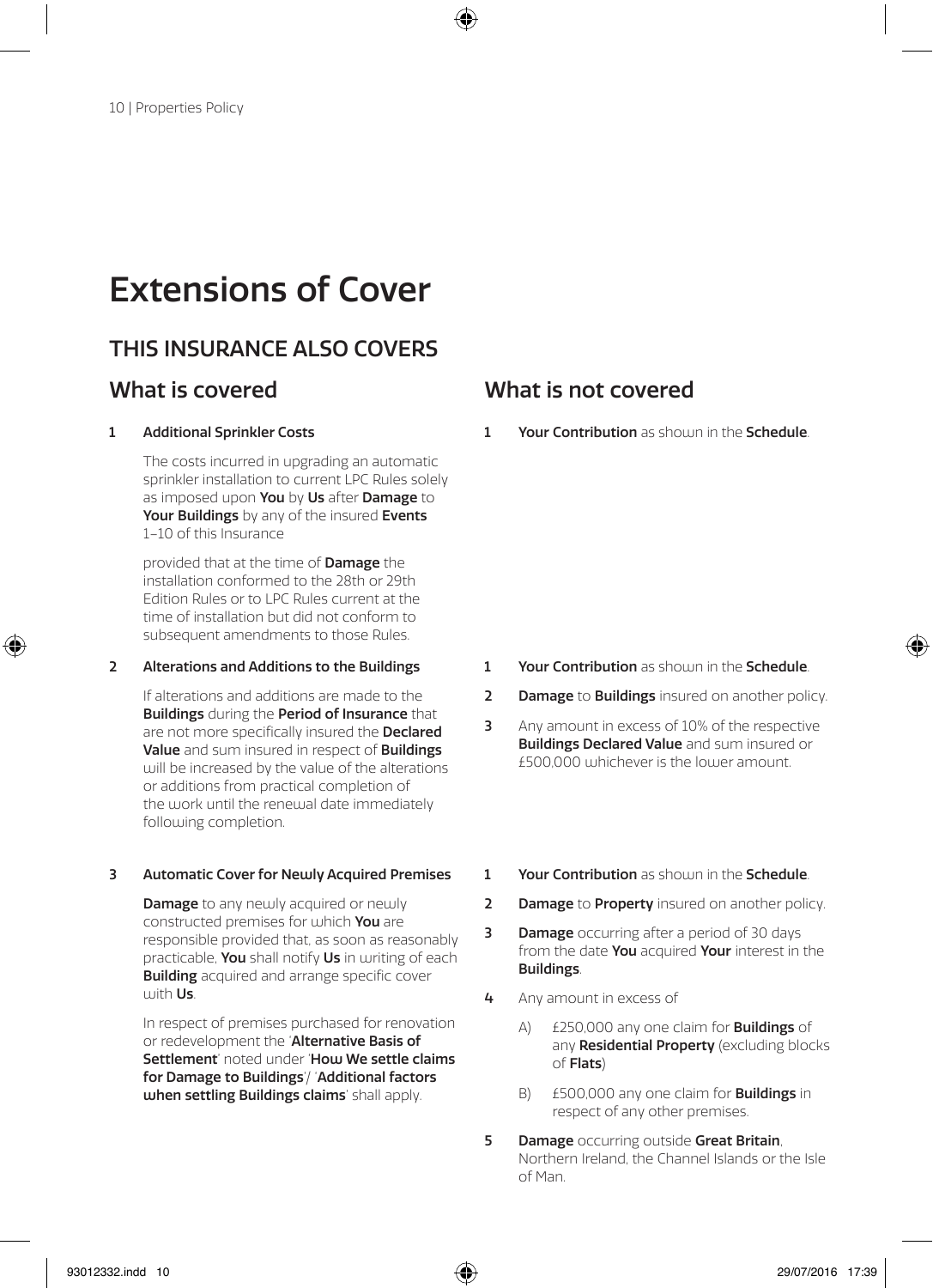#### 4 Concern for Welfare Costs

**Damage** caused by the Police or persons acting under their control in gaining access to the **Buildings** as a result of their concern for the welfare of an occupier of the **Premises**.

#### 5 Damage to Landscaping

The costs incurred in

- A) repairing **Damage** to landscaped gardens and grounds caused by the emergency services when attending the **Premises**
- B) replanting trees, shrubs, plants and turf used in landscaping

as a result of **Damage** by any of the insured Events 1 to 10 of this Insurance.

#### 6 Fire Extinguishment Accidental Gas Discharge and Alarm Setting Expenses

The costs incurred by **You** in

- A) refilling fire extinguishing appliances and replacing used sprinkler heads
- B) recharging gas flooding systems installed for the protection of the Buildings
- C) resetting fire and intruder alarms

and any fire brigade charges

all solely in consequence of **Damage** by any of the insured **Events** 1 to 10 of this insurance or in respect of B) arising out of the accidental discharge thereof.

#### 7 General Interests

The interests of freeholders, lessees, underlessees, assignees and/or mortgagees of **Buildings** covered are noted in this Insurance subject to You disclosing their names to Us in the event of any claim arising.

- 1 Your Contribution as should in the Schedule.
- **2** Damage caused by the Police in the course of criminal investigations.
- 1 Your Contribution as should in the Schedule.
- 2 Any amount in excess of £25,000 any one loss.
- **3** The failure of any plant to germinate or propagate following replacement under this extension.
- 1 Your Contribution as shoum in the Schedule.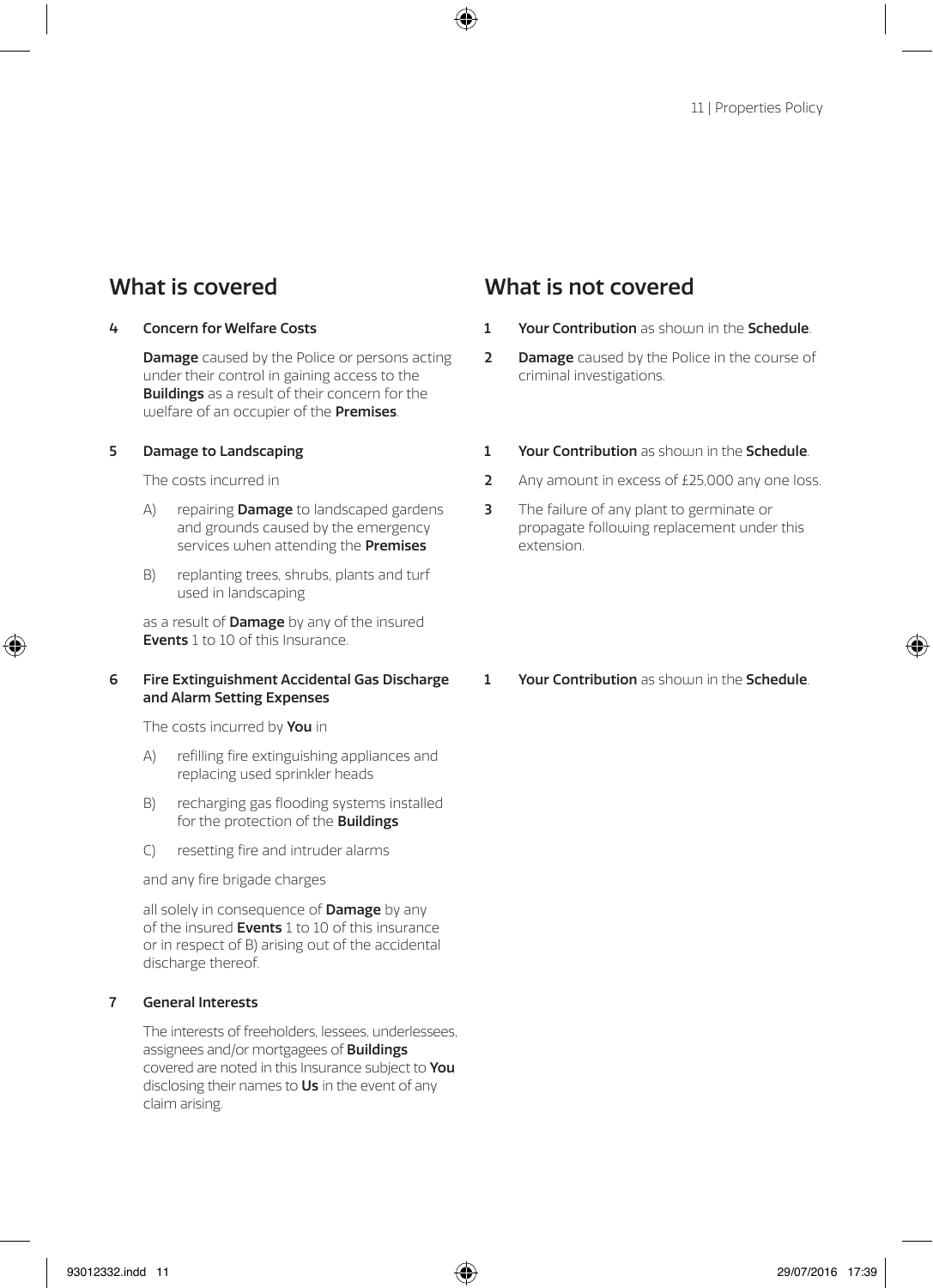#### 8 Glazing Repairs

The reasonable costs incurred in

- A) any necessary boarding up or temporary glazing pending replacement of broken glass if a replacement cannot be made at the same time
- B) the removing and refixing of window fittings, framework and other obstacles to replacement

as a result of **Damage** by any of the insured Events 1 –10 of this Insurance.

#### 9 Index Linking

An adjustment in the sums insured and Declared Values should on the Schedule will automatically be applied monthly in line with the relevant recognised index. Index linking of the sums insured will continue during repair or replacement following **Damage** provided the sums insured at the time of the **Damage** represent the full rebuilding or replacement cost as appropriate, and work is carried out without undue delay.

For Your protection We will not reduce Your sums insured if the index moves down unless You ask Us to.

No extra charge will be made for any increase in sums insured until the renewal of the **Policy** when the renewal premium will be based on adjusted sums insured.

#### 10 Insurance Premiums

The cost of any insurance premiums (or Technical Agent's fees in respect of Latent Defects Policies) incurred by You with Our consent in arranging contract works insurance policies with Us (or in continuing pre-existing Latent Defects policies) following **Damage** to the **Buildings** by any of the insured **Events** 1-10 of this Insurance.

### What is covered What is not covered

1 Your Contribution as should in the Schedule.

1 Your Contribution as should in the Schedule.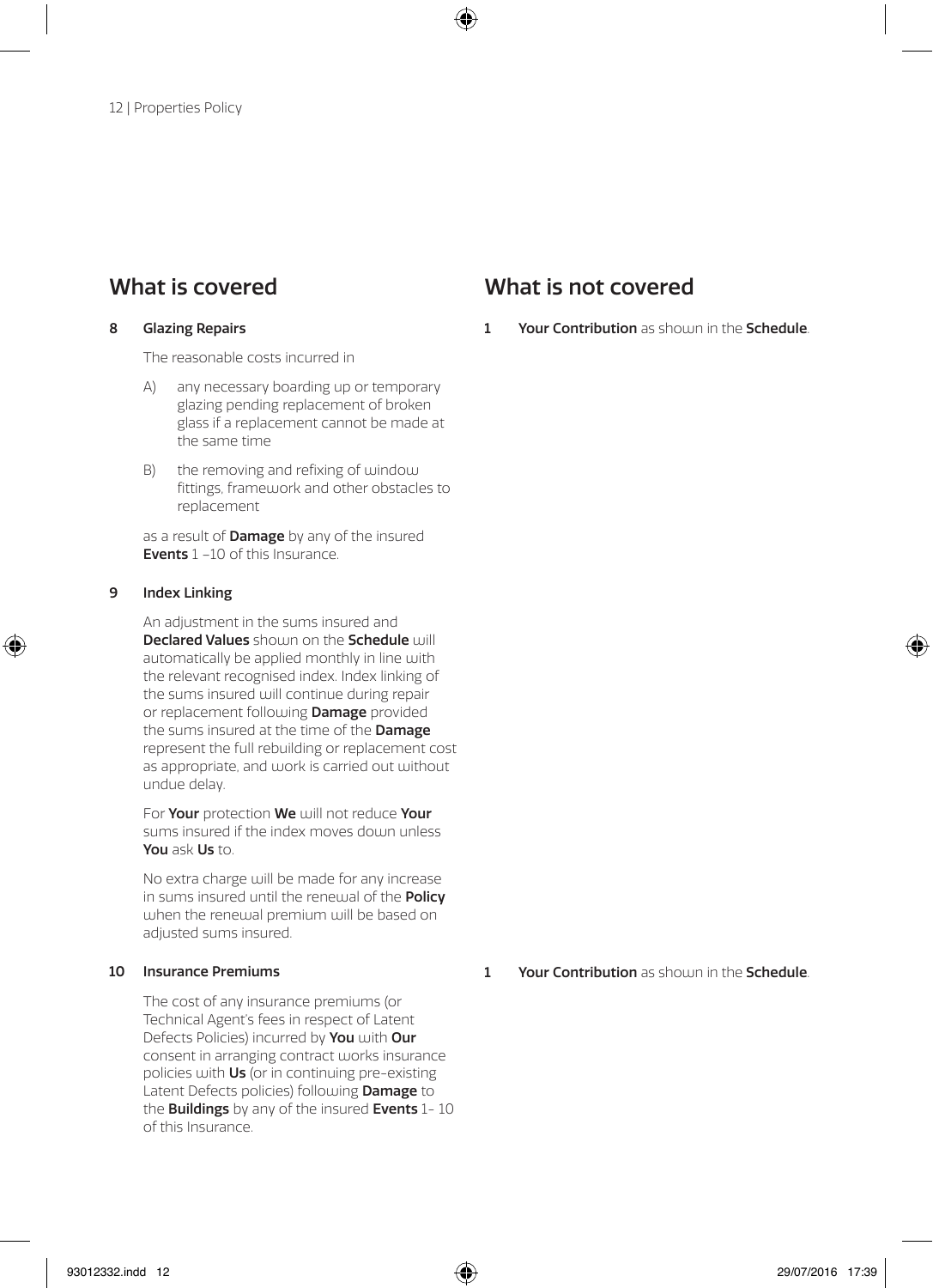#### 11 Loss of Gas, Oil and Metered Water

The additional gas, oil and metered water charges incurred by You as a result of Damage caused by any of the insured **Events** 1-10 of this Insurance.

The amount payable shall be ascertained by comparing the charge made by the gas, oil or water suppliers on their accounts for the period during which the loss occurred with the normal charge but adjusted for any relevant factors affecting **Your** liability for charges during such period.

#### 12 Non-Invalidation

This Insurance will not be prejudiced by

- A) repairs, structural and other alterations all of a minor nature and general maintenance work being undertaken at the Premises
- B) any increase in risk of **Damage** resulting from an alteration, act or omission which occurs without **Your** authority or knowledge or that of any assignee, freeholder, mortgagee or lessor but this shall only protect Your interest and that of the assignee, freeholder, mortgagee, lessee, underlessee or lessor and will only apply if We are notified immediately You or they become aware of the increase in risk and any additional premium is paid.

#### 13 Removal of Nests

The cost of removing any wasps, hornets or bees nests from the Buildings.

#### 14 Replacement of Locks

The reasonable costs necessarily incurred in replacing the locks or changing parts of the locks if the keys to the Buildings or to any safe or strongroom in **Your Premises** are stolen or there is reasonable evidence that the keys have been duplicated by an unauthorised person.

- 1 Your Contribution as should in the Schedule.
- 2 Any amount in excess of £25,000 in any one Period of Insurance.
- **3** Any loss for which remedial action has not been taken within 14 days of the discovery of the Damage.
- 4 Costs relating to Residential Properties which have been **Unoccupied** for over 45 consecutive days.
- 5 Costs relating to oil not used for domestic purposes.

- 1 Your Contribution as should in the Schedule.
- 2 The cost of removal of any nests already in the **Buildings** before **Your** Insurance cover commences.
- 3 Any amount in excess of £5,000 in any one Period of Insurance.
- 1 Your Contribution as shoum in the Schedule.
- 2 Any amount in excess of £1,000 any one loss.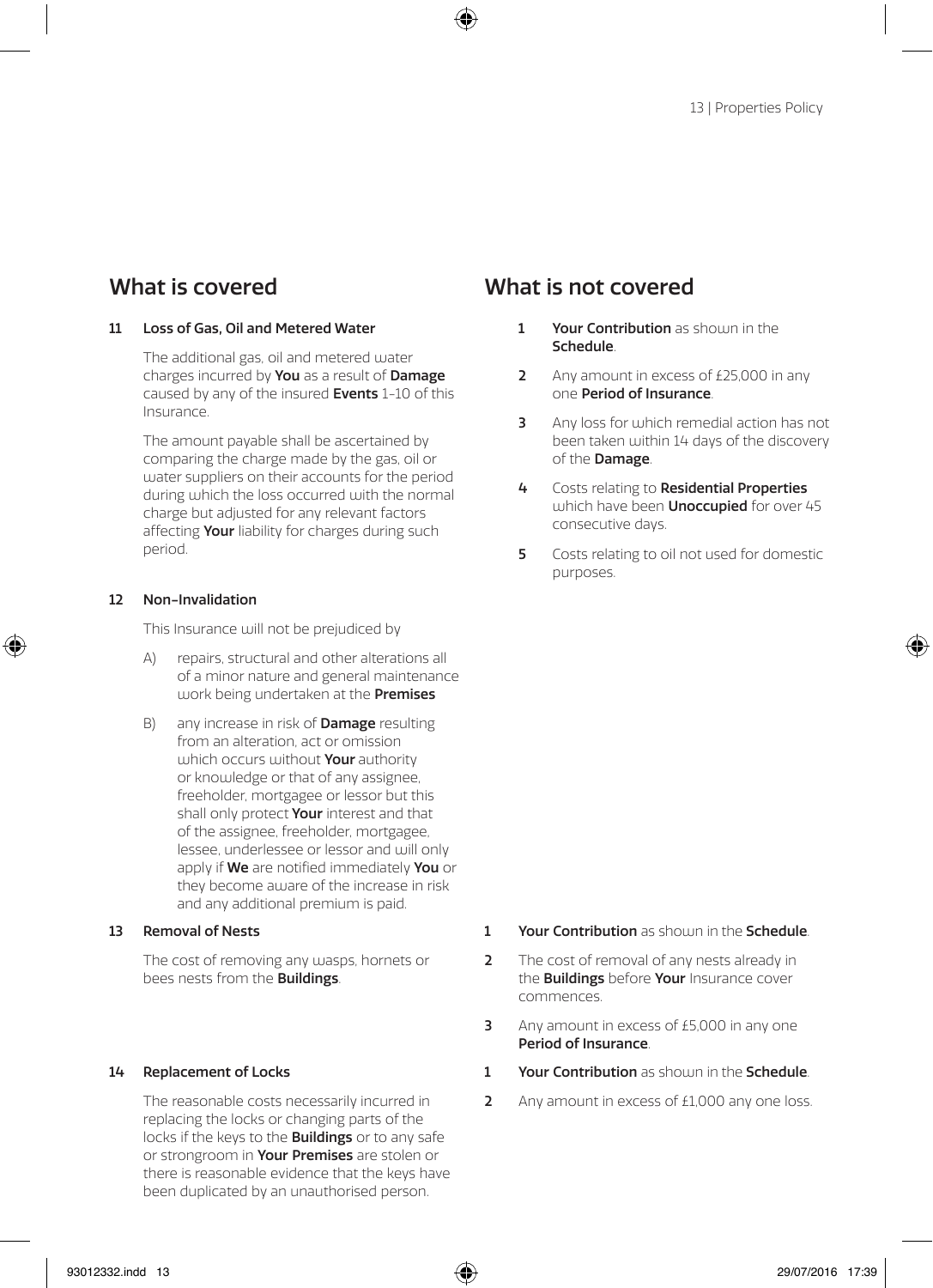#### 15 Temporary Removal

**Damage** to fixtures and fittings or other Property insured under Buildings and, if included. Landlord's Contents whilst temporarily removed from the **Premises** to any location or whilst in transit for cleaning, renovation or repair or other similar purposes.

#### 16 Trace and Access and Repair or Replacement

Damage occurring as a result of escape of water or oil as insured by Events 4 and 6 including

- the costs necessarily and reasonably incurred in locating the source of such Damage
- B) the costs necessarily and reasonably incurred in repairing and making good any **Damage** caused in locating the source of the Damage
- C) the costs of repairing or replacing tanks, apparatus, pipes or appliances which have been damaged by freezing.

#### 17 Tree Felling and Lopping

The cost of removing or lopping any trees which are an immediate threat to the safety of life or Property.

#### 18 Unauthorised Use of Electricity, Gas or Water

The cost of metered electricity, gas or water for which **You** are legally responsible arising from its unauthorised use by persons taking possession, keeping possession or occupying the Buildings without Your authority

- 1 Any **Property** that is insured on another policy.
- **2** Damage by theft or attempted theft from any building that does not involve forcible entry into or exit from the building.
- **3** Any amount in excess of £50,000 any one loss.
- 4 Damage occurring outside Great Britain, Northern Ireland, the Channel Islands or the Isle of Man.
- 1 Vour Contribution as should in the Schedule
- 2 Any amount in excess of  $f$ 25,000 any one Event.
- **3** Damage occurring in Residential Properties which have been **Unoccupied** for over  $45$ consecutive days.

- 1 Your Contribution as shown in the Schedule.
- 2 Any costs You have to pay solely in order to comply with a Preservation Order.
- 3 Any amount in excess of  $f$  2,500 in any one Period of Insurance.
- 1 Your Contribution as shown in the Schedule.
- 2 Any amount in excess of £25,000 in any one Period of Insurance.
- 3 Costs incurred unless
	- $A$ ) the **Buildings**, including any individual Residential Properties, have been inspected weekly by **You** or a responsible person on **Your** behalf prior to the unauthorised occupation of the Premises
	- B) all practicable steps are taken to terminate such unauthorised occupation and use of the electricity, gas or water as soon as it is discovered.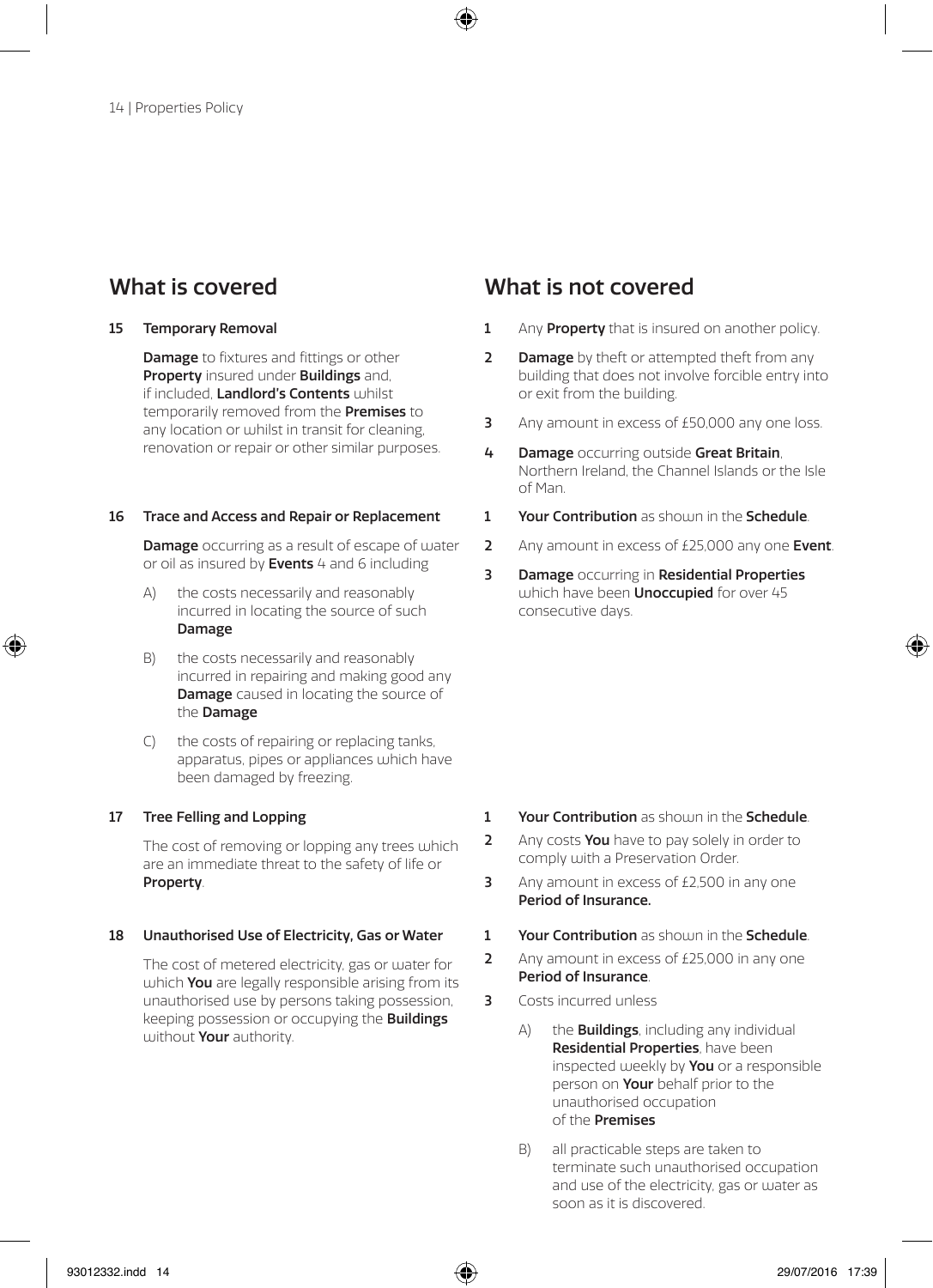# Additional Extensions of Cover applicable to Rent

### IF RENT IS SHOWN AS INCLUDED IN YOUR SCHEDULE THIS INSURANCE ALSO COVERS

1 Prevention of Access and Loss of Attraction

Loss of Rent resulting from Damage to Property in the immediate vicinity of **Your Premises** by any of the insured Events  $1 - 10$  of this Insurance which

- A) hinders or prevents the use of the **Buildings** or access to them or
- B) avoids or delays an agreement which is in the course of negotiation to lease the Buildings.

#### 2 Failure of Public Supply

Loss of Rent as a result of accidental failure of the public supply of

- A) electricity at the terminal ends of the supply authority's service feeders at the Premises
- B) gas at the supply authority's meters at the Premises
- C) water at the supply authority's main stop cock serving the Premises.

## What is covered What is not covered

1 Any amount in excess of 10% of the Rent sum insured for these **Dremises** or £250,000 whichever is the lower amount after the application of all other terms and conditions of this Insurance.

- 1 Loss as a result of accidental total failure of the public supply lasting less than 30 consecutive minutes.
- 2 Loss as a result of failure of the public supply caused by drought or the deliberate act of any supply authority or service provider or by the exercise by any authority of its power to withhold or restrict supply or services.
- **3** Any amount in excess of £250,000 after the application of all other terms and conditions of this Insurance.
- 4 Loss as a result of the failure or restriction of the public supply caused by industrial action or strikes.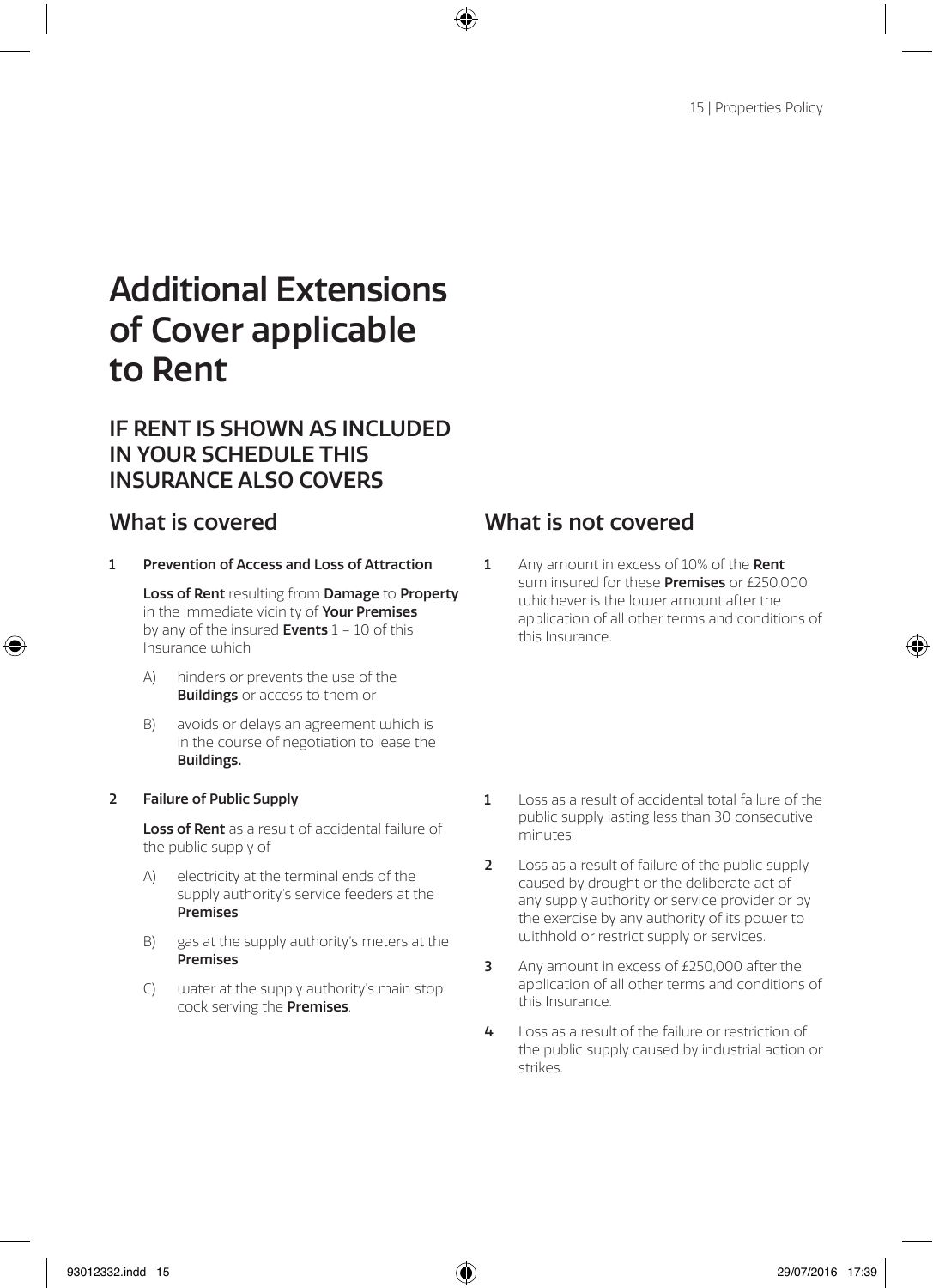#### 3 Disease, Vermin, Pests, Murder and Suicide

Loss of Rent as a result of

- A) closure of the whole or part of the **Buildings** on the order or advice of any local or governmental authority as a result of an outbreak or occurrence at the Premises of
	- i) a notifiable human disease other than Acquired Immune Deficiency Syndrome (AIDS) or any AIDS related condition, an outbreak of which is required by law or stipulated by the local or governmental authority to be notified to them
	- ii) food or drink poisoning
	- iii) defective sanitation
	- iv) vermin or pests.
- B) murder or suicide occurring at the Premises.

For the purposes of paragraph A) of this Extension the Indemnity Period shall commence from the date from which the closure order is enforced.

#### 4 Managing Agents' Premises

Loss of Rent caused solely by Damage by any of the insured **Events**  $1 - 10$  of this Insurance (and not otherwise excluded) to buildings or other Property at any location ou ned or occupied by Your Managing Agents for the purposes of their business in consequence of which Your Rent receivable is reduced.

- 1 Any amount in excess of £250,000 after the application of all other terms and conditions of this Insurance.
- 2 Costs incurred in the cleaning, repair, replacement, recall or checking of **Property**.
- **3** Loss of Rent resulting from the outbreak or occurrence of a notifiable human disease or food or drink poisoning at any Residential Property.

- 1 Any amount in excess of 10% of the Rent sum insured for these **Premises** or £250,000 whichever is the lower amount after the application of all other terms and conditions of this Insurance.
- 2 Damage occurring outside Great Britain, Northern Ireland, the Channel Islands or the Isle of Man.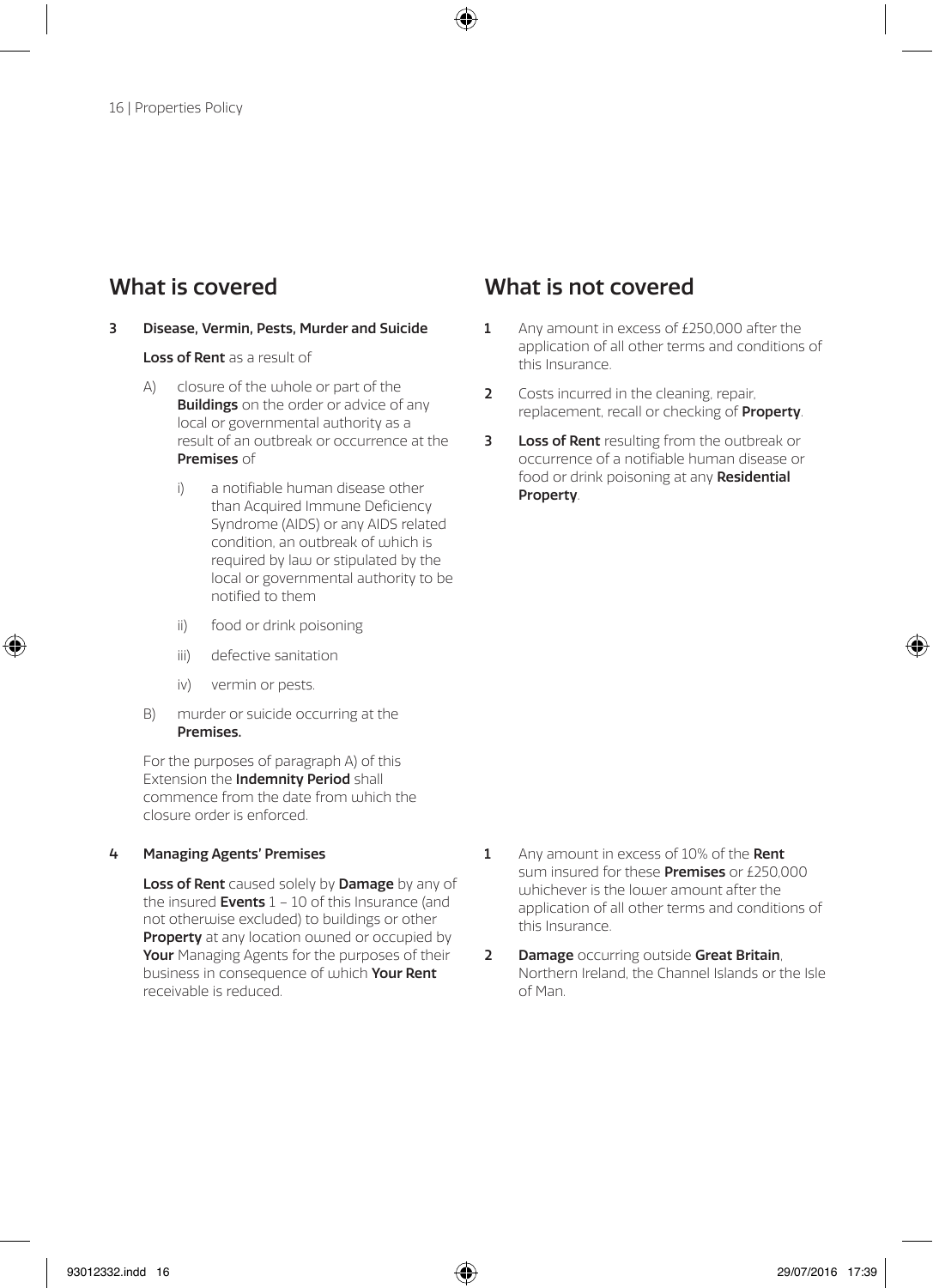#### 5 Alterations and Additions to the Buildings

If Rent is anticipated to increase following alterations and additions to the **Buildings** during the **Period of Insurance** the sum insured in respect of Rent will be increased from practical completion of the work until the renewal date immediately following completion by the amount of additional **Rent** to be received by You.

#### 6 Automatic Cover for Newly Acquired Premises

Loss of Rent as a result of Damage to any newly acquired or newly constructed premises for which  $You$  are responsible provided that, as soon as reasonably practicable. You shall notify Us in writing of each **Building** acquired and arrange specific cover with Us.

### What is covered What is not covered

- 1 Loss of Rent insured on another policy.
- 2 Any amount in excess of 10% of the respective Rent sum insured or £500,000 whichever is the lower amount after the application of all other terms and conditions of this Insurance.
- 1 Loss of Rent insured on another policy.
- **2** Damage occurring after a period of 30 days from the date You acquired Your interest in the Buildings.
- 3 Any amount in excess of
	- A)  $f$ 250,000 any one claim for **Buildings** and Rent of any Residential Properties (excluding blocks of Flats)
	- or
	- B) £500,000 any one claim for **Buildings** and Rent in respect of any other premises.
- 4 Damage occurring outside Great Britain, Northern Ireland, the Channel Islands or the Isle of Man.

#### 7 Rent-Free Period

If at the time of **Damage** the **Buildings** are subject to a rent-free period concession under the terms of the lease, then the **Indemnity** Period stated in the Schedule will be adjusted by adding the unexpired portion of the rent-free period to the number of months shown in the Schedule.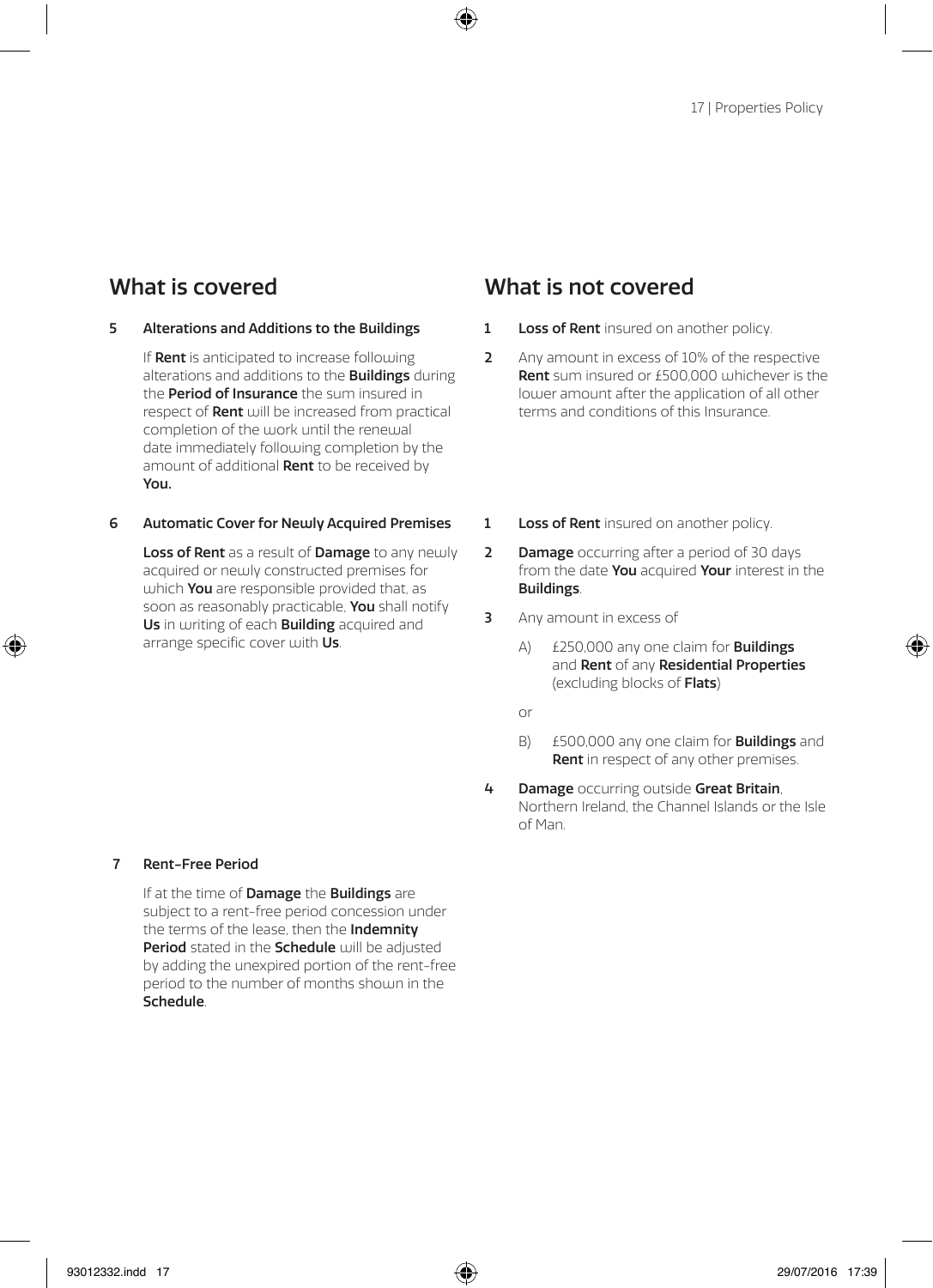#### 8 Residential Properties

If **Buildings** that are occupied totally or partially for residential purposes suffer Damage the following extensions in cover apply

#### A) Alternative Accommodation Costs

We will nay the reasonable costs You incur in providing similar short-term accommodation for the **Residents** ujho normally live in the **Buildings** if the Residential Property cannot be lived in or accessed because of **Damage** covered by this Insurance.

#### B) Rent

If no Sum Insured on Rent received from the **Residential Property** is included on the Schedule We will cover Loss of Rent in respect of such **Property** in accordance with 'How We settle claims for Rent of Buildings which suffer Damage' except for the provisions of paragraph 3 B).

The paragraphs headed 'The most We will pay' and 'Your sum insured – the penalty for underinsurance' shall not apply to the cover provided by this Extension.

#### 9 Book Debt

#### THIS EXTENSION ONLY APPLIES IF BOOK DEBT IS SHOWN AS INCLUDED IN THE SCHEDULE

Damage by any insured Event at the Premises to **Property** which prevents You from tracing or establishing customers' Outstanding Debit **Balances** in whole or in part due to **You**.

What is covered What is not covered

- 1 Any costs You or the Residents incur once the **Buildings** can be lived in again.
- 2 Any costs You agree to pay without Our written permission.
- 3 Any amount in excess of the Limit of Liability shoum in the **Schedule** after the application of all other terms and conditions of this Insurance.
- 1 Any amount in excess of the Limit of Liability shown in the **Schedule** after the application of all other terms and conditions of this Insurance, inclusive of Extension 8 A) above.

1 Any amount in excess of the Limit of Liability in any Period of Insurance shown in the Schedule.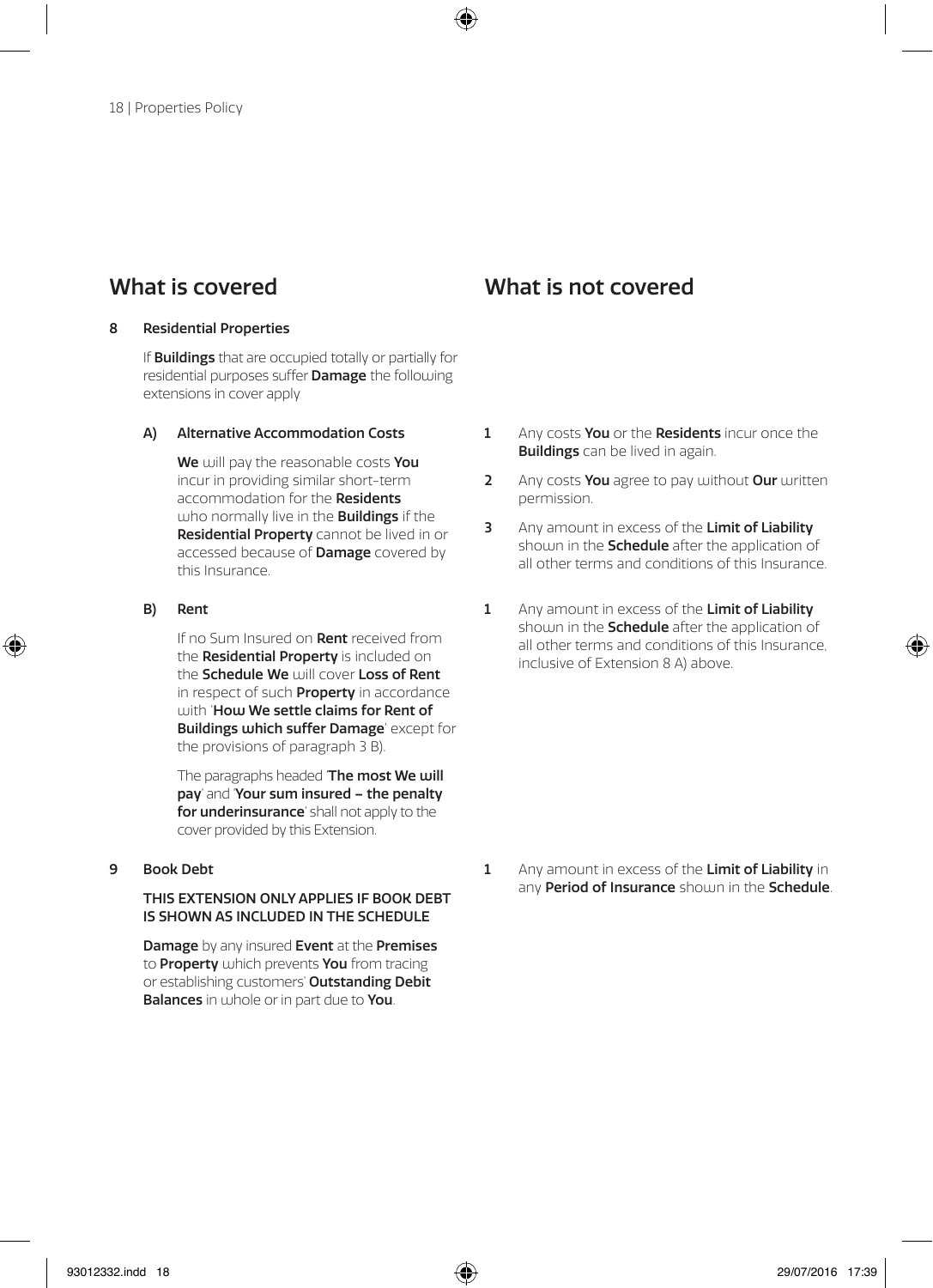### THIS INSURANCE (INCLUDING ALL EXTENSIONS OF COVER) ALSO DOES NOT COVER

#### 1 Sonic Bangs

**Damage** caused by pressure waves caused by aircraft or other aerial devices travelling at sonic or supersonic speeds.

#### 2 War and Allied Risks

#### **Damage** caused by

- A) riot or civil commotion unless such Event is specifically insured and then only to the extent stated
- B) war, invasion, act of foreign enemy, hostilities (whether war be declared or not), civil war, rebellion, revolution, insurrection or military or usurped power.

#### 3 Radioactive Contamination

**Damage** to any **Property** whatsoever or any loss or expense whatsoever resulting or arising therefrom or any loss directly or indirectly caused by or contributed to by or arising from

- A) ionising radiations or contamination by radioactivity from any nuclear fuel or from any nuclear waste from the combustion of nuclear fuel
- B) the radioactive, toxic, explosive or other hazardous properties of any explosive nuclear assembly or nuclear component of it.

#### 4 Terrorism

**Damage** caused by or happening through or in consequence directly or indirectly of

A) Terrorism regardless of any other cause or event contributing concurrently or in any other sequence to the loss and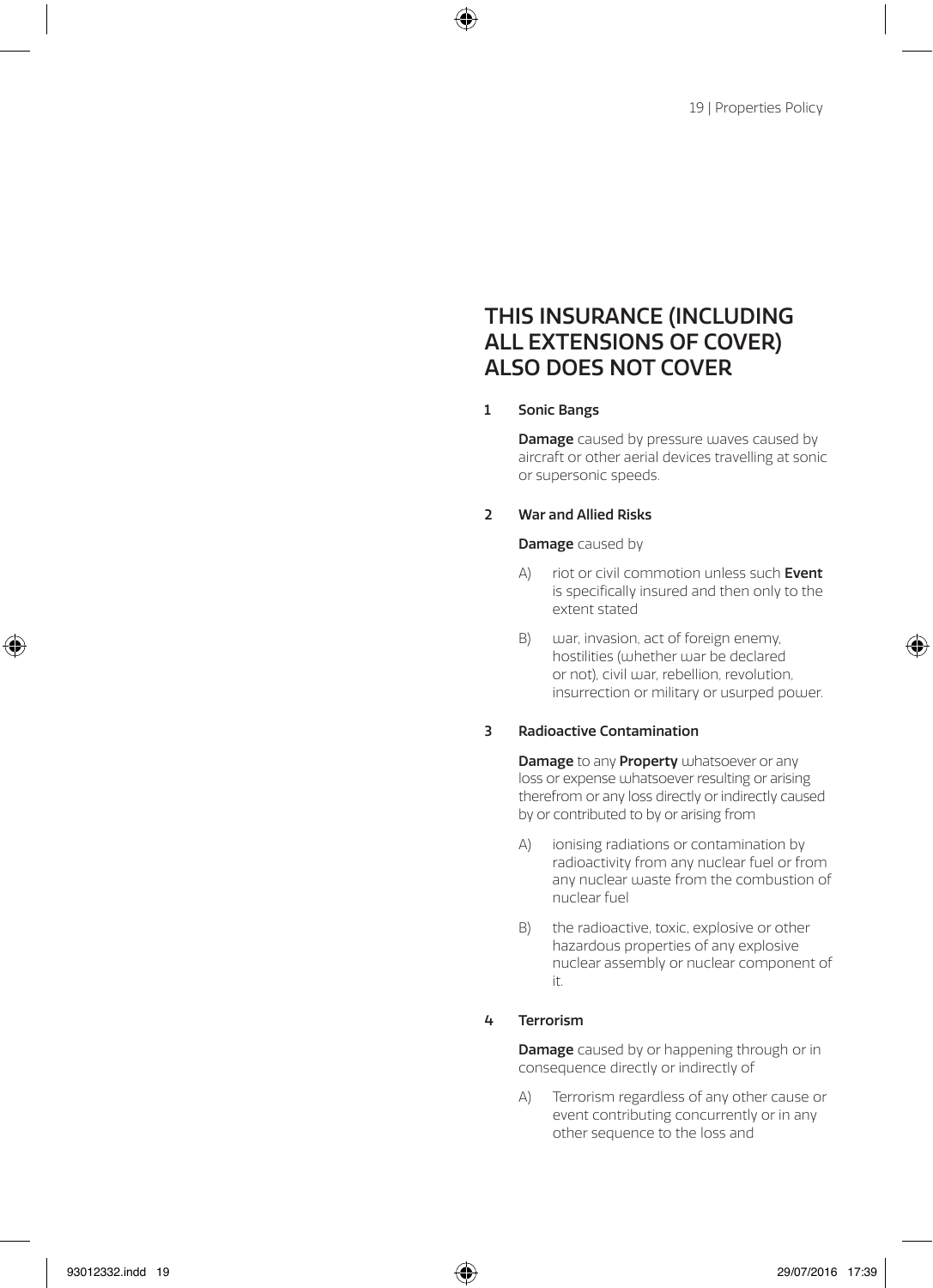B) in Northern Ireland civil commotion.

This Insurance also excludes **Damage** or loss resulting from Damage directly or indirectly caused by resulting from or in connection with any action aimed at controlling, preventing, suppressing or in any way relating to an act of Terrorism.

 In Great Britain and Northern Ireland Terrorism means

 acts of persons acting on behalf of or in connection with any organisation which carries out activities directed towards the overthrowing or influencing by force or violence of Her Majesty's government in the United Kingdom or any other government de jure or de facto.

 In so far that this Insurance is extended to include any situation elsewhere than in Great **Britain** and Northern Ireland Terrorism means

 any act including but not limited to the use of force or violence or the threat of any person or group of persons whether acting alone or on behalf of or in connection with any organisation or government committed for political, religious, ideological or similar purposes including the intention to

- A) influence any government or any international governmental organisation or
- B) put the public or any section of the public in fear.

In any action, suit or other proceedings where We allege that by reason of this exclusion any Damage or loss resulting from Damage is not covered by this Insurance the burden of proving that such Damage or loss is covered shall be upon You.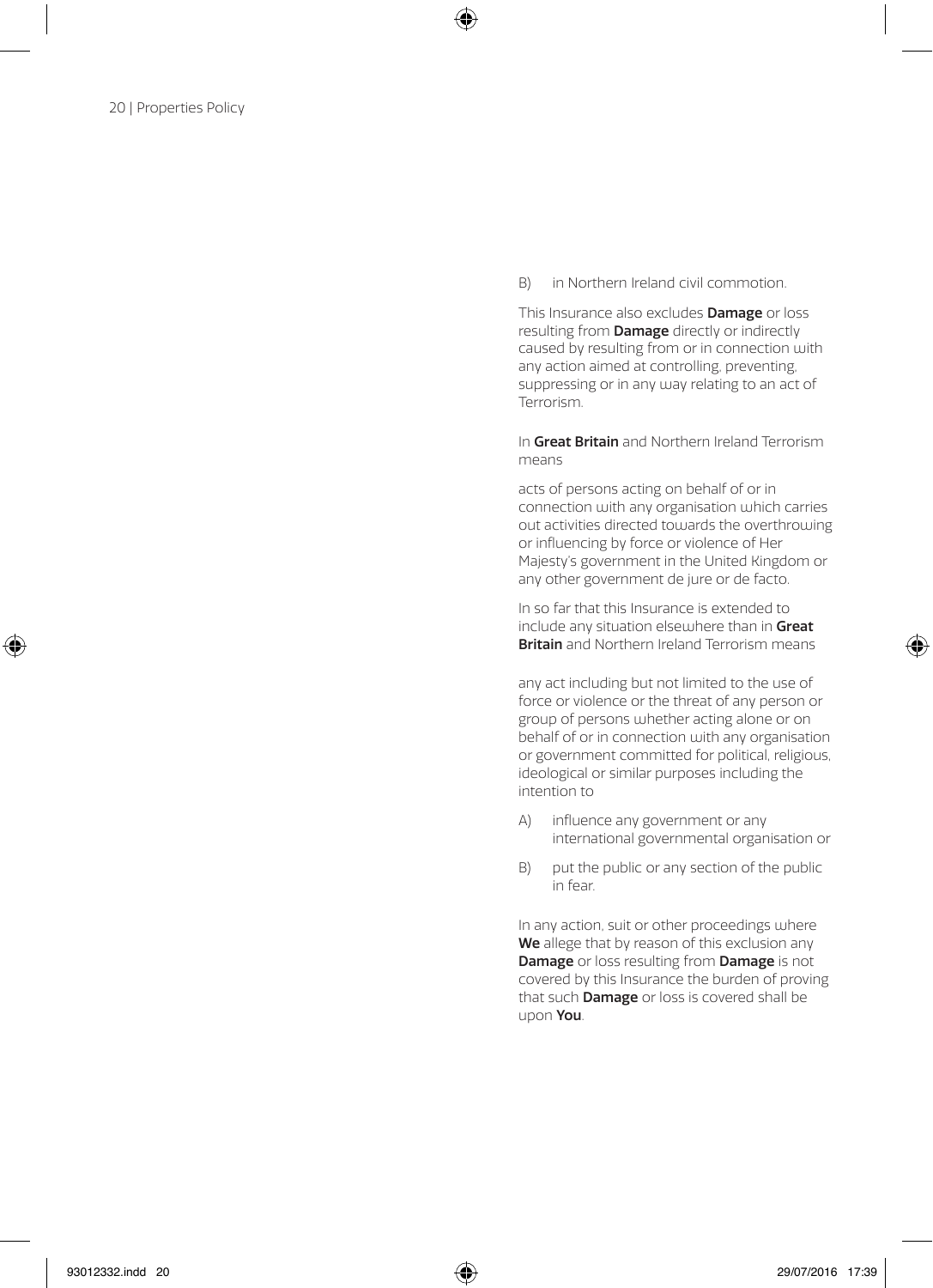#### 5 Electronic Risk

- A) **Damage to Data** which shall include but shall not be limited to
	- i) Damage to or corruption of Data whether in whole or in part
	- ii) unauthorised appropriation of use of access to or modification of **Data**
	- iii) unauthorised transmission of **Data** to any third parties
	- iv) **Damage** arising out of any misinterpretation, use or misuse of Data
	- v) **Damage** arising out of any operator error in respect of Data.
- B) Damage to the Property insured arising directly or indirectly from
	- i) the transmission or impact of any Virus
	- ii) unauthorised access to a **System**
	- iii) interruption of or interference with electronic means of communication used in the conduct of **Your Business** including but not limited to any diminution in the performance of any website or electronic means of communication
	- iv) Failure of a System
	- v) anything described in A) above

but in respect of B) i), B) ii), B) iii) and B) iv) this shall not exclude subsequent Damage which itself results from any of the Events insured provided that such Damage does not arise by reason of any malicious act or omission.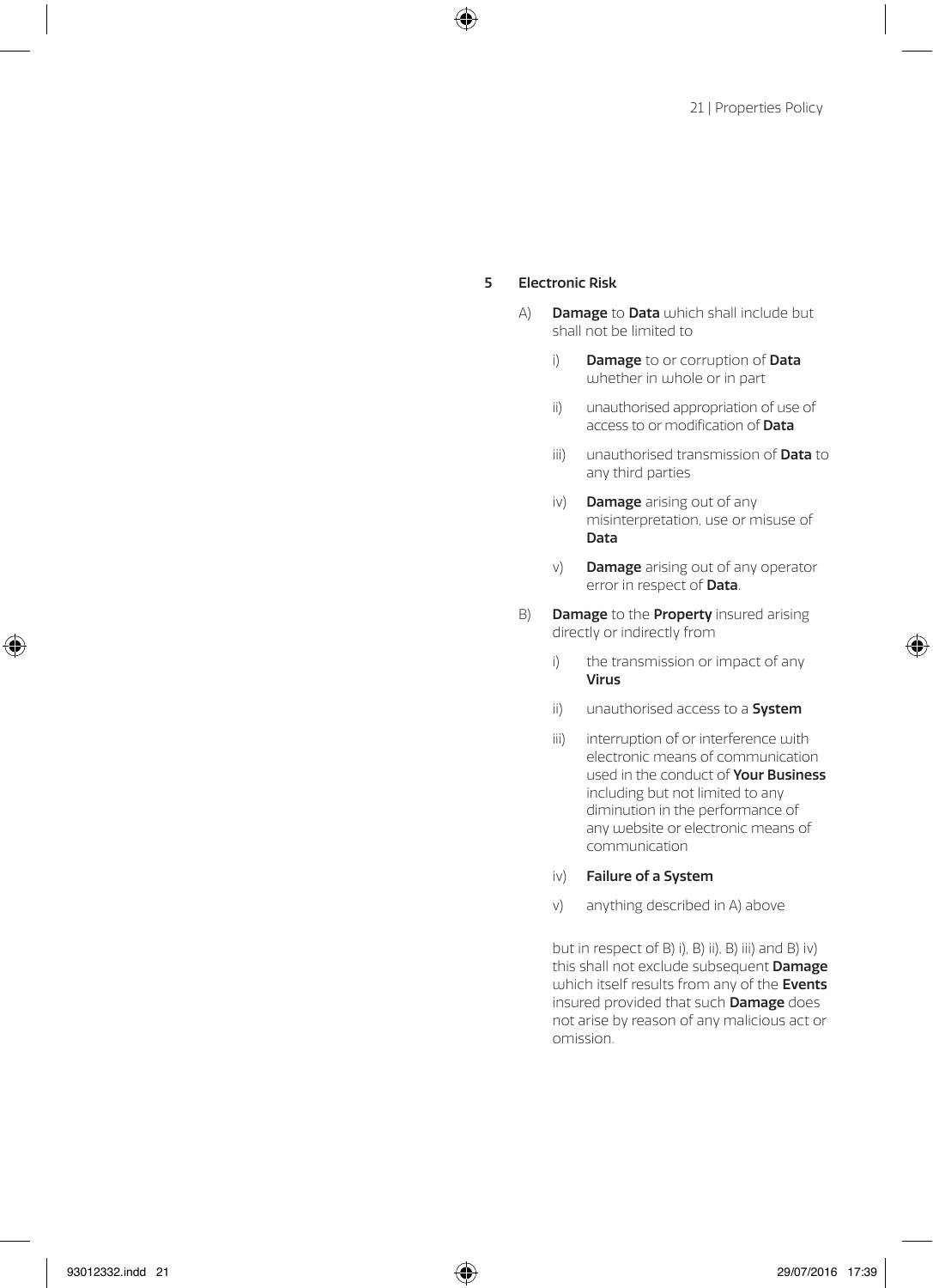#### 6 Illegal Activities

Damage caused as a result of the Residential Property being used by occupants for illegal activities but shall not exclude Damage caused by the occupant's use of the Residential Property for the manufacture, cultivation, harvest or processing by other method of drugs classed as a controlled substance under the Misuse of Drugs Act (1971).

You must ensure that You or anyone acting on Your behalf

- A) Completes internal and external inspections of the Buildings at least every three months or as permitted under the tenancy agreement
- B) obtains and records written formal identification of any prospective tenant
- C) obtains and retains an employer's reference for any new tenant
- D) obtains and records details of **Your** tenant's bank account and verify those details by receiving at least one payment from such account
- E) advises **Your** tenant where sub-letting is allowed by the tenancy agreement, that they must follow the measures laid out in terms B), C) and D) above for all lettings that they arrange.

Failure to comply with any of these requirements may result in Us not paying Your claim.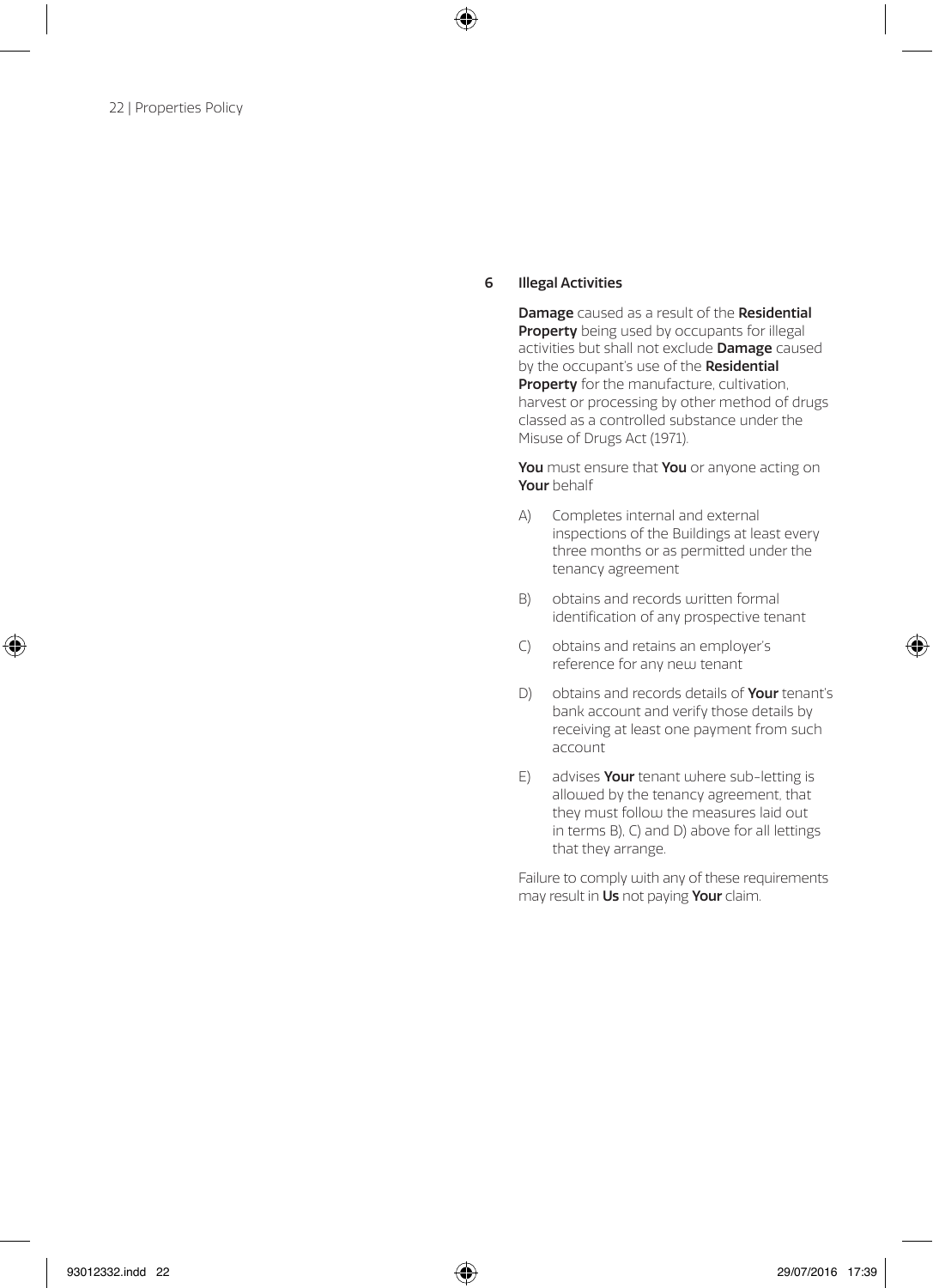## How We settle claims for Damage to Buildings

If any of the **Buildings** described in the **Schedule** suffer **Damage** by any **Event** covered under this Insurance We will pay You the amount of loss or at Our option reinstate or replace such Property provided that Our liability in any one Period of Insurance shall not exceed in respect of each item on **Buildings** the sum insured shown in the **Schedule** or any other stated Limit of Liability.

**Our** liability may exceed the sum insured when such excess is solely in respect of Value Added Tax.

As long as the **Damage** is covered under this Insurance We will pay You.

### $C$ nst  $\Delta$

#### The cost of reinstatement which is

- 1 the cost of rebuilding where the **Building** is destroyed or the cost of replacement by similar Property.
- 2 the cost of repairing or restoring the damaged portions where the Property is damaged

all to a condition substantially the same as but not better or more extensive than its condition when new

### Cost B

#### The cost of complying with Public Authorities

requirements which is such additional cost of reinstatement of the **Property** as may be reasonably incurred in complying with Building Regulations or local authority or other statutory requirements imposed upon You following Damage unless You knew that **You** needed to meet any regulations or conditions and a notice had been served on You before the Damage occurred.

We will not pay any rate, tax, duty, development or other charge or assessment which may arise out of capital appreciation as a result of complying with any of the above regulations or requirements.

**Our** liability in respect of the cost of complying with such regulations relating to undamaged portions of the Buildings (other than the foundations) is limited

to 15% of the amount **We** would have been liable to pay to reinstate the **Buildings** had they been wholly destroyed.

### Cost C

The cost of removing debris which is the cost incurred with Our consent in

- 1 removing debris, dismantling, demolishing shoring up and propping portions of the Property.
- 2 clearing, cleaning or repairing **Services** as a result of **Damage** which is covered by this Insurance excluding costs incurred.
- 3 removing fallen trees within the grounds of the **Premises**

excluding costs incurred

- A) in removing debris from outside the site of the **Buildings** other than from the surface area immediately adjacent to the perimeter of the Buildings
- B) or arising from pollution or contamination however caused to **Property** not covered by this Insurance
- C) in respect of **Damage** which occurred prior to the start date of this Insurance.

In respect of pollution or contamination which results in the removal of debris from car parks, roads or pavements, **We** will not pay more than

- i) 10% of the **Buildings** sum insured for that item or £250,000 (whichever is the less) in respect of any one occurrence
- ii) £1,000,000 in total in respect of all such occurrences during any one Period of Insurance.

### Cost D

The cost of professional fees which are those professional fees necessarily incurred in the reinstatement of the **Property** but not for preparing any claims.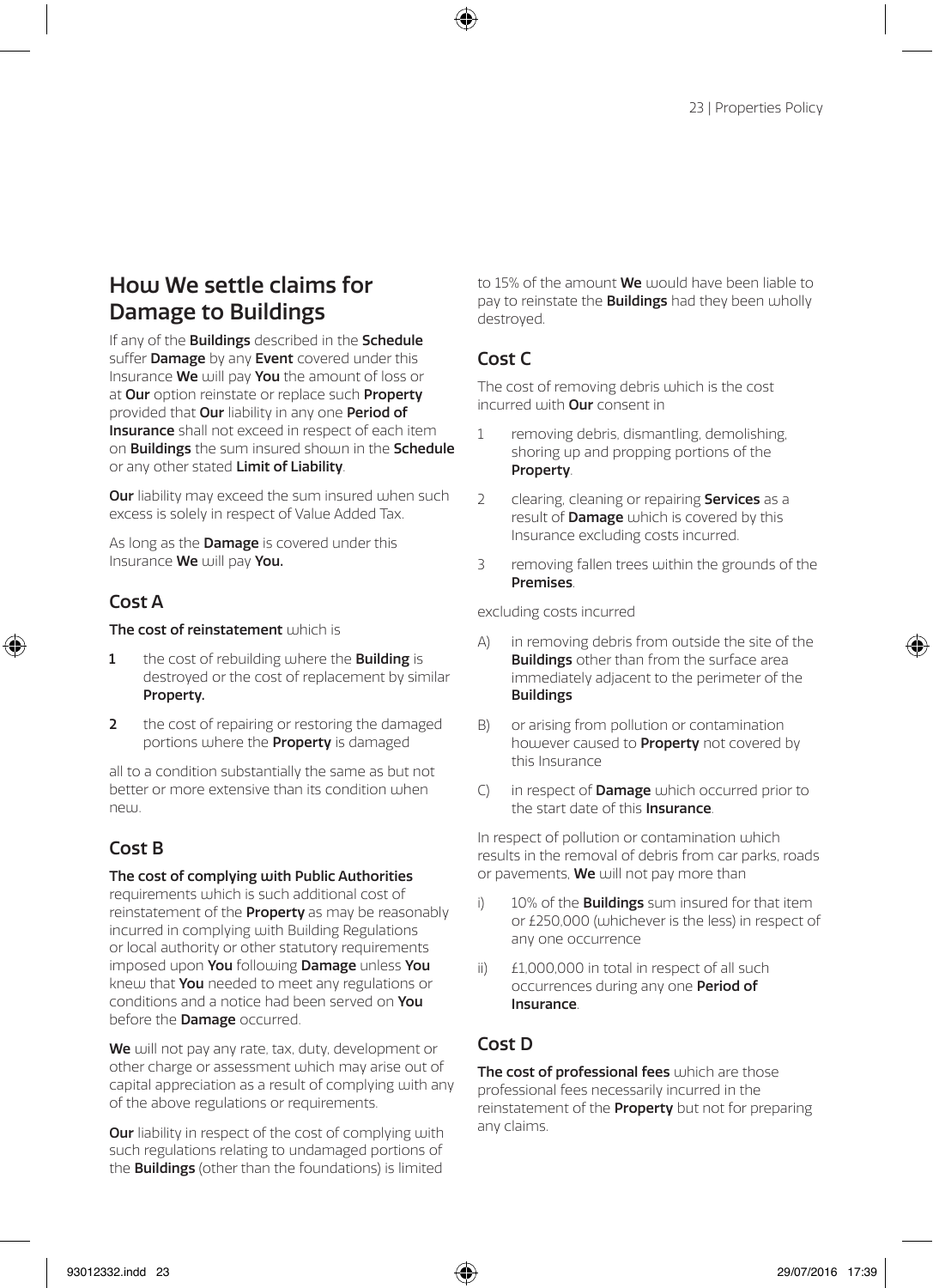### Additional factors when settling Buildings claims

### When We Reinstate or Replace Property

We may at Our own option reinstate or replace any **Property** destroyed or damaged without being bound to reinstate exactly or completely but only as circumstances permit and in reasonably sufficient manner.

### Rebuilding on Another Site

The **Buildings** may be wholly or partially rebuilt on another site and in any manner suitable to **Your** requirements provided that it does not increase Our liability.

### Partial Damage

Where **Damage** occurs to only part of the **Property** Our liability shall not exceed the amount which We would have been liable to pay had the **Property** been wholly destroyed.

### Obsolete Building Materials

If the **Buildings** or damaged parts cannot be restored to their original form. We will rebuild or restore them with materials of a similar quality. In this instance, the **Buildings** will not be regarded as being in better condition than new, provided that Our liability for any additional costs does not exceed 5% of the **Declared** Value for that item.

### Buildings Awaiting Demolition

If at the time of the Damage any Buildings are awaiting demolition, **Our** liability is limited to the additional cost of removing debris, as detailed in Cost C above, which is incurred by You solely as a result of such **Damage**.

#### Buildings Awaiting Refurbishment, Redevelopment or Renovation

If at the time of the **Damage** any **Buildings** are awaiting refurbishment, redevelopment or renovation. We will not pay for any costs which would have been incurred by You in the absence of such Damage.

### Removal of Debris – Residents' Contents

In respect of Damage to Residential Properties Cost C above is extended, subject to exclusions A), B) and C), to include the irrecoverable costs and expenses necessarily incurred by **You** with **Our** consent in removing from the **Buildings** the debris of contents (not being Your Property) which suffer Damage. We will not pay more than £10,000 for such costs in respect of any one Premises.

### Further Investigation Costs

If Your Buildings have suffered Damage and in the opinion of a competent construction professional there is a reasonable possibility of other Damage to parts of the same **Buildings** which is not immediately apparent, We will pay the costs incurred by You with Our prior consent in establishing whether further **Damage** has occurred. We will also pay the costs incurred by You in establishing whether other **Buildings** owned by You in the vicinity have suffered Damage in the same incident.

### Alternative Basis of Settlement

Our liability shall be limited to the Alternative Basis of Settlement

- 1 if You do not rebuild or restore the Buildings.
- 2 until the cost of reinstatement has actually been incurred.
- 3 if the work of reinstatement is not carried out as quickly as is reasonably practicable.
- 4 if at the time of its **Damage** the **Property** is covered by any other insurance effected by You or on Your behalf and such other insurance is not on the identical basis of reinstatement defined in Cost A above
- 5 if in the **Schedule** it is stated that the Alternative Basis of Settlement applies.

Where the Alternative Basis of Settlement applies We will pay the reduction in market value of the **Buildings** immediately following the **Damage** solely as a result of the **Damage** but not exceeding the amount which would have been payable had the **Buildings** been rebuilt or repaired.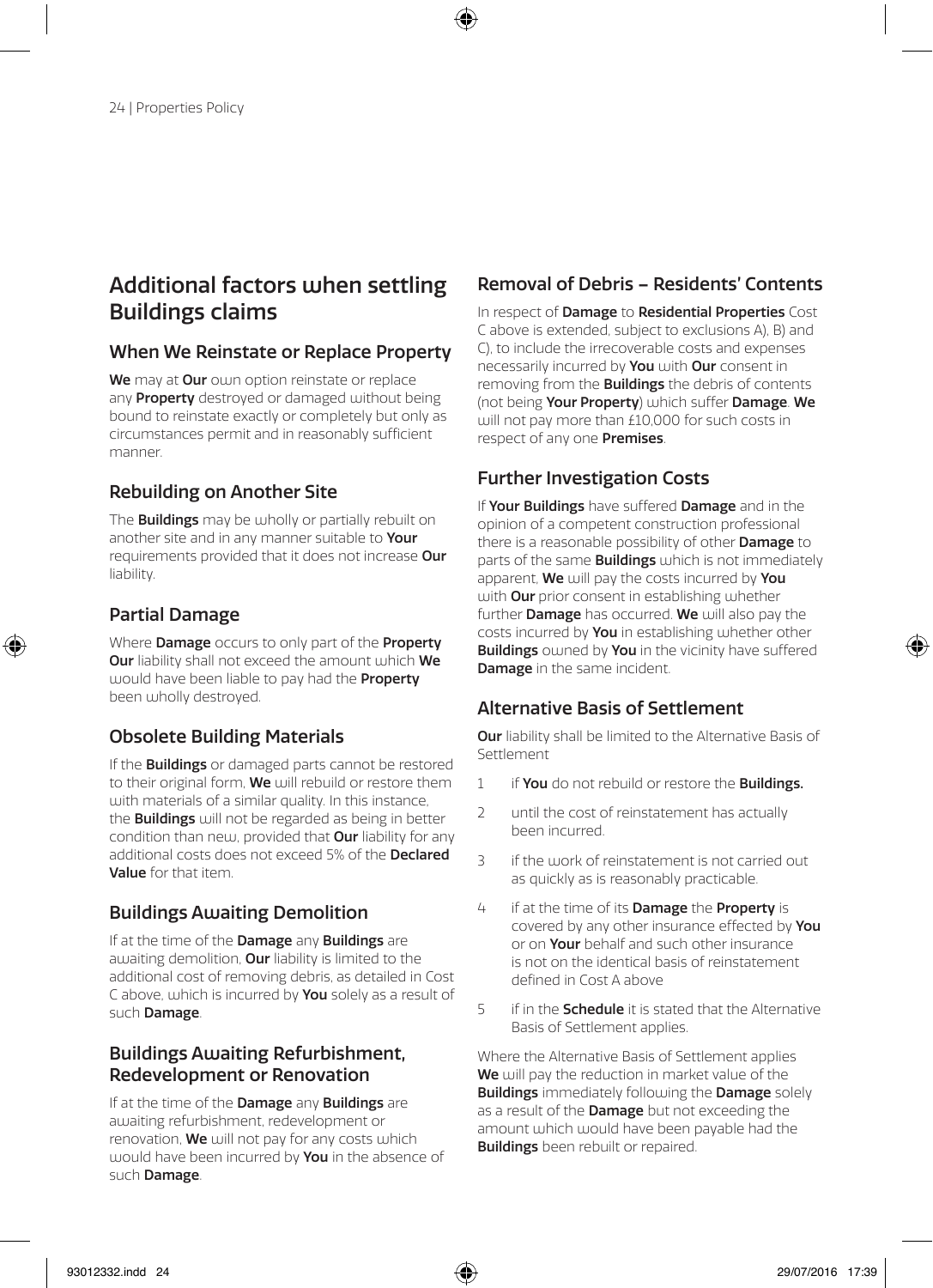### Your sum insured - the penalty for underinsurance

If at the time of the Damage the Declared Value applying to the relevant **Buildings** item is less than 85% of the Insurable Amount (see below) You will be responsible for the difference and You will bear a proportionate share of the loss.

Insurable Amount is the total of the above Costs A, B, C and D in reinstating the **Buildings** to a condition substantially the same as when new at the level of costs applying at the commencement of the Period of Insurance.

However, if the loss is settled under the Alternative Basis of Settlement the Declared Value of the relevant item shall be 115% of the base value shown and the Insurable Amount shall be the total of the value at the time of the Damage of the Property insured by the item and the additional Costs B, C and D above.

## Value Added Tax

We will pay the Value Added Tax payable by You which You are not subsequently able to recover, provided that

- 1 A) Your liability for such tax arises solely from the rebuilding or restoration of the Buildings following Damage
	- B) We have paid or agreed to pay for such Damage
	- $(C)$  if the payment **We** make in respect of the rebuilding or restoration is less than the actual cost of rebuilding or restoration, We will only pay the same proportion of the Value Added Tax applicable
- 2 Your liability for such tax does not arise from the replacement **Buildings** having a greater floor area than or being in a better condition or more extensive than the destroyed or damaged Buildings
- 3 if the **Buildings** are rebuilt on another site following **Damage, We** will not pay more Value Added Tax than  $\overline{W}e$  would have done had the rebuilding been completed on its original site
- 4 We will not pay any amounts in relation to penalties imposed upon You for late or non-payment of Value Added Tax
- 5 any terms to the contrary elsewhere in this Policy are over-ridden as follows for those items to which this clause applies.

The paragraph headed 'Your sum insured – the penalty for underinsurance' shall be exclusive of Value Added Tax.

Our liability may exceed the Sum Insured by an individual item on **Buildings** or in the whole the total **Sum Insured** where such excess is solely in respect of Value Added Tax.

You must include Value Added Tax within the **Building Declared Value** where it is known not to be recoverable.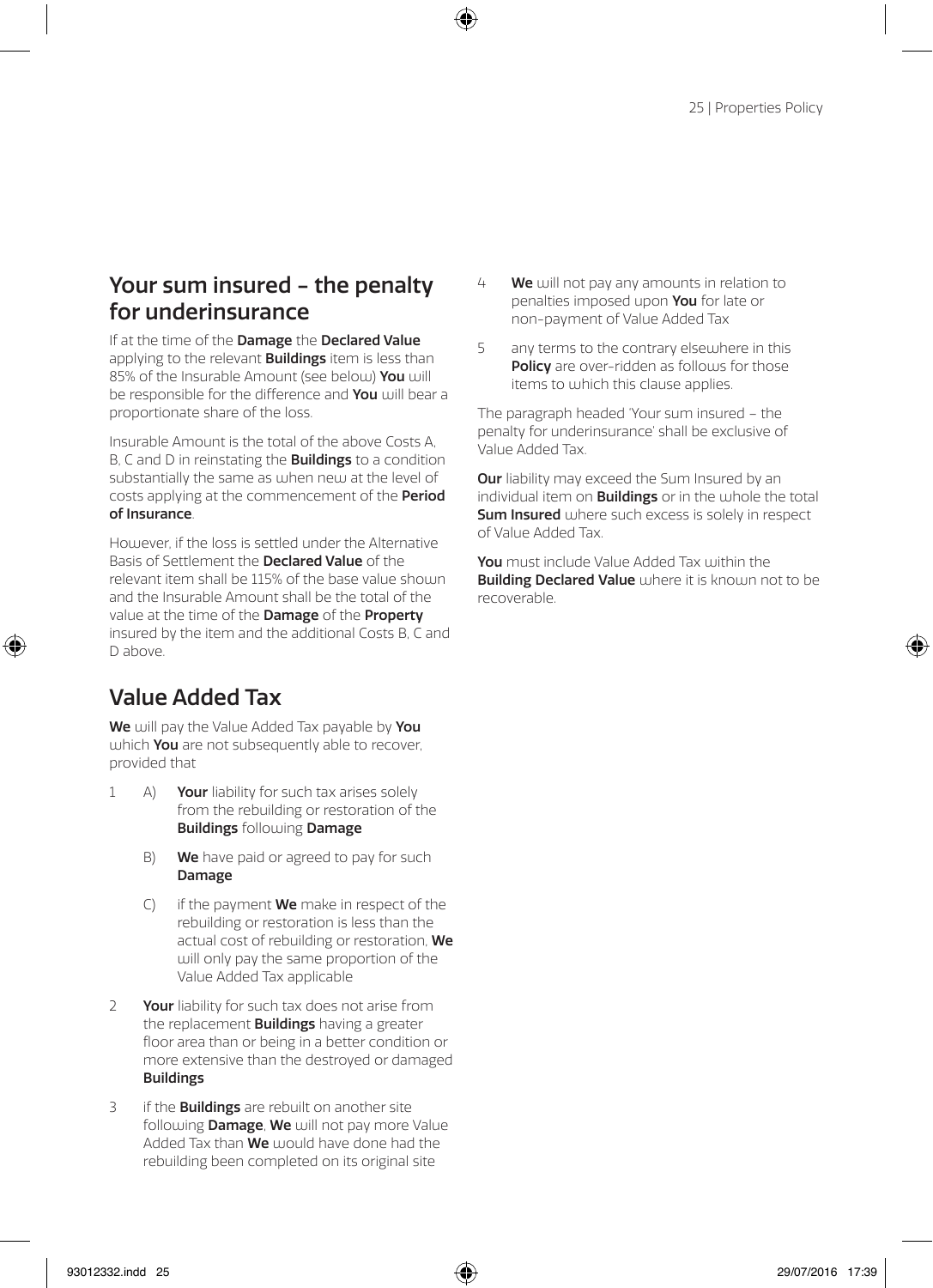### How We settle claims for Damage to Landlord's Contents

If any of the **Property** insured under Landlord's Contents suffers Damage by any Event covered under this Insurance We will pay You the amount of loss or at **Our** option repair or replace such **Property** provided that **Our** liability in any one **Period of** Insurance shall not exceed in respect of each item on **Landlord's Contents** the sum insured shouln in the **Schedule** or any other stated Limit of Liability.

As long as **Damage** is covered under this Insurance,

Where the **Damage** can be economically repaired. We will either arrange or authorise repair and We will pay the cost of repair. Otherwise We will replace the item with a new one of similar quality through **Our** preferred suppliers or, at **Our** option, pay the replacement cost of a new item of similar quality.

If We agree at Your request not to repair or replace an item We will make a cash or voucher payment equal to the cost We would have paid for replacement or repair through Our preferred suppliers.

## Additional factors when settling Landlord's Contents claims

### Undamaged items or parts of items

When the **Damage** relates to a specific part of an item or to a clearly defined area We will not pay the cost of replacing or changing undamaged items or parts of items which belong to a set or suite, or which have a common design or use such as suites of furniture and carpets which are only damaged in one area.

### Loss of Value

We will not pay for any loss of value to any item that We have repaired or replaced.

### Television, Audio and Video Equipment

The most We will pay for any one claim in respect of television, audio and video equipment is £1,000.

### Your sum insured - the penalty for underinsurance

If at the time of the **Damage** the sum insured applying to the relevant Landlord's Contents item is less than 85% of the cost of replacing the contents as new, We will, where appropriate, take off an amount for wear and tear from the cost of the new item unless the item can be economically repaired when only the cost of the repair will be paid.

## How We settle claims in respect of Rent of Buildings which suffer Damage

If Rent is noted as operative in the Schedule We will pay **You** the following amounts in respect of Buildings which have suffered Damage

- 1 Loss of Rent
- 2 Cost of Reletting
- 3 the additional costs incurred that are necessary to reduce the Loss of Rent during the Indemnity Period but not exceeding
	- A) the amount of reduction avoided plus
	- B) 5% of the Rent Sum Insured or £250,000 whichever is the less.

### The most We will pay

The most **We** will pay in respect of each item on **Rent** is 200% of the sum insured shoum in the Schedule.

## Additional factors when settling Rent claims

### Unoccupied Buildings

If at the time of the **Damage the Buildings** or any portions of the **Buildings** are **Unoccupied** cover in respect of **Rent** will only apply if there is an ongoing tenancy agreement in force for which a rental income is being received that can be identified in Your records.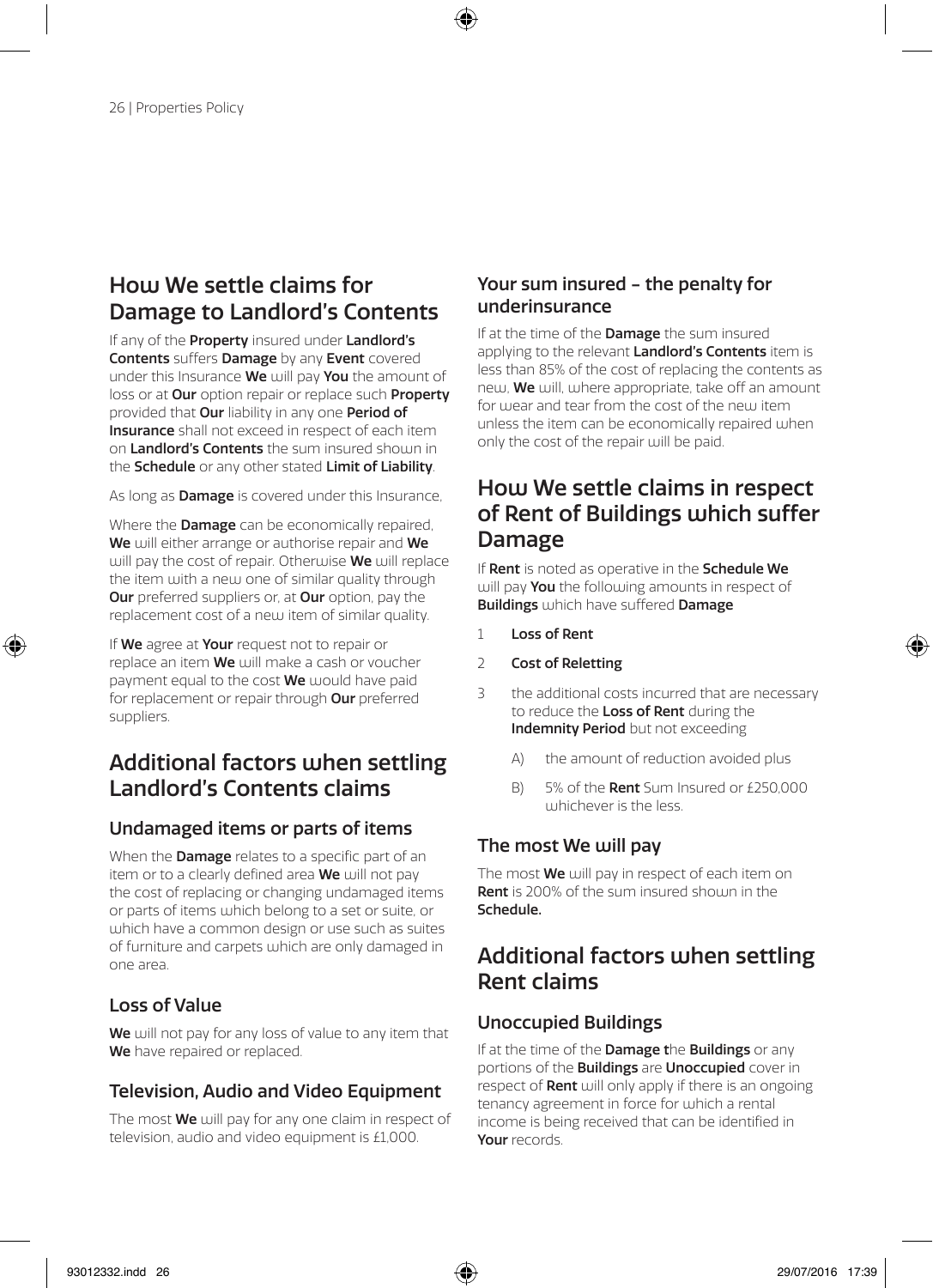### Buildings Awaiting Sale

If at the time of the **Damage You** have contracted to sell the **Buildings** or have accepted an offer in writing to purchase the **Buildings** subject to contract, and the sale is cancelled or delayed solely as a result of the **Damage**, provided that **You** make all reasonable efforts to complete the sale of the **Buildings** as soon as practicable after the **Damage**. You may opt for the amount payable by Us to be as follows

1 during the period prior to the date which but for the **Damage** the **Buildings** would have been sold

#### Loss of Rent

2 during the period commencing with the date which but for the **Damage** the **Buildings** would have been sold and ending with the actual date of sale or with the expiry of the Indemnity Period if earlier

#### Loss of Interest being

- A) the actual interest incurred on capital borrowed (solely to offset in whole or part the loss of use of the sale proceeds) for the purpose of financing the **Business**
- B) the investment interest lost to **You** on any balance of the sale proceeds (after deduction of any capital borrowed as provided under A)

less any amount in respect of Rent

- 3 Additional Expenditure being
	- A) the additional costs incurred that are necessary to reduce the Loss of Rent or Loss of Interest under 1 or 2 above during the **Indemnity Period** but not exceeding
		- i) the amount of reduction avoided plus
		- ii) 5% of the **Rent** Sum Insured or £250,000 whichever is the less
	- B) the additional legal fees and other expenditure incurred solely as a result of the cancellation or delay in consequence of the **Damage** but not exceeding either an amount equivalent to the expenditure

incurred immediately prior to the Damage or £50,000 whichever is the less

except the amount **We** pay shall be adjusted to provide for any benefit derived by You from cancellation of or delay in the sale so that it represents as nearly as may be reasonably practicable the actual loss suffered by You.

#### Savings

If following Damage You use other premises to provide accommodation to tenants or prospective tenants of the **Buildings**, the **Rent** received from those premises during the Indemnity Period shall be taken into account in assessing the Loss of Rent

If any charge or expenses payable out of Rent shall cease or reduce during the Indemnity Period as a result of the **Damage**, the sum saved shall be deducted from the amount otherwise payable.

### Material Damage requirement

Payment must have been made or liability admitted for the Damage under an insurance covering Your interest in the Building or

Payment would have been made or liability admitted for the **Damage** but for the operation of a term in such insurance excluding liability for losses below a specified amount.

### Professional Accountants' and Legal Charges

We will pay the reasonable charges payable by You to

- A) Your professional accountants for producing information required by Us under the terms of the Claims Conditions and for reporting that such information is in accordance with Your accounts
- B) legal advisers for determining Your contractual rights under any rent cessor clause or insurance break clause contained in the lease but not for any other claims preparation costs.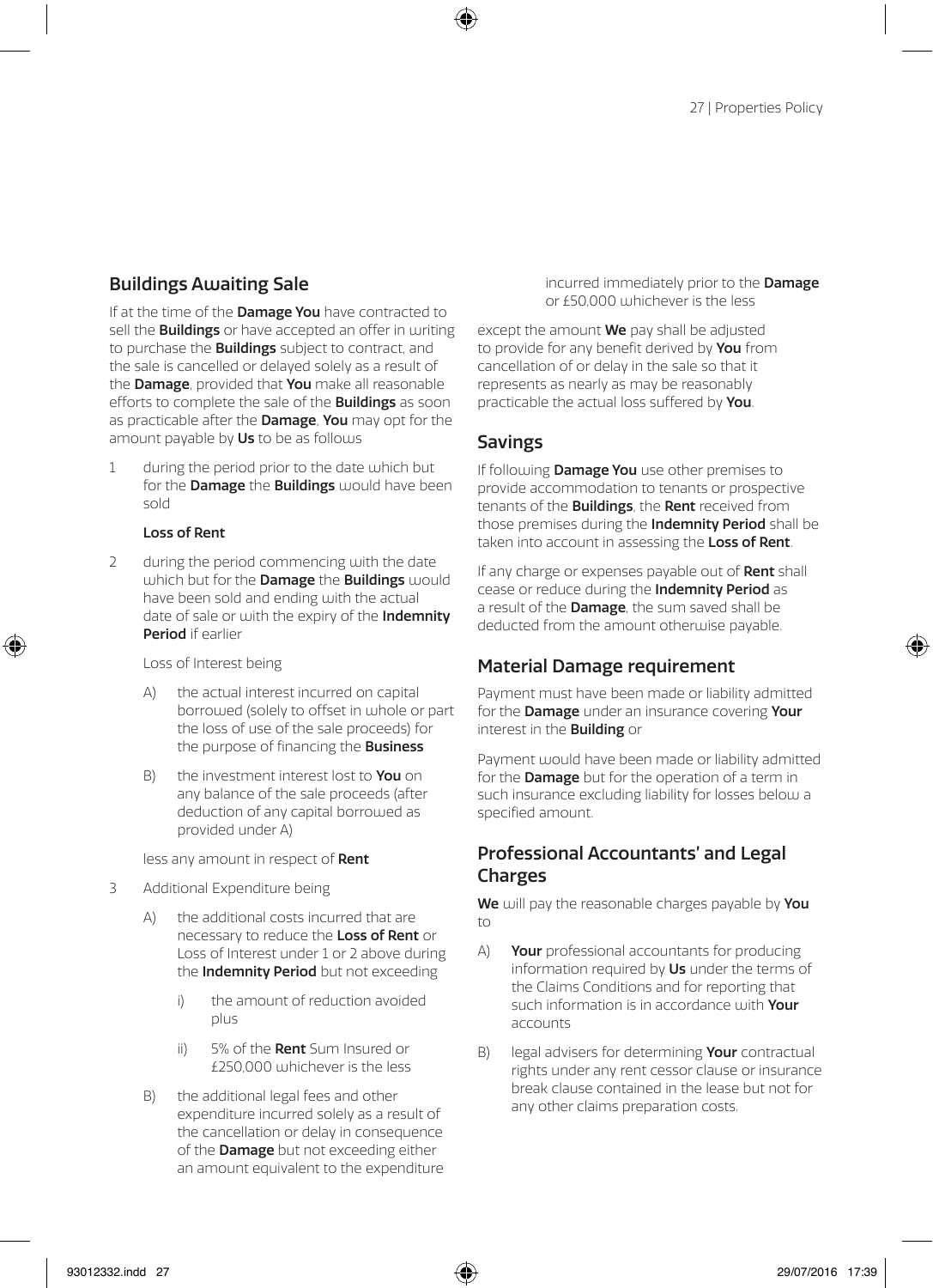### Late Payment of Rent

We will attempt to pay any claim for Loss of Rent on the same date as the Rent would have been paid to You by the tenant. If We pay at a later date then We will also pay an amount representing the loss of interest suffered by You during the delay period.

### Payments on account

Payments on account may at **Our** discretion be made during the **Indemnity Period** if requested by You.

### Your sum insured – the penalty for underinsurance

If at the time of the **Damage** the sum insured for Rent is less than 85% of the Insurable Amount (see below) the amount payable shall be proportionately reduced.

The Insurable Amount shall be the annual Dent receivable at the commencement of the Period of Insurance or, if the Buildings are untenanted at that date, the actual annual **Rent** at which the **Buildings** were subsequently let (or the estimated annual Rent at which they are expected to be let).

If the **Buildings** are subject to a **Rent** free period concession at the start of the Period of Insurance the Insurable Amount shall be the annual Rent that applies from the date immediately after the Rent free period ceases.

In each case the amount to be proportionately increased to correspond with the Indemnity Period where that period exceeds twelve months.

### Book Debt - Hou We settle claims

If Book Debt is included and Damage by any Event covered under this Insurance occurs at the Premises to **Property** which prevents You from tracing or establishing customers' Outstanding Debit Balances in whole or in part due to You

We will pay You

- 1 the difference between the **Outstanding Debit** Balances and the total of the amounts received or traced in connection with such balances.
- 2 the additional expenditure incurred with  $Our$ consent in tracing and establishing customers' debit balances after the **Damage**.

### Duplicate Records

It is a requirement of the insurance in respect of Book Debt that You shall maintain a record elsewhere than in the building in which the original records are kept showing the total amount outstanding in the credit accounts of the Business at the end of each month and in the event of Damage giving rise to a claim shall supply that record to Us.

Failure to comply with this requirement may result in Us not paying Your claim.

### Automatic Reinstatement After a Loss

In the absence of written notice by **You** or Us to the contrary within 30 days of the occurrence of any **Damage** the applicable sum insured (or other restriction on the amount of Our liability under this Insurance) shall not be reduced by the amount of any loss provided that You shall pay the appropriate additional premium for such automatic reinstatement of cover and provided also that in respect of **Damage** by theft (if insured) such automatic reinstatement shall apply on the first occasion only in each Period of Insurance. (Automatic Reinstatement will not be provided in respect of the cover for **Book Debt**).

### Other considerations when settling any claims under this Insurance

### **Designation**

Where necessary the item heading under which any Property is insured shall be determined by the designation under which such **Property** appears in Your books.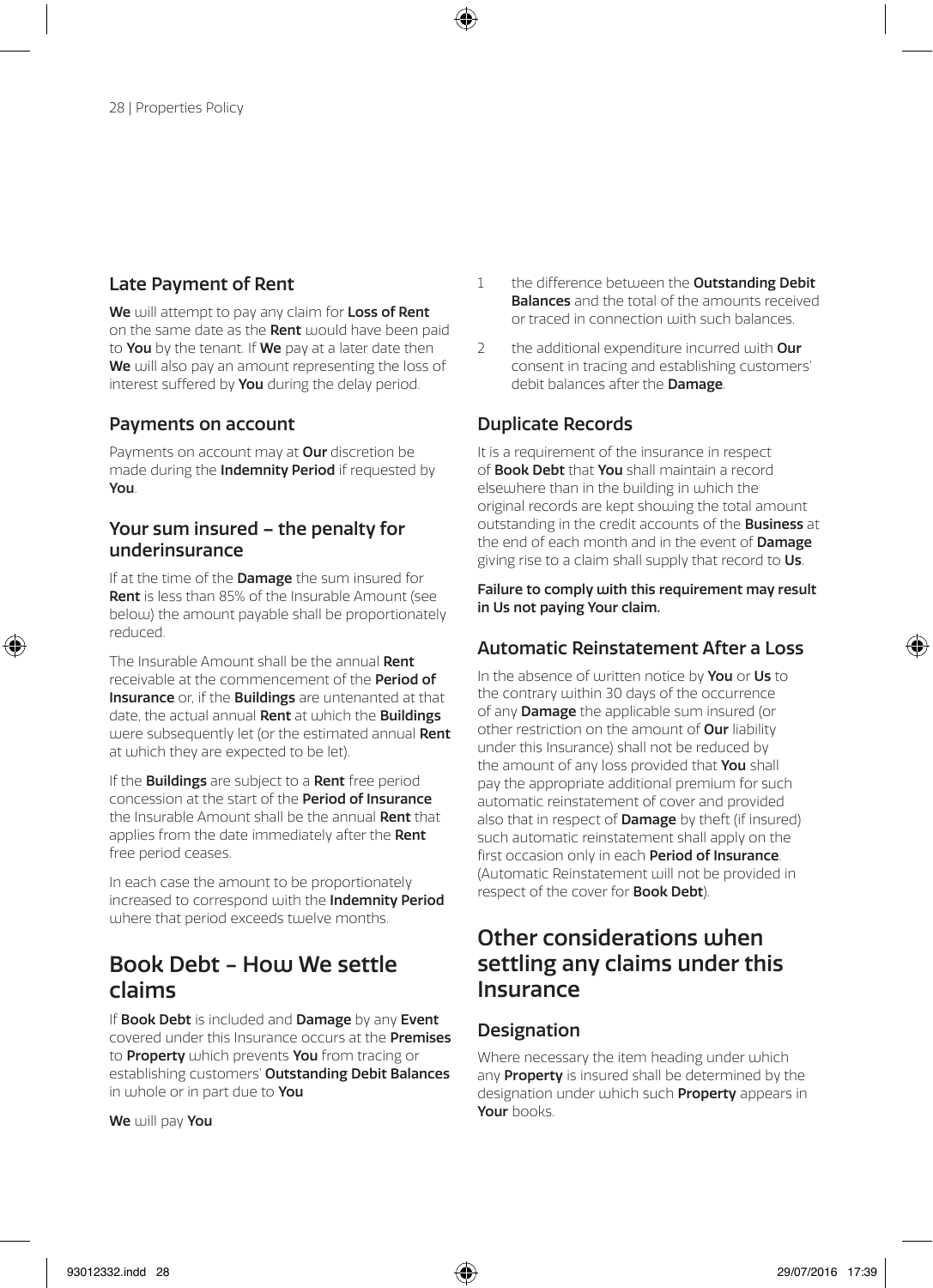### Workmen

We accept that this Insurance will not be prejudiced by the presence of workmen on the **Premises** for the purpose of effecting repairs and minor structural and other alterations and also for general maintenance purposes and the like.

### Plans and Documents in Support of the Claim

You shall at Your own expense produce and provide Us with all such plans, documents, books and information as We may reasonably require.

### Transfer of Interest

If at the time of any insured **Damage** to any **Buildings** covered by this Insurance You shall have contracted to sell Your interest in such Buildings and the purchase is subsequently completed the purchaser shall be entitled on completion of the purchase to the benefit of this Insurance in respect of such Damage. Such benefit shall be without prejudice to Your or Our rights and liabilities under this Insurance and up to the date of completion of the purchase provided the Buildings are not insured by the purchaser or on his behalf against such **Damage** on another policy.

In respect of **Rent** (if included) where **Damage** has occurred prior to exchange of contracts and the purchase is subsequently completed the purchaser shall be entitled on completion of the purchase to the benefit of the Rent insurance to the same extent as You would have if the Buildings had not been sold.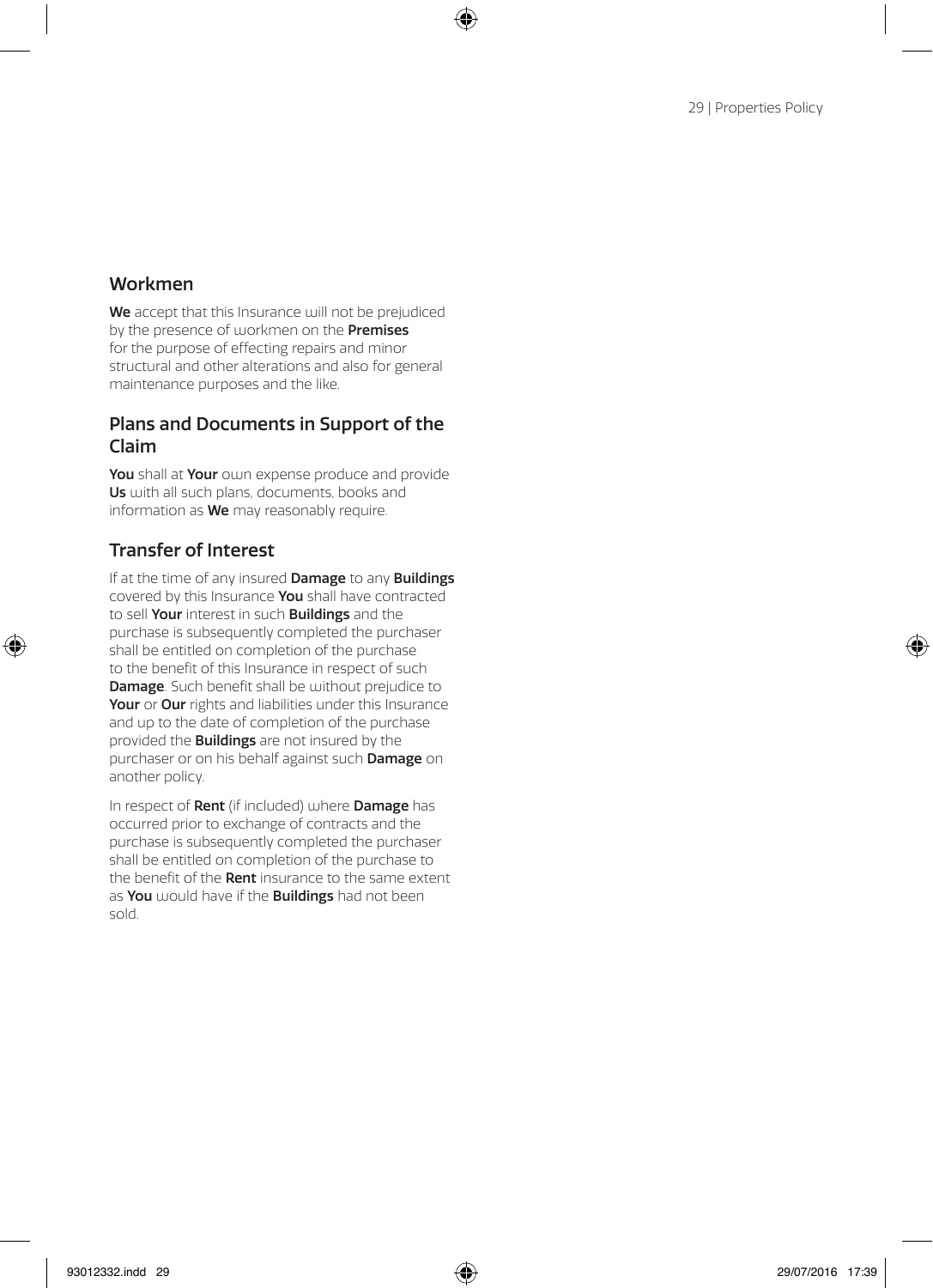# Liabilities Insurance

THIS INSURANCE ONLY APPLIES WHERE SHOWN AS INCLUDED IN THE SCHEDULE

# Section 1 Employers' Liability

#### THIS SECTION ONLY APPLIES WHERE SHOWN AS INCLUDED IN THE SCHEDULE

#### Any Person Entitled to Indemnity is covered

- 1 against legal liability for damages in respect of Injury of any Person Employed caused during any Period of Insurance
	- A) in Great Britain, Northern Ireland, the Channel Islands or the Isle of Man
	- or
	- B) while temporarily outside these territories

arising out of and in the course of employment by You in the Business.

- 2 against legal liability for claimant's costs and expenses in connection with 1 above.
- 3 in respect of
	- A) costs of legal representation at
		- i) any coroner's inquest or inquiry in respect of any death
		- ii) proceedings in any Court arising out of any alleged breach of statutory duty resulting in *Injury*

which may be the subject of indemnity under this Section

B) all other costs and expenses in relation to any matter which may form the subject of a claim for indemnity under 1 above

## What is covered What is not covered

#### 1 Radioactive Contamination

Any legal liability directly or indirectly caused by, or contributed to by, or arising from

- A) ionising radiation or radioactive contamination from any nuclear fuel or waste which results from the burning of nuclear fuel
- or
- B) the radioactive, toxic, explosive or other dangerous properties of any nuclear assembly or any part of it

where the legal liability is

- i) that of any principal
- ii) accepted under an agreement without which the legal liability would not exist.

#### 2 Road Traffic Legislation

Any legal liability for **Injury** in respect of which **You** are required to arrange insurance or security in accordance with road traffic legislation within the European Union.

incurred with **Our** written consent.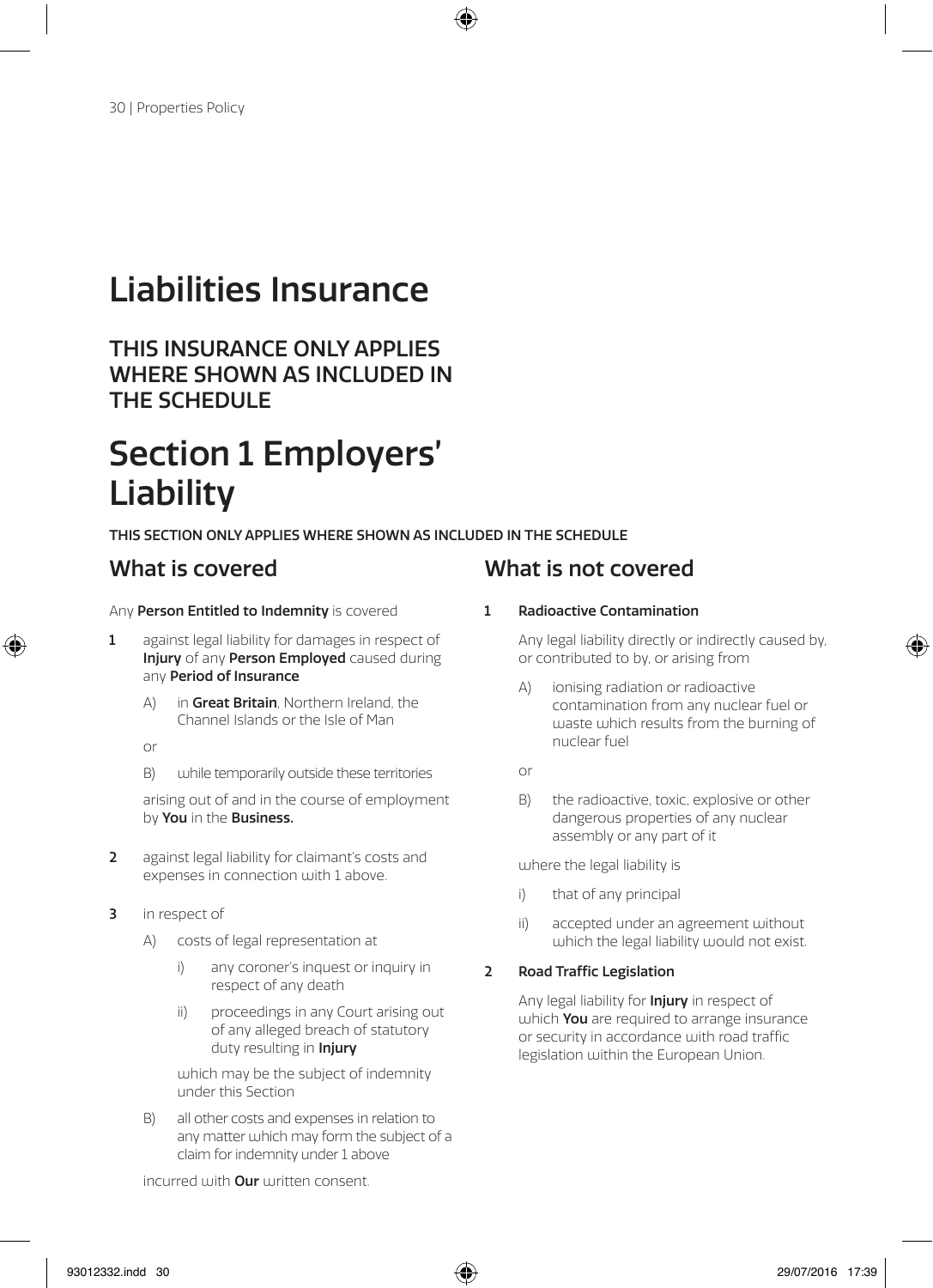# Extensions to Section 1

## THIS SECTION ALSO COVERS

### What is covered What is not covered

#### 1 Compensation for Court Attendance

If We require any director, partner or Employee of Yours to attend Court as a witness in connection with a claim We will pay You the amount shouin below

- A) for any director or partner of **Yours** £750 per day
- B) for any **Employee** £500 per day.

#### 2 Unsatisfied Court Judgements

If an **Employee** or their personal representative is awarded damages for **Injury** in any Court situated in Great Britain, Northern Ireland, the Channel Islands or the Isle of Man which is not paid, in whole or in part, after 6 months, We will, at Your request, pay the amount of the judgement provided that

- A) the damages are £750 awarded against a company or individual operating from premises in Great Britain, Northern Ireland, the Channel Islands or the Isle of Man
- B) the **Injury** was caused during any **Period of Insurance** in the course of employment by You
- C) there is no on-going, planned or outstanding appeal
- D) the **Employee** or their personal representative shall assign the judgement to Us.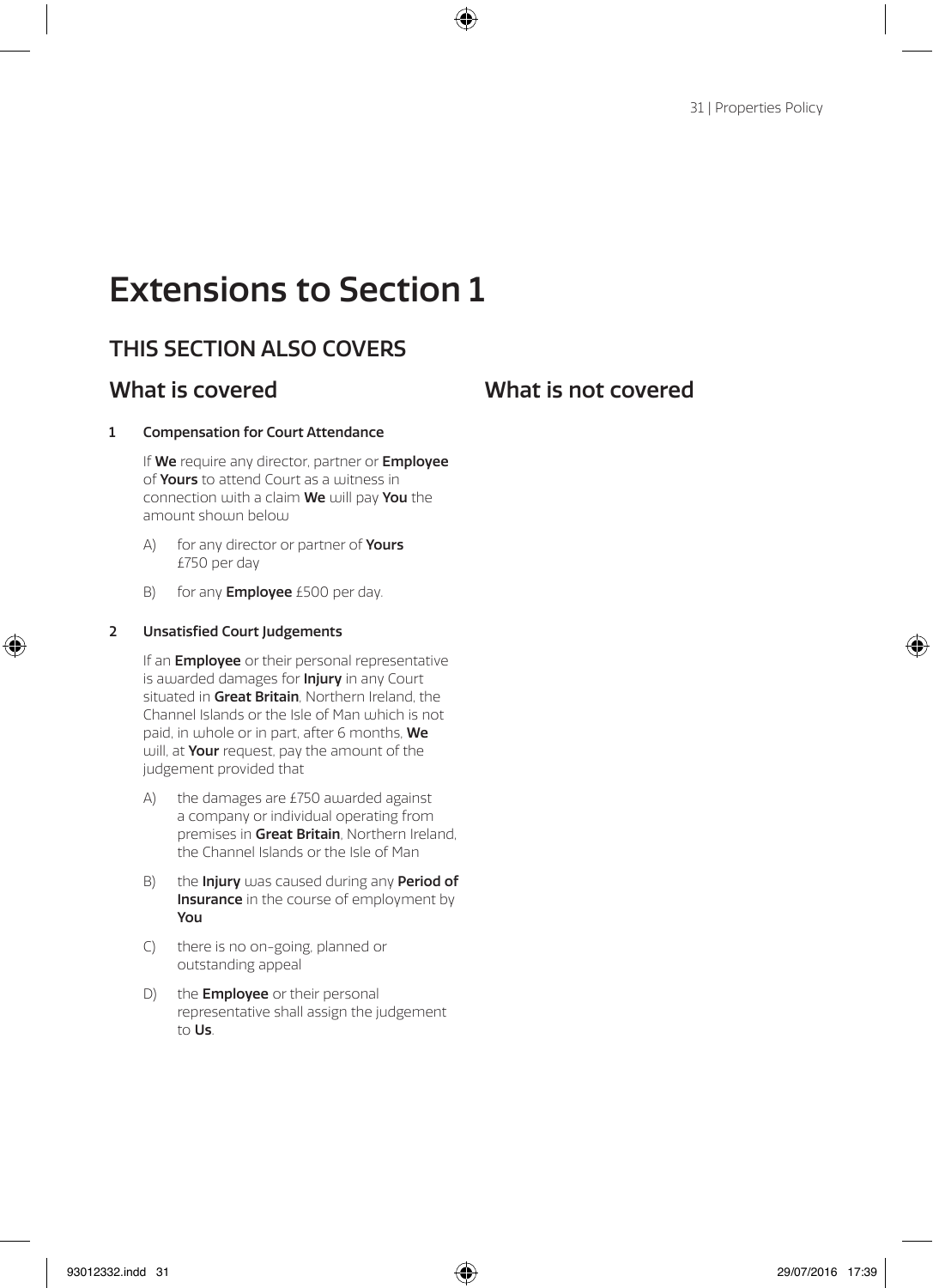#### 3 Premises occupied for Residential Purposes

In respect of Premises occupied for residential purposes the Definition of Person Entitled to Indemnity is extended to include

- A) the Residents
- B) the managing agents
- C) the Residents' Association
- D) the owners or lessees

of such **Premises** against legal liability in respect of which **You** would have been entitled to indemnity under this **Policy** if the claim had been made against You

provided that such persons

- i) are not entitled to indemnity from any other source
- ii) shall keep to the terms, conditions and limitations of this Policy so far as they can apply.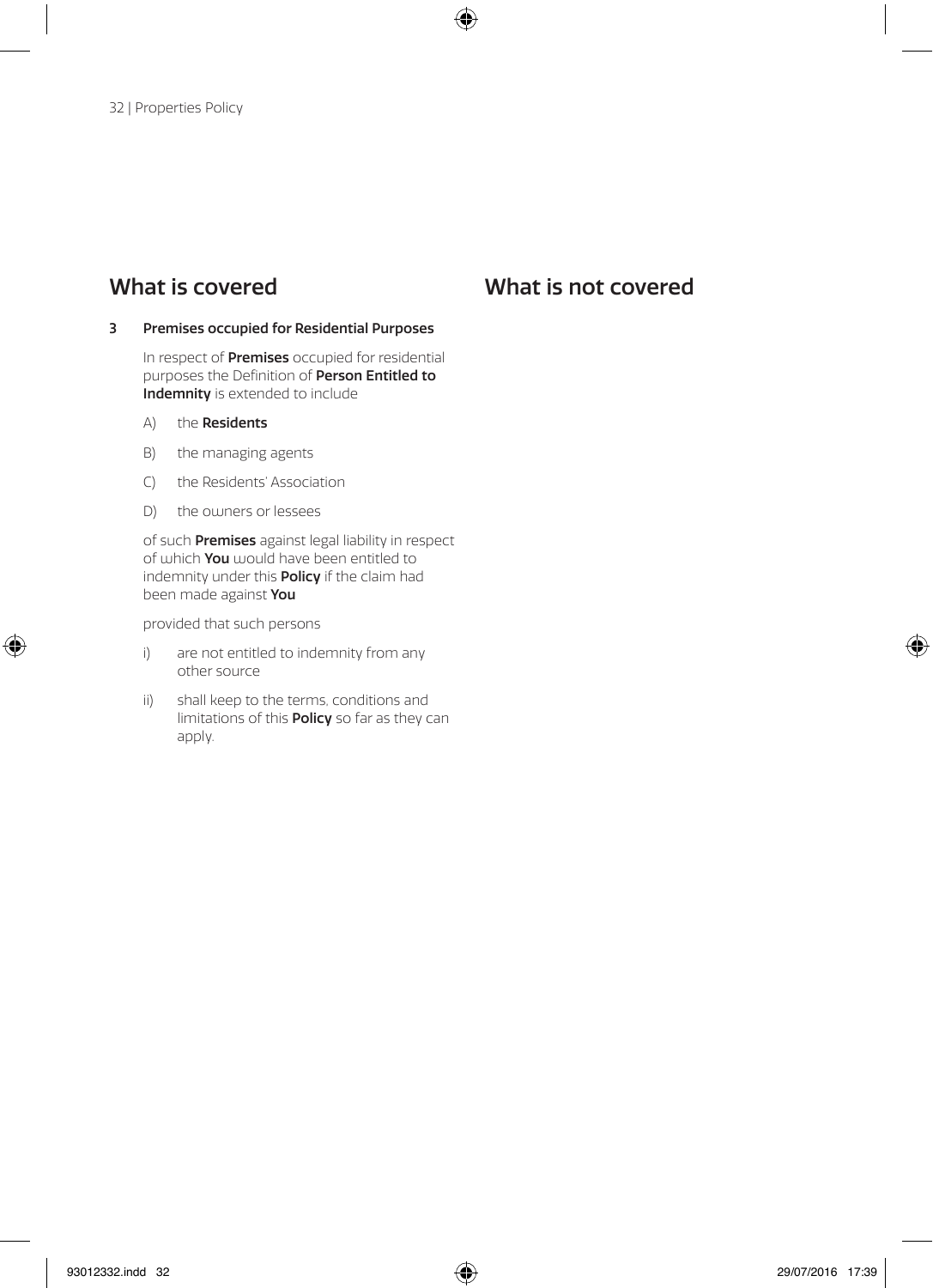### Employers' Liability - how We settle claims

### How We settle claims for Your legal liabilities to Persons Entitled to Indemnity

Subject to the terms and conditions of Your Policy, We will pay the amount of any damages and costs which a Court has ordered You to pay or which You have (with **Our** written consent) agreed to pay, in addition to any costs that You have incurred with Our written consent.

### The most We will pay

**Our** liability for **Injury** and costs and expenses payable in respect of any one **Event** will not exceed the Limit of Liability shoum under Section 1 (Employers' Liability) in Your Schedule.

For the purposes of the Limit of Indemnity applying to Terrorism (as shown in the **Schedule**), Terrorism means

acts of persons acting on behalf of or in connection with any organisation which carries out activities directed towards the overthrowing or influencing by force or violence of Her Majesty's government in the United Kingdom or any other government de jure or de facto.

### Our right to pay the full limit at any time

In respect of any one Event, We may pay the Limit of Indemnity shoum in Your Schedule (less any sums already paid or incurred) or any lesser amount for which any claims arising from the Event can be settled. We will then relinquish control of such claims and be under no further liability.

### Parties to the contract of insurance

The total amount payable by Us in respect of all damages, costs and expenses arising out of all claims during any one Period of Insurance consequent on or attributable to one source or original cause irrespective of the number of Persons **Entitled to Indemnity** having a claim under this Policy consequent on or attributable to that one source or original cause shall not exceed the Limit of Indemnity shown under Section 1 (Employers' Liability) in Your Schedule.

For the purposes of the Limit of Indemnity all of the Persons Entitled to Indemnity under this Policy shall be treated as one party or legal entity so that there will be only two parties to the contract of insurance namely Us and You.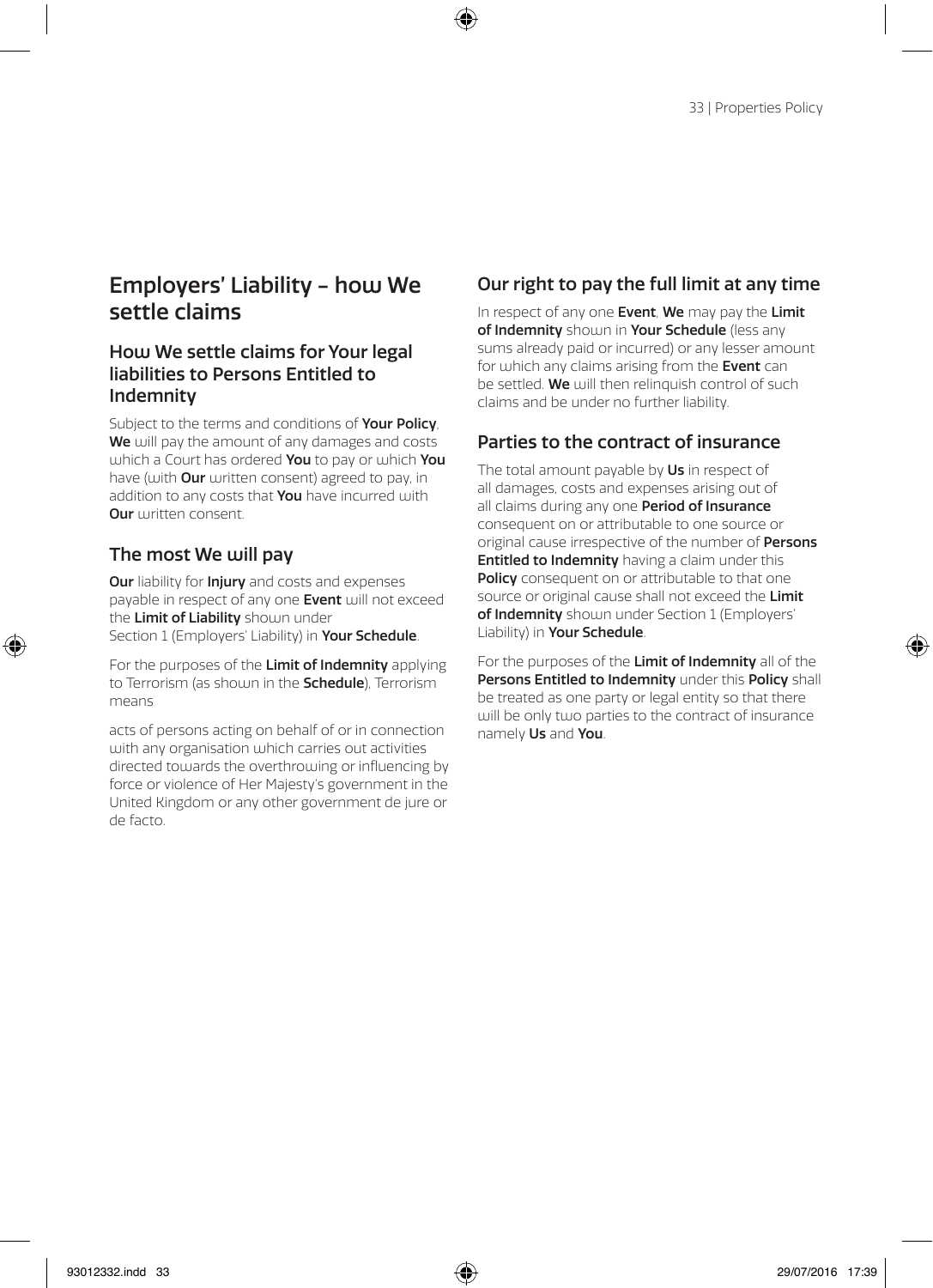# Section 2 Public **Liability**

## THIS SECTION ONLY APPLIES WHERE SHOWN AS INCLUDED IN THE SCHEDULE

#### Any Person Entitled to Indemnity is covered

- 1 up to the Limit of Indemnity against legal liability for damages in respect of
	- A) accidental **Injury** of any person
	- B) Damage to Property
	- C) accidental nuisance, accidental trespass to land or goods, or accidental interference with any easement, right of air, light, water or way

happening during any Period of Insurance in connection with the **Business**.

- 2 against legal liability for claimant's costs and expenses in connection with 1 above.
- 3 in respect of
	- A) costs of legal representation at
		- i) any coroner's inquest or inquiry in respect of any death
		- ii) proceedings in any Court arising out of any alleged breach of statutory duty resulting in *Injury*

which may be the subject of indemnity under this Section

B) all other costs and expenses in relation to any matter which may form the subject of a claim for indemnity under 1 above

incurred with **Our** written consent.

## What is covered What is not covered

#### 1 Mechanical Vehicles

Any legal liability arising from or out of the ownership possession or use by or on behalf of You or any Person Entitled to Indemnity of any

- A) mechanically propelled vehicle other than legal liability arising out of
	- i) the use of plant as a tool of trade on site
	- ii) the use of plant at Your Premises
	- iii) the loading or unloading of any vehicle

except where You are required to arrange insurance or security in accordance with road traffic legislation, or where cover is provided by a motor insurance policy

- B) aircraft or other aerial device
- C) aerospatial device
- D) hovercraft
- E) water-borne craft (other than handpropelled or sailing craft in inland or territorial waters)

#### 2 Employers' Liability

Any legal liability for bodily injury or mental injury to or death, disease or illness of any **Person Employed** arising out of and in the course of employment by You in the Business.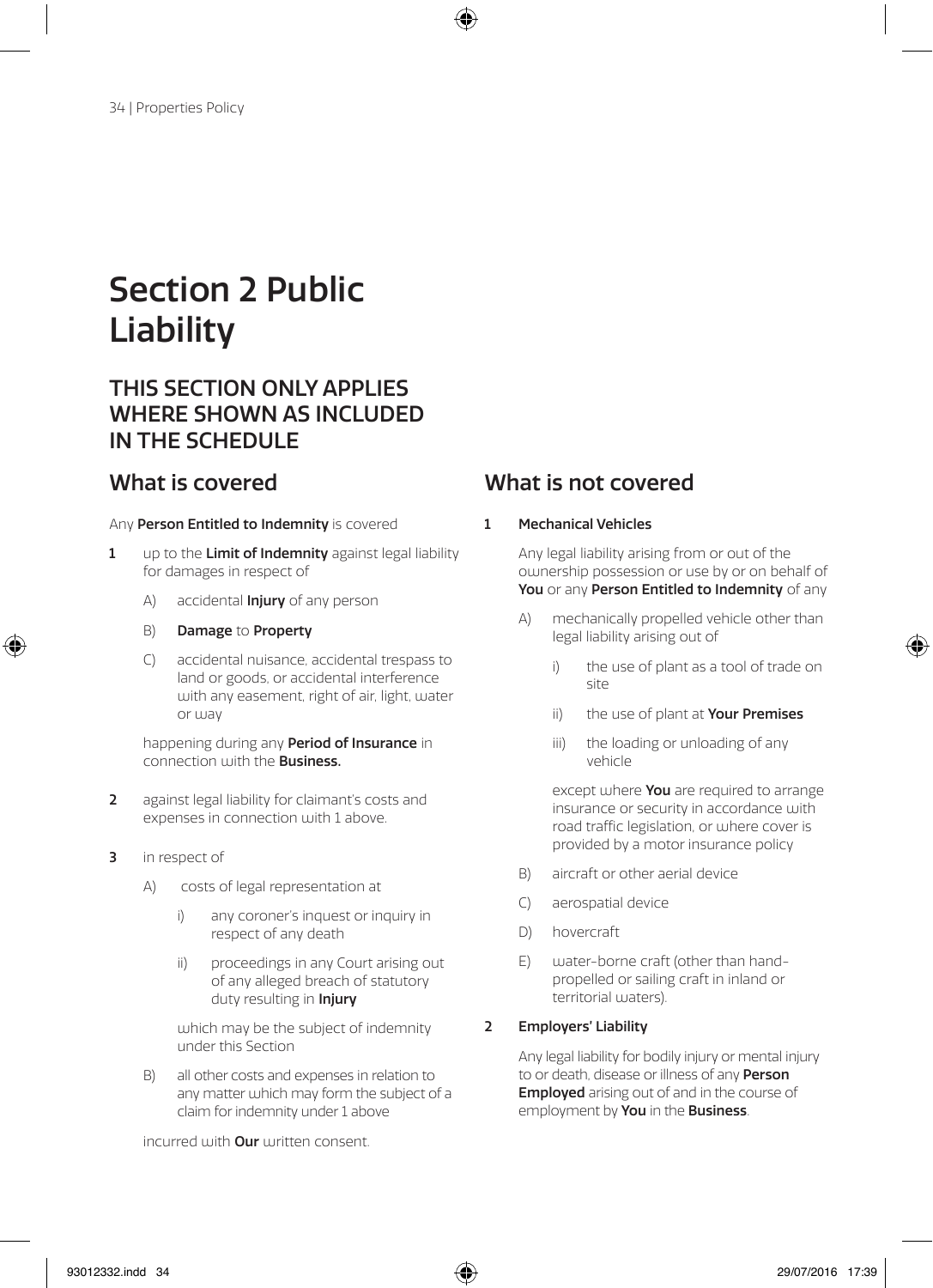#### 3 Property in Your Custody or Control

Any legal liability for Damage to any Property which belongs to or is held in trust by or is in the custody or control of You other than

- A) Your directors', partners', Employees' or visitors' personal effects including vehicles and their contents
- B) premises and their contents which are not owned, leased or rented to You at which You are working in connection with Your Business
- C) premises and their fixtures and fittings which are leased or rented to **You** unless the legal liability arises solely because of a contract or agreement or where the legal liability arises from an agreement to maintain insurance in respect of Damage to any such premises and their fixtures and fittings.

#### 4 Pollution or Contamination

Any legal liability caused by or arising out of pollution or contamination of buildings or other structures or of water or of land or the atmosphere unless caused by a Sudden Pollution or Contamination Incident.

#### 5 Product Defects and Recall

- A) Any legal liability in respect of loss of or **Damage** to any product supplied or contract work executed by You caused by any defect or unsuitability for its intended purpose.
- B) Any legal liability in respect of the cost of recall, removal, repair, alteration, replacement or reinstatement arising from the defect or unsuitability of any product supplied by You or any contract work executed by You.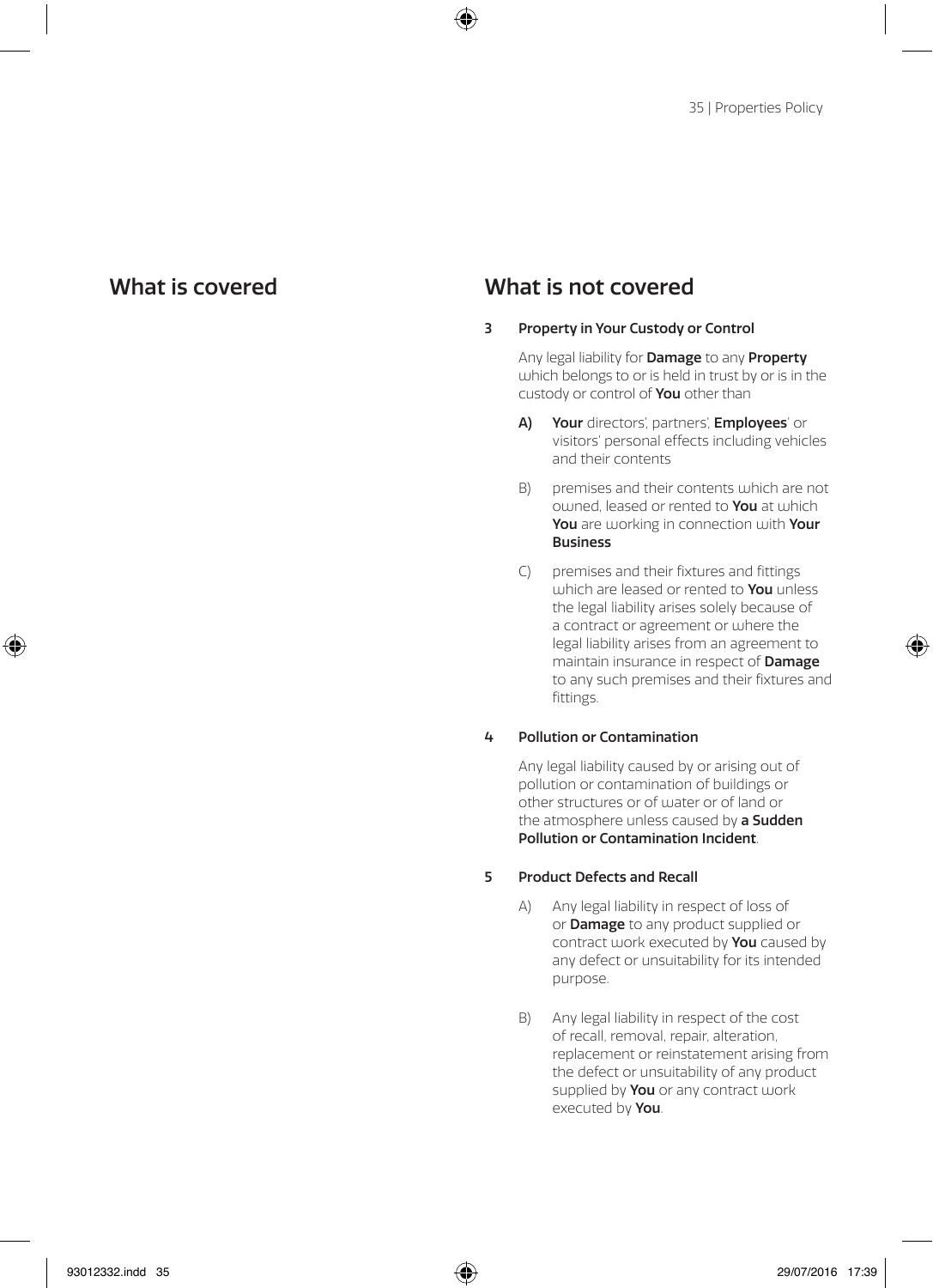#### 6 Professional Risks

Any legal liability arising from or in connection with any advice, design or specification provided by **You** for a fee.

#### 7 Contractual Liability

Any legal liability arising from or in connection with any product supplied or contract work executed by You where such liability has been accepted by agreement except to the extent that such liability would have attached in the absence of such agreement. This exclusion shall not apply if such agreement has been accepted by Us in  $uritin<sub>g</sub>$ 

#### 8 Fines or Penalties

Any legal liability for

- A) fines or penalties
- B) compensation ordered or awarded by a Court of Criminal Jurisdiction
- C) aggravated, exemplary or punitive damages awarded by any Court outside Great **Britain**, Northern Ireland, the Channel Islands or the Isle of Man.

#### 9 Radioactive Contamination

Any legal liability directly or indirectly caused by, or contributed to by, or arising from

- A) ionising radiation or radioactive contamination from any nuclear fuel or waste which results from the burning of any nuclear fuel
- or
- B) the radioactive, toxic, explosive or other dangerous properties of any nuclear assembly or any part of it.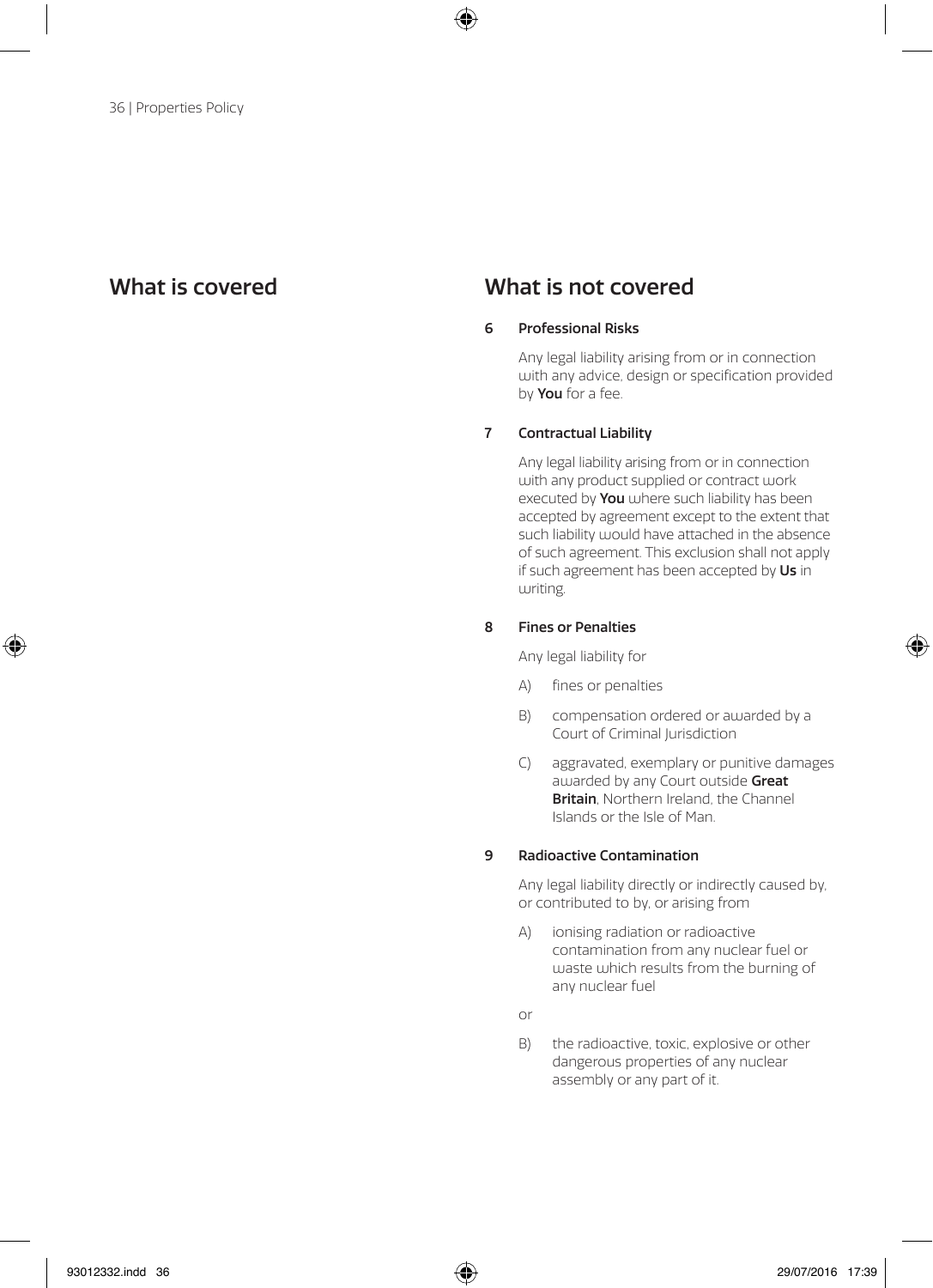#### 10 War and Allied Risks

Any legal liability arising from any consequence of war, invasion, act of foreign enemy, hostilities, (whether war be declared or not), civil war, rebellion, revolution, insurrection or military or usurped power.

#### 11 Fear of Asbestos

Any legal liability for mental injury or fear of suffering bodily injury, death, disease or illness arising out of actual or suspected exposure to Asbestos, Asbestos Dust or Asbestos Containing Materials.

#### 12 Asbestos Removal Costs

Any legal liability for the costs of management (including those of any persons under any statutory duty to manage), removal, repair, alteration, recall, replacement or reinstatement of any property or part thereof arising out of the presence of Asbestos, Asbestos Dust or Asbestos Containing Materials.

#### 13 Contribution

Your Contribution as shoum in the Schedule.

#### 14 Illegal Activities

Any legal liability arising from the **Premises** being used by occupants for illegal activities.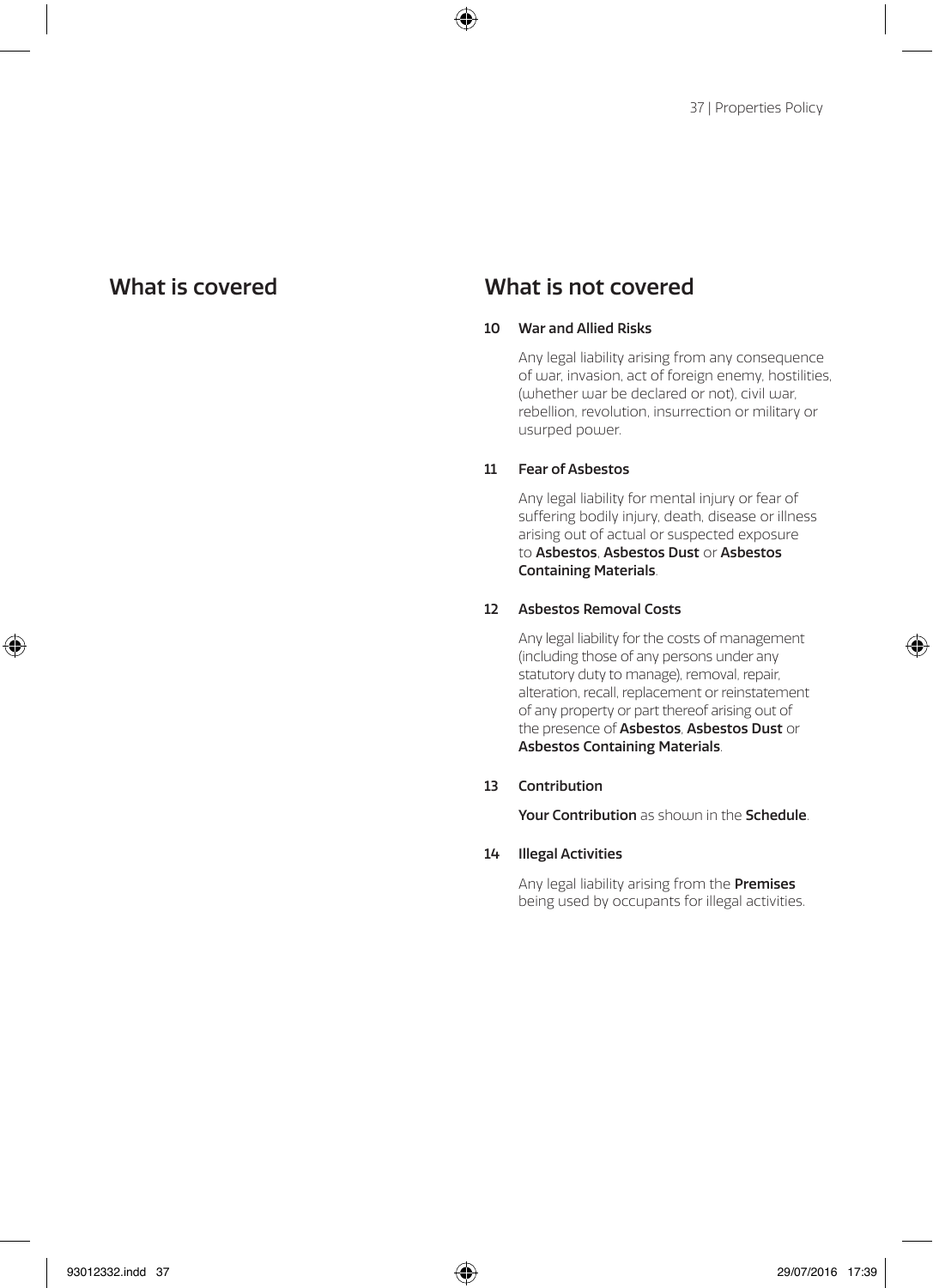# Extensions to Section 2

## THIS SECTION ALSO COVERS

## What is covered What is not covered

#### 1 Cross Liabilities

If there is more than one Policyholder specified in the **Schedule** this Section will apply separately to each one as if a separate **Policy** had been issued to each.

Provided that Our total amount payable does not exceed the Limit of Indemnity stated in the Schedule.

#### 2 Compensation for Court Attendance

If We require any director, partner or Employee of Yours to attend Court as a witness in connection with a claim We will pay You the amount shouin below

- A) for any director or partner of **Yours** £500 per day
- B) for any **Employee**  $£250$  per day.

#### 3 Contingent Motor Liability

Your legal liability to pay damages and/or costs resulting from

- A) Injury to others, or
- B) Damage to Property belonging to others

arising out of the use of any motor vehicle by an **Employee** in the course of the **Business** which is not Your Property nor provided by You.

#### 4 Personal Legal Liabilities whilst Overseas

We will cover You or at Your request Your directors, partners, **Employees** or any family member accompanying them for legal liabilities in a personal capacity whilst temporarily outside of Great Britain, Northern Ireland, the Channel Islands or the Isle of Man in connection with the Business.

- **1** Damage to the vehicle or its contents.
- 2 Any legal liability caused while the vehicle is being driven by You.
- 3 Where cover is provided by any other insurance policy.
- 4 Any legal liability caused while the vehicle is being driven outside of Great Britain, Northern Ireland, the Channel Islands or the Isle of Man.
- 1 Any legal liability arising out of
	- A) the ownership or occupation of land or buildings
	- B) uphere cover is provided by any other insurance policy
	- C) all exclusions should under 'What is not covered'.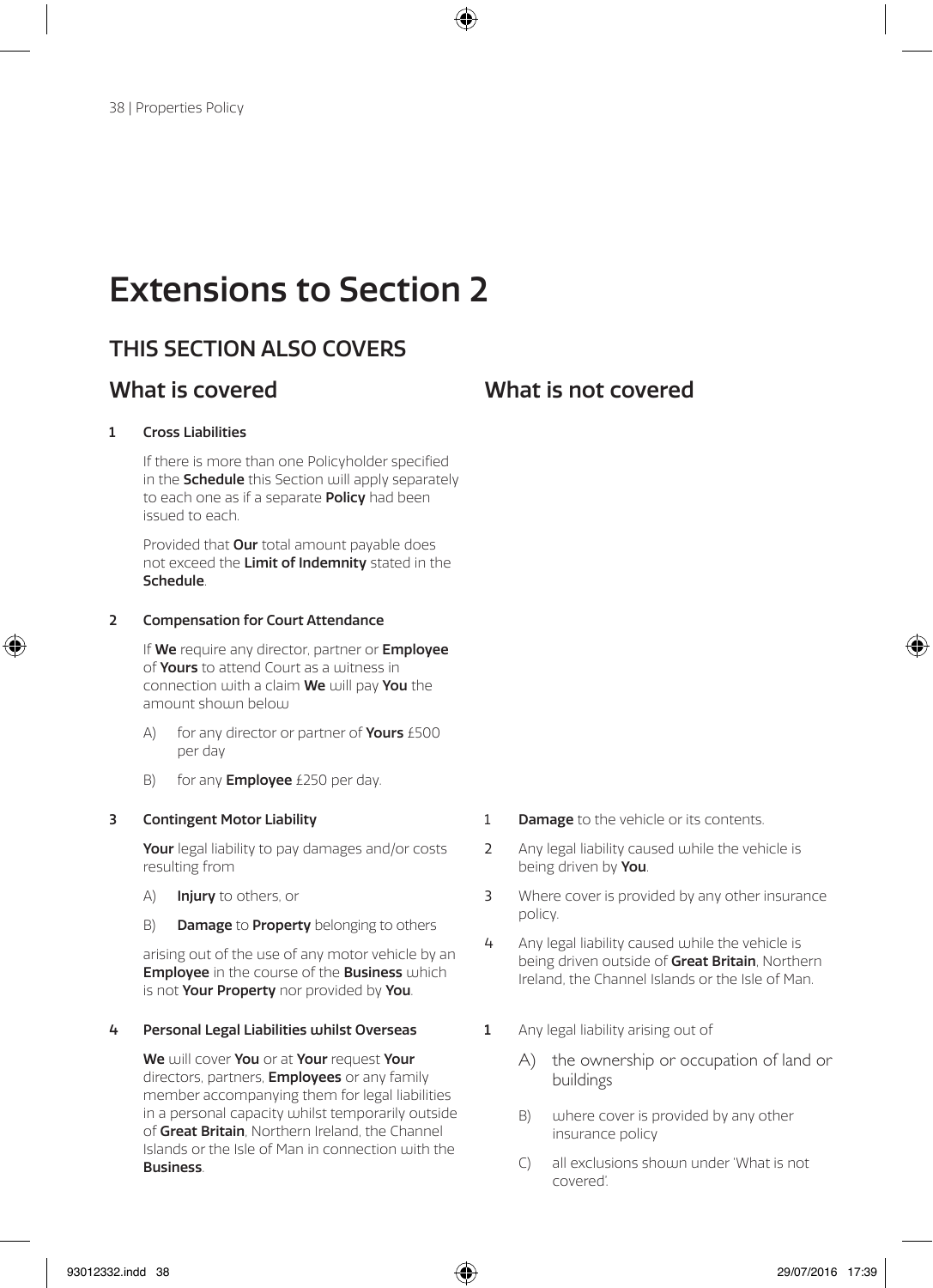#### 5 Data Protection Act 1998

Your legal liability to pay damages and/or costs to others which are the result of damage or distress as described in Section 13 of the Data Protection Act 1998

Provided that:

- A) You are registered in accordance with the terms of the Act, or
- B) You have applied for registration and it has not been refused or withdrawn
- C) You have taken all reasonable precautions to comply with the requirements of the  $\Delta$ ct

We will also cover at Your request Your directors, partners or **Employees** under this Extension.

The **Business** shall include the provision of any reciprocal arrangement for the storage or processing of computer data or for the use of computer facilities.

#### 6 Premises occupied for Residential Purposes

In respect of **Premises** occupied for residential purposes the Definition of Person Entitled to Indemnity is extended to include

- A) the Residents
- B) the managing agents
- C) the Residents' Association
- D) the owner or lessee

of such **Premises** against legal liability in respect of which You would have been entitled to indemnity under this **Policy** if the claim had been made against You.

provided that such persons

- i) are not entitled to indemnity from any other source
- ii) shall keep to the terms, conditions and limitations of this **Policy** so far as they can apply.

### What is covered What is not covered

- 1 Any legal liability You have to pay fines or penalties.
- 2 The cost of rectifying, reinstating, erasing, blocking or destroying any personal data.
- 3 Where cover is provided by any other insurance.
- 4 Any claim arising from or caused by a deliberate or intentional act or omission by anyone entitled to cover under this Extension.
- 5 Any claim arising from or caused by circumstances notified to any of Your previous insurers.
- 6 Any claim arising from circumstances known to You at the time You took out this Insurance.

1 Any legal liability of any **Resident** arising from their occupation (and not ownership) of the Residential Property in which they are residing.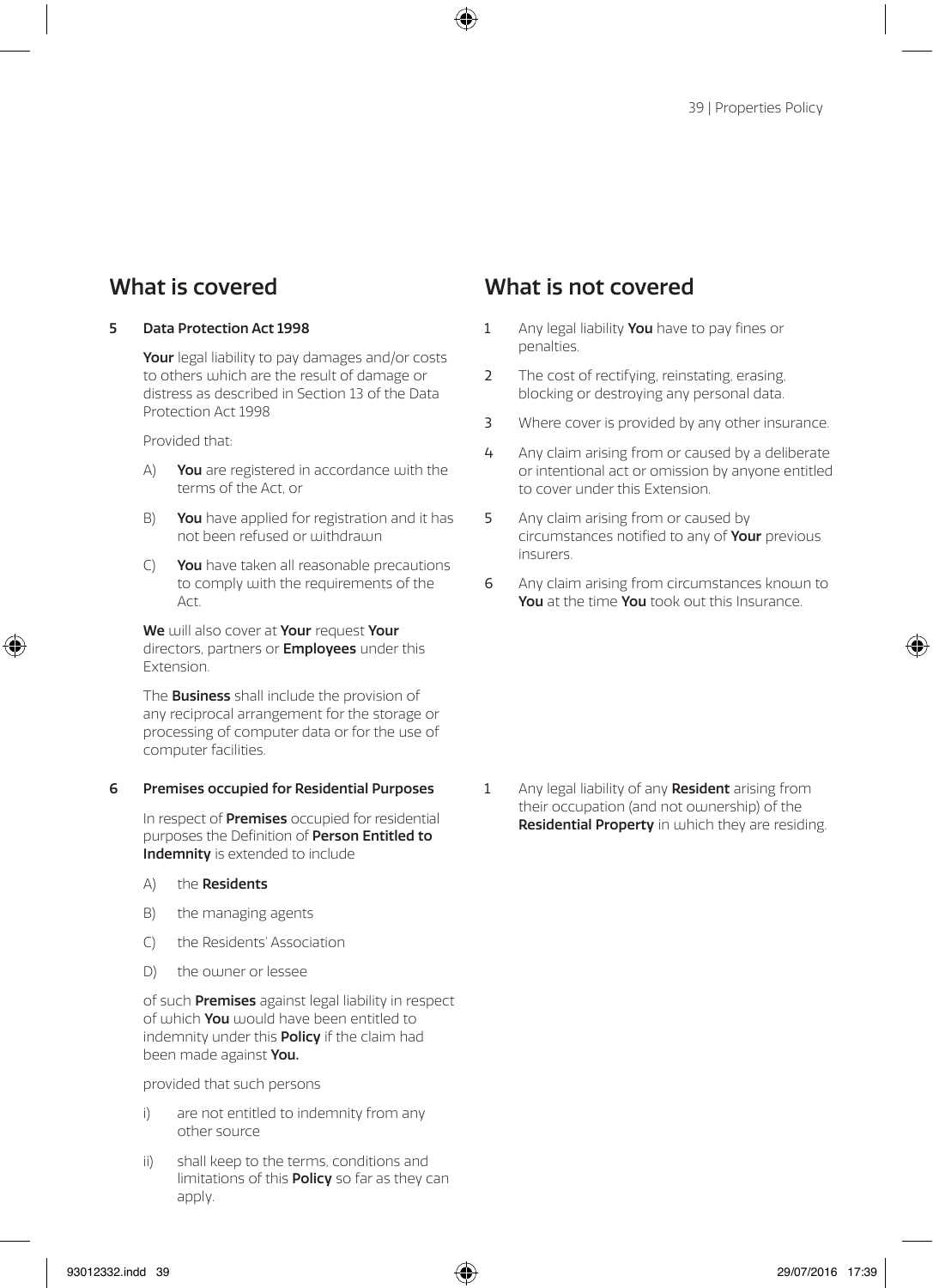#### 7 Defective Premises Act

Your legal liability under Section 3 of the Defective Premises Act 1972 or Section 5 of the Defective Premises (Northern Ireland) Order 1975 in connection with any premises which have been disposed of by You.

#### 8 Advertising Injury

We will provide indemnity to You in respect of legal liability for Advertising Injury committed during the **Period of Insurance**.

### What is covered What is not covered

- 1 Where cover is provided by any other insurance policy.
- 2 The cost of remedying any defect or alleged defect in the premises.
- 1 liability arising from or caused by a deliberate or intentional act or omission of any person eligible for indemnity by this Extension if the result thereof could reasonably have been expected by **You** or any other person having regard to the nature and circumstances of such act or omission.
- 2 claims which arise out of circumstances notified to previous insurers or known to You at inception of this Extension.

#### 3 Advertising Injury

- A) where indemnity is provided by any other insurance
- B) arising out of a breach of contract except an implied contract to use another's advertising idea
- C) arising out of the failure of goods products or services to conform with any statement of quality or performance
- D) arising out of the wrong description of the price of goods products or services
- E) committed by **You** if **Your** Business includes any of the following
	- i) advertising broadcasting publishing or telecasting
	- ii) designing or determining the content of web sites for others
	- iii) providing an internet search, access content or service provider.
- F) arising out of electronic bulletin boards or chatrooms that You own, host or exercise control over.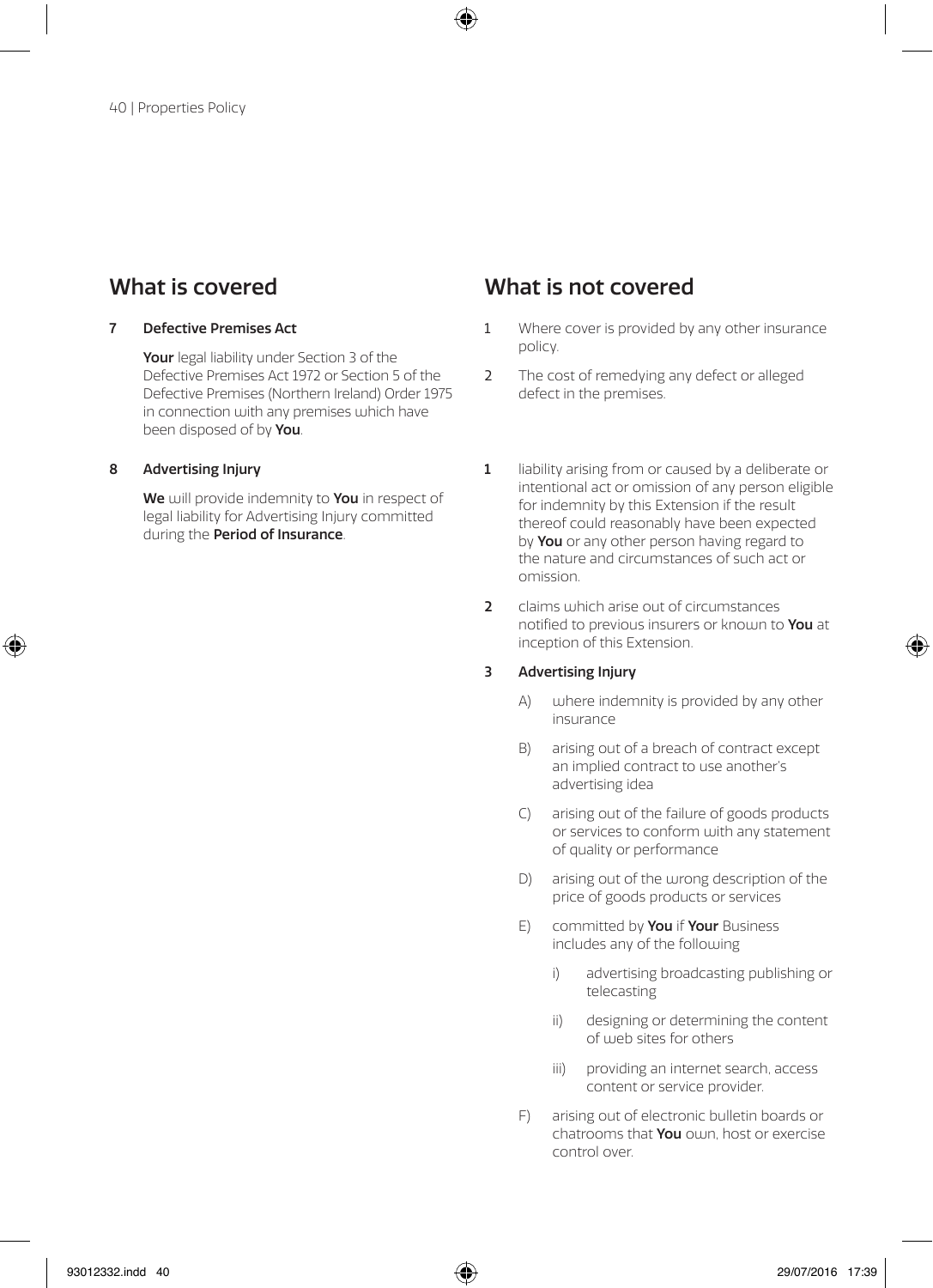#### 9 Clean up Costs

In the event of a **Sudden Pollution or** Contamination Incident We will provide indemnity to any **Person Entitled to Indemnity** in respect of

- A) **Clean Up Costs** arising solely under a statutory provision that operates in any part of Great Britain Northern Ireland the Channel Islands or the Isle of Man
- B) i) costs and expenses in relation to any matter which may form the subject of indemnity under this extension incurred with **Our** prior written approval
	- ii) costs and expenses incurred with **Our** prior written approval in any appeal against any statutory notice served or to be served upon You by any enforcing authority for any enforcement action which would be the subject of indemnity under this Extension if in the opinion of Counsel (appointed by mutual consent) such appeal could be contested with the probability of success.

#### Provided that

- 1) all costs covered under  $A$ ) and  $B$ ) above will form part of and not exceed the Limit of Liability for this Extension for all incidents considered by Us to have occurred during the Period of Insurance in respect of pollution or contamination of buildings or other structures or of water or land or the atmosphere
- 2) the Limit of Liability for all claims under this Extension during the **Period of** Insurance shall not exceed £250,000.

- 1 costs (including **Clean up Costs**)
	- A) incurred in achieving any improvement, betterment or alteration in any original property
	- B) for remedial action carried out or in relation to property which at the time of the Sudden Pollution or Contamination Incident giving rise to such legal liability is owned by or held in trust by or in Your custody or control
	- C) incurred in relation to the reinstatement, reintroduction or provision of any living organism or natural habitat
	- D) arising out of a genetically modified organism
	- E) comprising the first 10% of any one Sudden Pollution or Contamination Incident subject to a minimum contribution by You of £2,500 and a maximum contribution of £25,000
	- F) arising solely from the **Your** liability under legislation operating in any part of Great Britain or Northern Ireland which implements Directive 2004/35/EC on environmental liability with regard to the prevention and remedying of environmental damage including the Environmental Damage (Prevention and Remediation) Regulations 2009
	- G) for incidents happening in North America or where a claim is brought in a court of law in North America.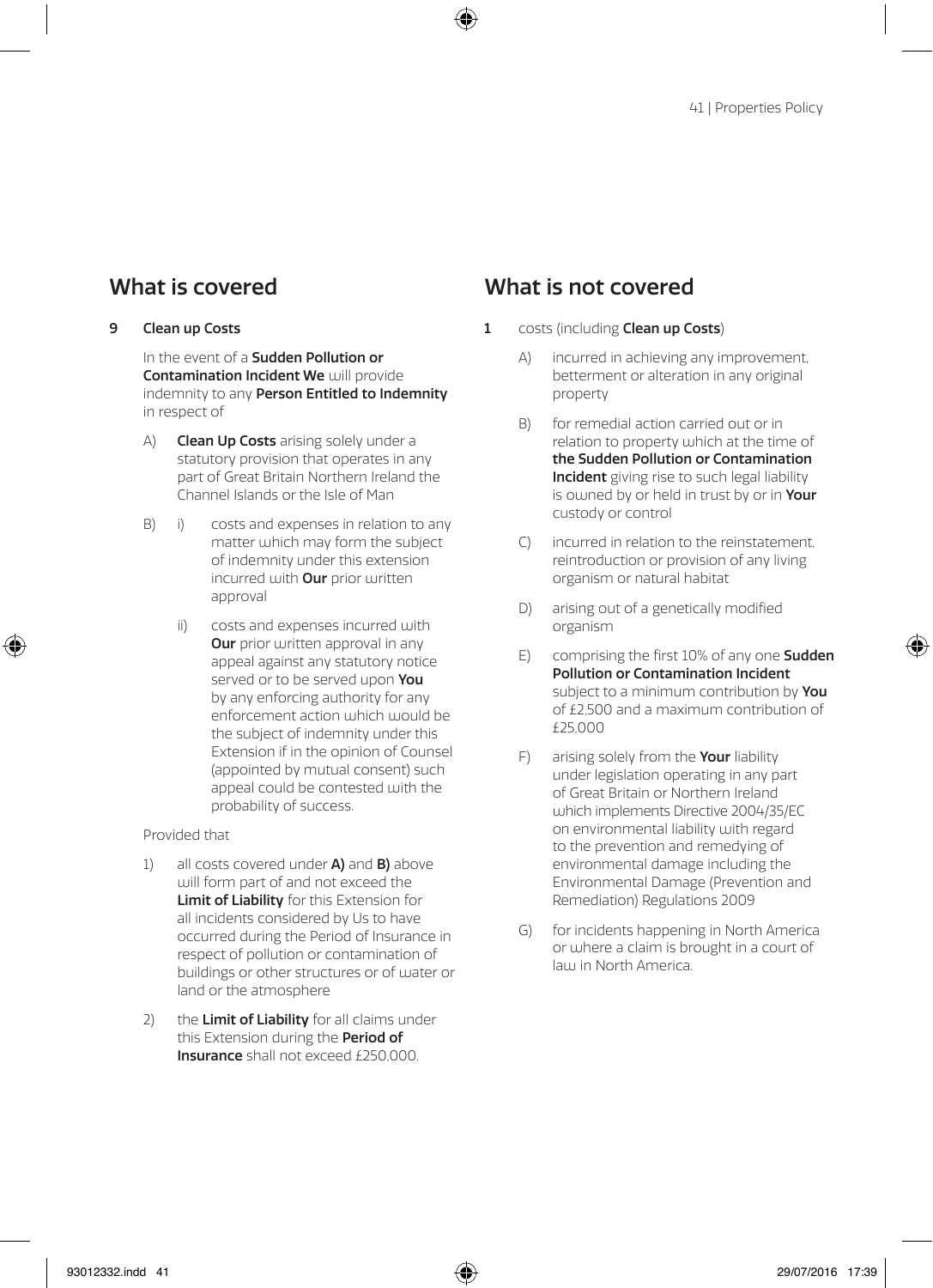### Public Liability - how We settle claims

### How We settle claims for Your legal liabilities to third parties

Subject to the terms and conditions of **Your Policy**. We will pay the amount of any damages and costs which a Court has ordered You to pay or which You have (with **Our** written consent) agreed to pay, in addition to any costs that **You** have incurred with **Our** written consent.

Your Contribution in respect of damages, costs and expenses, as shown in the **Schedule**, is payable before We will be liable to make any payment.

### The most We will pay

In respect of any one Event the most  $We$  will pay is the Limit of Indemnity should under Section 2 (Public Liability) in Your Schedule.

In respect of all incidents considered by Us to have occurred during any one Period of Insurance in respect of pollution or contamination of buildings, other structures, water, land or atmosphere the most We will

pay is the Limit of Indemnity in respect of Pollution shown under Section 2 (Public Liability) in Your Schedule.

### Our right to pay the full limit at any time

In respect of any one Event We may pay the Limit of Indemnity shown under Section 2 (Public Liability) in Your Schedule (less any sums already paid or incurred) or any lesser amount for which any claims arising from the Event can be settled. We will then relinquish control of such claims and have no further liability in respect of them except for any further costs and expenses for which We are liable under this Policy and which were incurred by You prior to the date of such payment.

### Parties to the contract of insurance

If We have to provide cover for more than one person Our liability will not be more than the Limit of Indemnity shown under Section 2 (Public Liability) in Your Schedule.

The most We will nay in respect of all incidents considered by Us to have occurred during any one Period of Insurance consequent on or attributable to one source or original cause irrespective of the number of **Persons Entitled to Indemnity** having a claim under this **Policy** consequent on or attributable to that one source or original cause shall not exceed the Limit of Indemnity shown under Section 2 (Public Liability) in Your Schedule.

The most **We** will pay in respect of all damages arising out of all claims during any one **Period of** Insurance irrespective of the number of sources or original causes of such claims and irrespective of the number of **Persons Entitled to Indemnity** having claims under this Policy in respect of those sources or original causes shall not exceed the Limit of Indemnity shown under Section 2 (Public Liability) in Your Schedule.

For the purposes of the Limit of Indemnity all the Persons Entitled to Indemnity under Your Policy shall be treated as one party or legal entity so that there will be only two parties to the contract of insurance namely Us and You.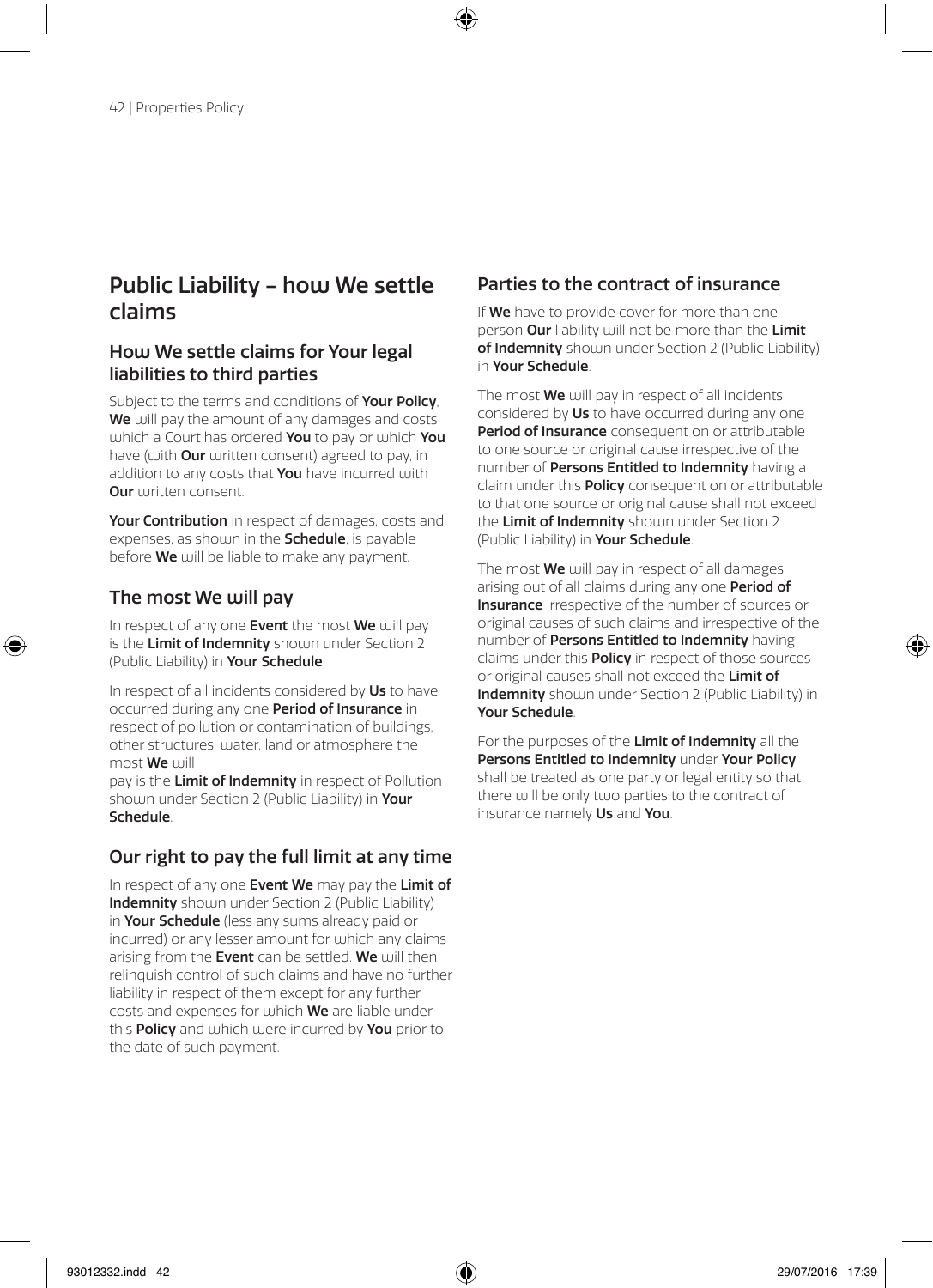# Section 3 Legal Defence Costs

## THIS SECTION ONLY APPLIES WHERE SHOWN AS INCLUDED IN THE SCHEDULE

### Part A

Criminal Proceedings relating to Health and Safety at Work etc. Act 1974 in respect of duties to Your Employees.

#### We will pay

- 1 legal costs and expenses incurred with Our written consent
- 2 costs awarded against You or any director, partner or Person Employed.

in respect of criminal proceedings or an appeal against a conviction for an offence which is alleged to have been committed during the **Period of Insurance** in the course of the Business.

The proceedings must relate to

A) the health, safety and welfare of a director, partner or Person Employed

and

B) a breach of the Health and Safety at Work Act etc. 1974 or the Health and Safety at Work (Northern Ireland) Order 1978.

- 1 Fines or penalties of any kind.
- 2 Compensation awarded by a Criminal Court.
- 3 Where Injury to any person or Damage to Property has occurred.
- 4 Where cover is provided by any other insurance policy.
- 5 Any proceedings or conviction which arise out of any deliberate act or omission by You or any director or partner of Yours, or by any Employee with specific responsibility for compliance with the legislation.
- 6 Any costs or expenses incurred arising out of or in connection with criminal proceedings relating in any way to Asbestos, Asbestos Dust or Asbestos Containing Materials.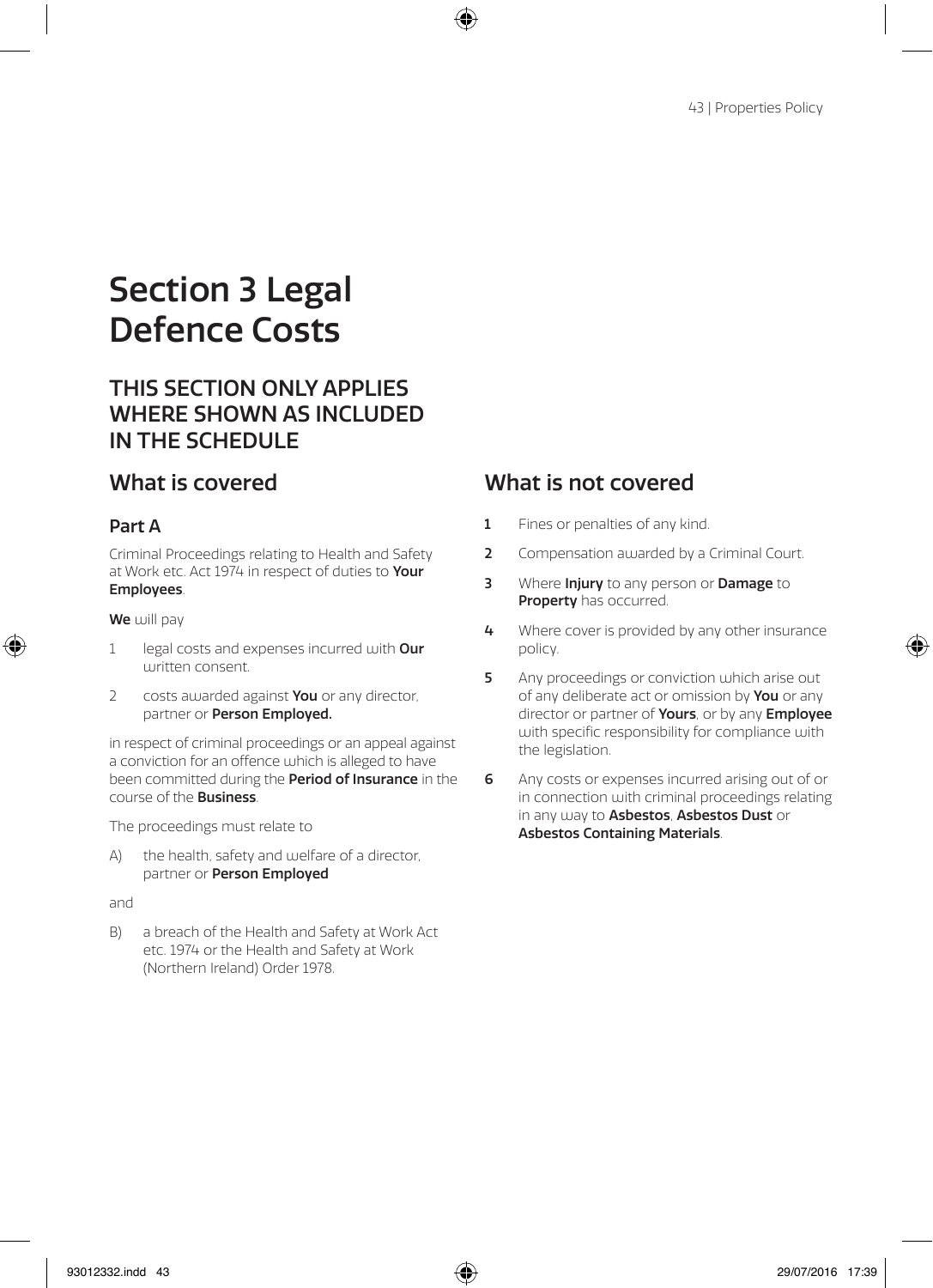#### Part B

Criminal Proceedings relating to Health and Safety at Work etc. Act 1974 or the Consumer Protection Act 1987 in respect of duties to members of the public.

#### We will pay

- 1 legal costs and expenses incurred with Our written consent.
- 2 costs awarded against **You** or any director, partner or Person Employed

in respect of criminal proceedings or an appeal against a conviction for an offence which is alleged to have been committed during the **Period of Insurance** in the course of the Business.

The proceedings must relate to

A) the health, safety and welfare of any person other than a director, partner or Person Employed

and

B) a breach of the Health and Safety at Work Act etc. 1974 or the Health and Safety at Work (Northern Ireland) Order 1978 or Part II of the Consumer Protection Act 1987.

- 1 Fines or penalties of any kind.
- 2 Compensation awarded by a Criminal Court.
- 3 Where Injury to any person or Damage to Property has occurred.
- 4 Where cover is provided by any other insurance policy.
- 5 Any proceedings or conviction which arise out of any deliberate act or omission by **You**, or any director or partner of Yours, or by any Employee with specific responsibility for compliance with the legislation.
- 6 Any costs or expenses incurred arising out of or in connection with criminal proceedings relating in any way to Asbestos, Asbestos Dust or Asbestos Containing Materials.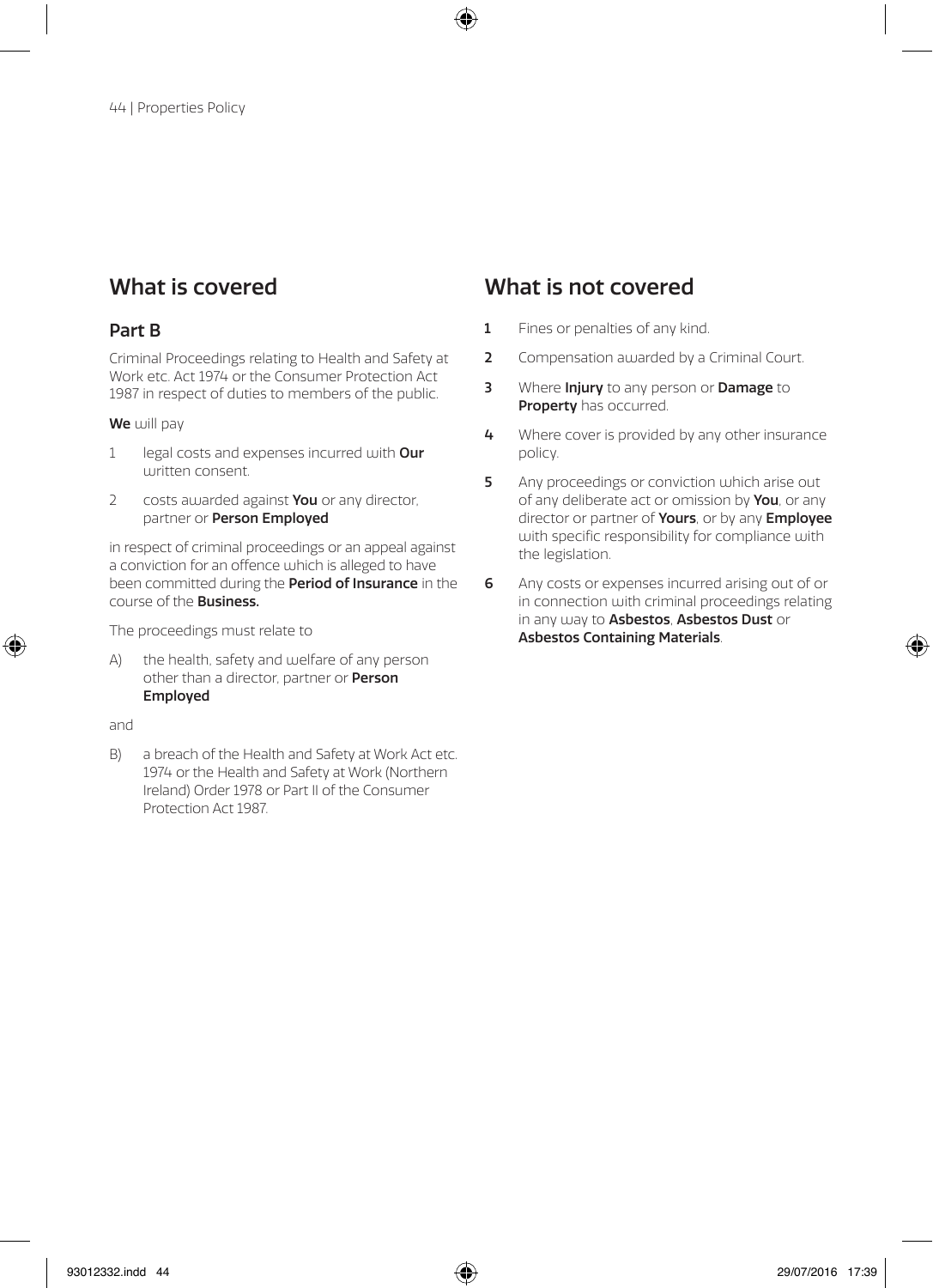### Legal Defence Costs - how We settle claims

### How We settle claims for Your legal defence costs

As long as the legal defence costs are covered under Your Policy We will pay the costs that You have incurred with **Our** written consent and the costs awarded against You and at Your request any of Your directors, partners or any Person Employed.

We shall pass notification to an independent third party service provider with whom We have an agreement and which shall administer the claim on Our behalf.

### The most We will pay

Irrespective of the number of Persons Entitled to Indemnity the most We will pay in any one Period of Insurance for legal defence costs is the Limit of Indemnity should under Section 3 (Legal Defence Costs) in Your Schedule.

### Our right to pay the full limit at any time

We may pay the Limit of Indemnity shown under Section 3 (Legal Defence Costs) in Your Schedule (less any sums already paid or incurred) or any lesser amount for which any claims You have notified to Us can be settled. We will then relinquish control of such claims and be under no further liability in respect of legal defence costs. We shall pass notification of any claim for legal defence costs to the third party provider approved by Us.

### Parties to the contract of insurance

If We have to provide cover for more than one person Our liability will not be more than the Limit of Indemnity shown under Section 3 (Legal Defence Costs) in Your Schedule.

For the purposes of the Limit of Indemnity all the Persons Entitled To Indemnity under Your Policy shall be treated as one party or legal entity so that there will be only two parties to the contract of insurance namely Us and You.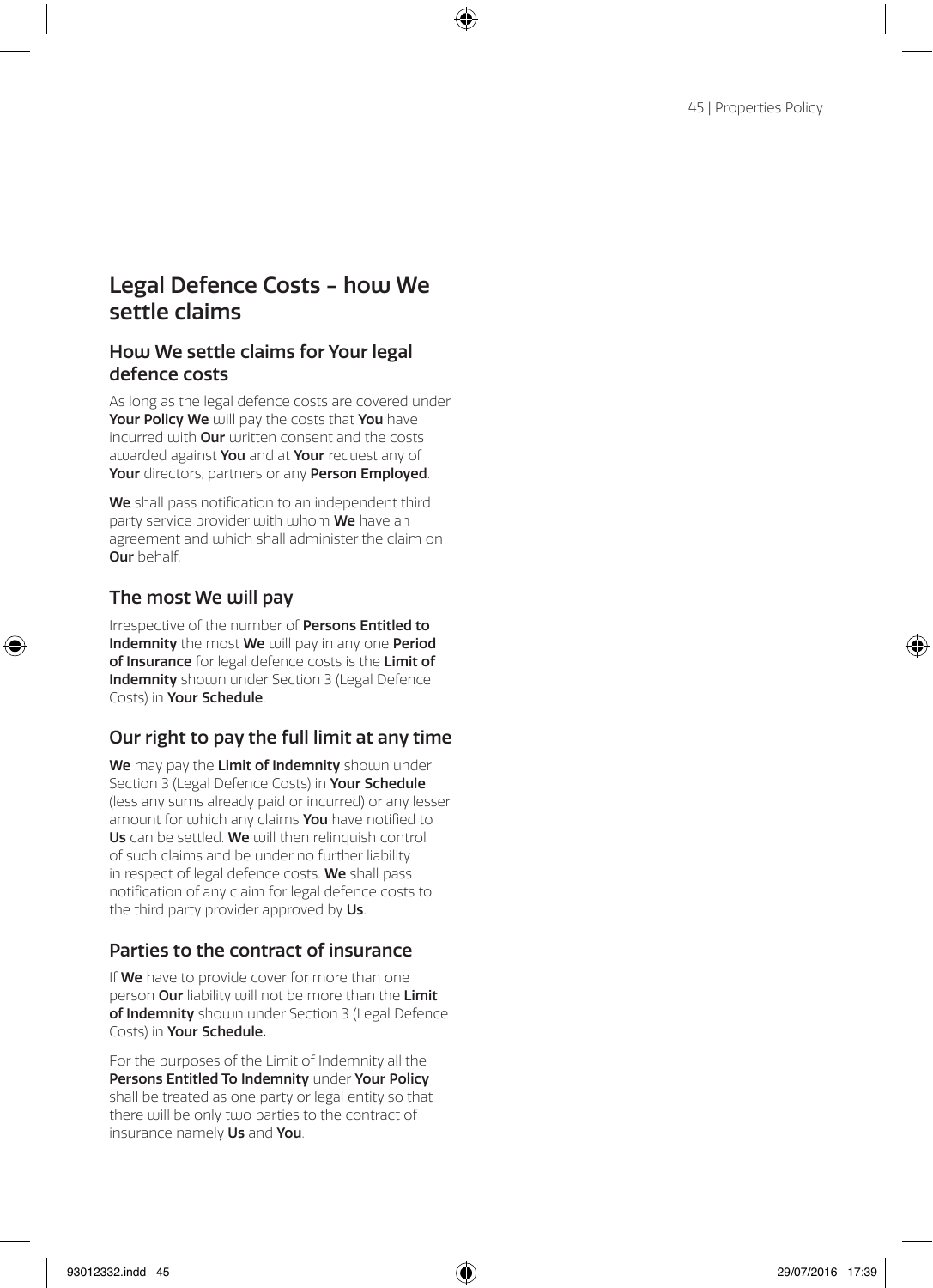# Section 4 Legionellosis Liability

## THIS SECTION ONLY APPLIES WHERE SHOWN AS INCLUDED IN THE SCHEDULE

This section is on a claims made basis with the costs and expenses of the claimant and the costs and expenses (incurred with Our written consent) of any Person Entitled to Indemnity included within the Limit of Indemnity shown in the Schedule.

- 1 up to the Limit of Indemnity against legal liability for damages and/or costs to others as a result of accidental **Injury** to any person caused by Legionellosis in connection with the Business
- 2 against legal liability for claimant's costs and expenses in connection with 1 above
- 3 in respect of
	- A) costs of legal representation at
		- i) any coroner's inquest or inquiry in respect of any death
		- ii) proceedings in any Court arising out of any alleged breach of statutory duty resulting in *Injury*

which may be the subject of indemnity under this Section

B) all other costs and expenses in relation to any matter which may form the subject of a claim for indemnity under 1 above

incurred with **Our** written consent.

## What is covered What is not covered

- Any **Person Entitled to Indemnity** is covered 1 Any claim which is first made in writing to You (or any other **Person Entitled to Indemnity**) outside of the Period of Insurance.
	- 2 Any claim where first notification of any circumstance that
		- A) has caused **Injury** or
		- B) is alleged to have caused **Injury** or
		- C) can be expected to give rise to a claim

is made to Us after 30 days following the expiry of the Period of Insurance.

3 Any legal liability in respect of Legionellosis where the Legionellosis commenced prior to the start date of this Insurance.

#### 4 Product Liability

Any legal liability arising from any product supplied or contract work executed by You.

#### 5 Professional Risks

Any legal liability arising from or in connection with any advice, design or specification.

#### 6 Contractual Liability

Any legal liability arising from or in connection with any product supplied or contract work executed by **You** where such liability has been accepted by agreement except to the extent that such liability would have attached in the absence of such agreement. This exclusion shall not apply if such agreement has been accepted by Us in writing.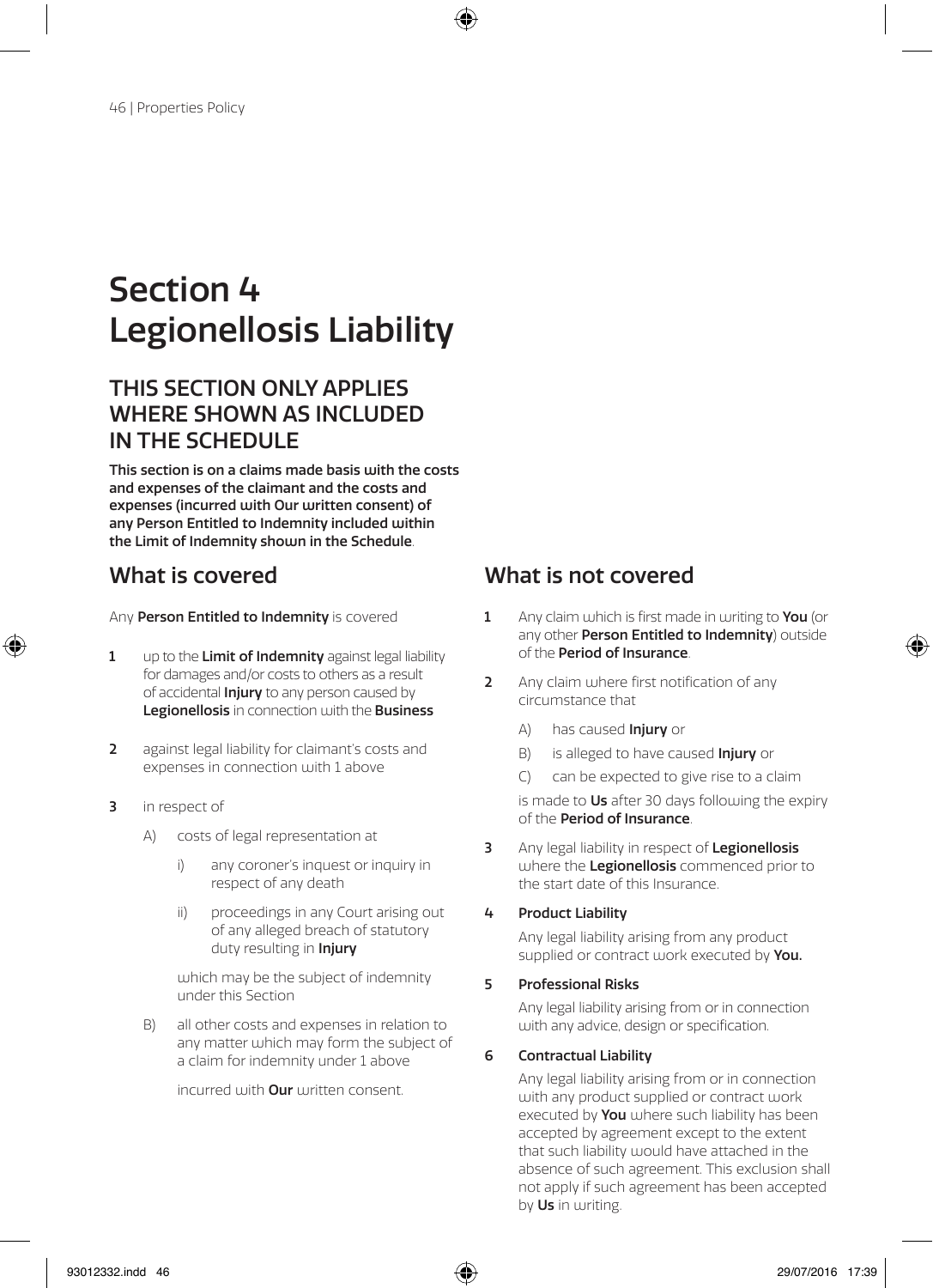#### 7 Fines or Penalties

Any legal liability for

- A) fines or penalties
- B) compensation ordered or awarded by a Court of Criminal Jurisdiction
- C) aggravated, exemplary or punitive damages au arded by any Court outside Great Britain, Northern Ireland, the Channel Islands or the Isle of Man.

#### 8 Radioactive Contamination

Any legal liability directly or indirectly caused by, or contributed to by, or arising from

A) ionising radiation or radioactive contamination from any nuclear fuel or waste which results from the burning of any nuclear fuel

or

B) the radioactive, toxic, explosive or other dangerous properties of any nuclear assembly or any part of it.

#### 9 War and Allied Risks

 Any legal liability arising from any consequence of war, invasion, act of foreign enemy, hostilities, (whether war be declared or not), civil war, rebellion, revolution, insurrection or military or usurped power.

#### 10 Contribution

Your Contribution as should in the Schedule.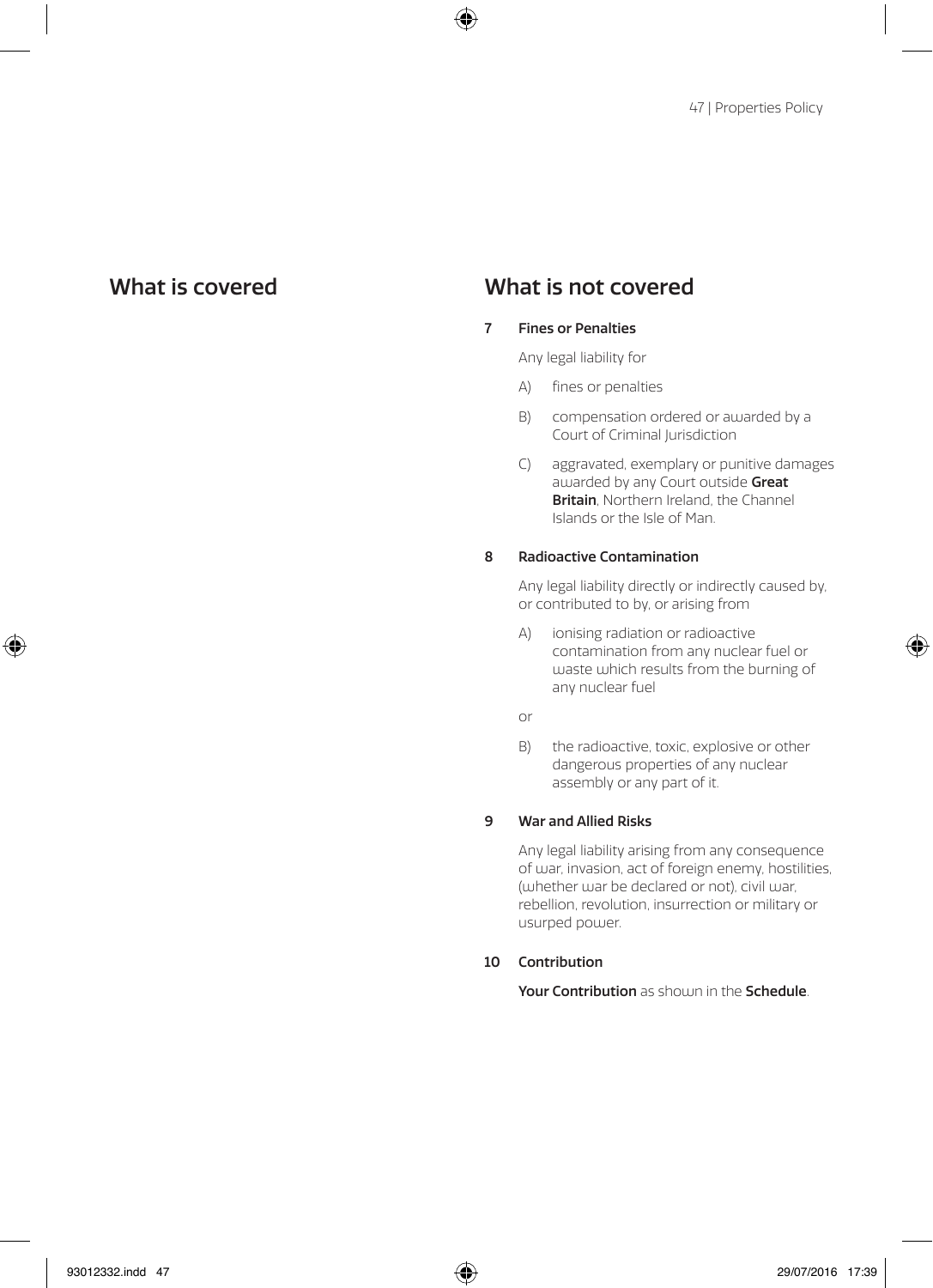# Extensions to Section 4

## THIS SECTION ALSO COVERS

### What is covered **What is not covered**

#### 1 Cross Liabilities

If there is more than one Policyholder specified in the **Schedule** this Section will apply separately to each one as if a separate Policy had been issued to each

Provided that **Our** total amount payable does not exceed the Limit of Indemnity stated in the Schedule.

#### 2 Compensation for Court Attendance

If We require any director, partner or Employee of Yours to attend Court as a witness in connection with a claim We will pay You the amount shouin below

- A) for any director or partner of **Yours**  $£750$ per day
- B) for any **Employee** £500 per day.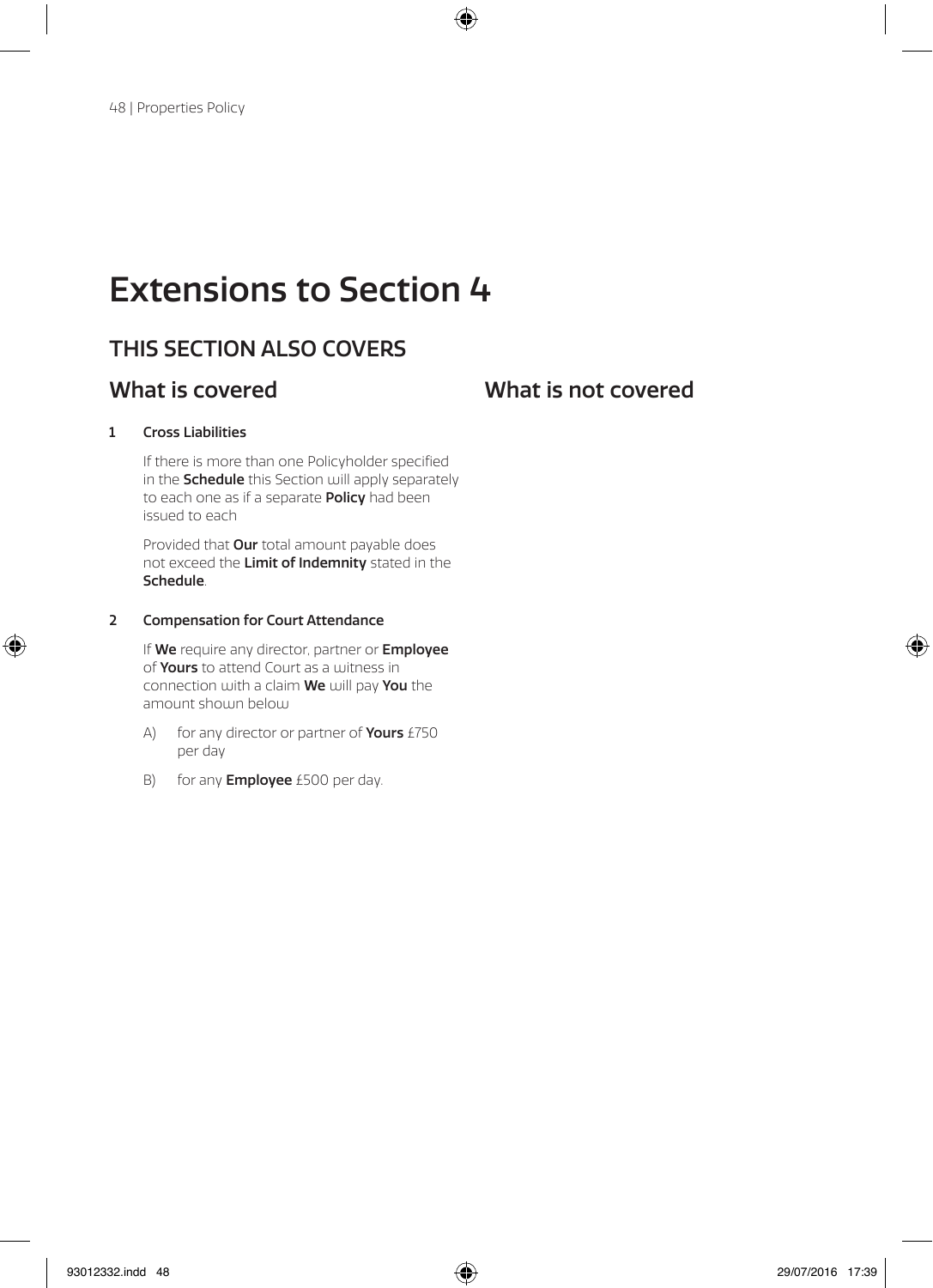## Legionellosis Liability - how We settle claims

### How We settle claims for Your legal liabilities arising from Legionellosis

Subject to the terms and conditions of **Your Policy**. We will pay the amount of any damages and costs which a Court has ordered You to pay or which You have (with **Our** written consent) agreed to pay, in addition to any costs that **You** have incurred with **Our** written consent.

All claims caused by the same isolated, repeated or continuing incidence of Legionellosis shall be considered to have been made in the Period of Insurance when the first claim was made in writing to You (or any other Person Entitled to Indemnity) and notified to **Us** or when the first notification of any circumstance was first made to Us.

Your Contribution in respect of damages, costs and expenses, as shown in the **Schedule**, is payable before **We** will be liable to make any payment.

### The most We will pay

The most **We** will pay for any one claim in respect of Your Legionellosis liability including all Your costs and expenses and those of the claimant is the Limit of Indemnity shown under Section 4 (Legionellosis Liability) in Your Schedule.

### Our right to pay the full limit at any time

In respect of any one Event We may pay the Limit of Indemnity shown under Section 4 (Legionellosis Liability) on **Your Schedule** (less any sums already paid or incurred) or any lesser amount for which any claims arising from the Event can be settled. We will then relinquish control of such claims and have no further liability in respect of them.

### Parties to the contract of insurance

The most **We** will pay in respect of all damages arising out of all claims during any **Period of** Insurance irrespective of the number such claims and irrespective of the number of **Persons Entitled** to Indemnity having claims under this Policy shall not exceed the **Limit of Indemnity** shoum under Section 4 (Legionellosis Liability) in Your Schedule.

For the purposes of the Limit of Indemnity all the Persons Entitled to Indemnity under Your Policy shall be treated as one party or legal entity so that there will be only two parties to the contract of insurance namely Us and You.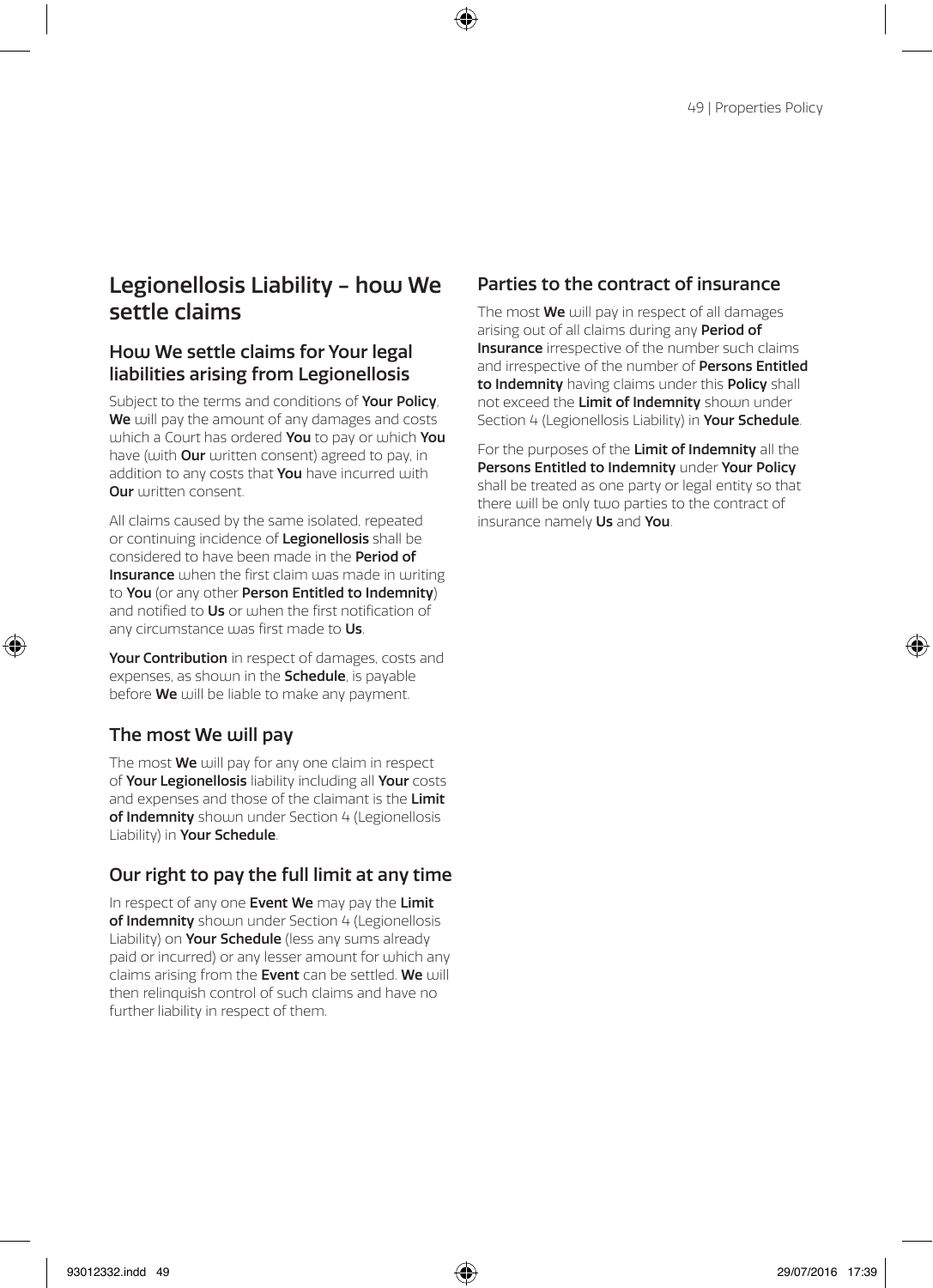# Terrorism Insurance

## THIS INSURANCE ONLY APPLIES WHERE SHOWN AS INCLUDED IN THE SCHEDULE

1 Notwithstanding any provisions to the contrary within this **Policy** the cover in respect of all items insured by the Property Damage Insurance are extended to include Terrorism Insurance as specified below.

 This Policy includes Damage or loss resulting from **Damage** to the property insured and consequential loss resulting therefrom insofar and to the extent that it is insured by this **Policy** whilst situate within the applicable Territory stated below caused by or resulting from an **Act** of Terrorism (as defined below).

provided always that Terrorism Insurance is

- A) subject to the excluded causes detailed under 'What is not covered'
- B) not subject to any other excluded causes stated in this **Policy**

provided also that Our liability in any one Period of Insurance shall not exceed.

- A) in the whole the total sum insured
- B) in respect of any item its sum insured or any other stated Limit of Liability specified in the **Schedule** or elsewhere in the **Policy**

whichever is the lower subject always to **the** Limit of Liability in respect of the Territory stated below after the application of all the provisions of the insurance including Your Contribution.

## What is covered What is not covered

#### 1 Riot, Civil Commotion, War and Allied Risks

 Any loss whatsoever or any consequential loss directly or indirectly occasioned by or happening through or in consequence of riot, civil commotion, war, invasion, act of foreign enemy, hostilities (whether war be declared or not), civil war, rebellion, revolution, insurrection or military or usurped power.

#### 2 Electronic Risks

 Any loss whatsoever directly or indirectly caused by or contributed to by or arising from or occasioned by or resulting from:

- A) the alteration modification distortion corruption of or **Damage** to any computer or other equipment or component or system or item which processes stores transmits or receives data or any part thereof whether tangible or intangible (including but without limitation any information or programs or software)
- or
- B) any alteration modification distortion erasure corruption of data processed by any such computer or other equipment or component or system or item

whether **Your** property or not where such loss is directly or indirectly caused by contributed to by or arising from or occasioned by or resulting from Virus or Similar Mechanism or Hacking or Phishing or Denial of Service Attack.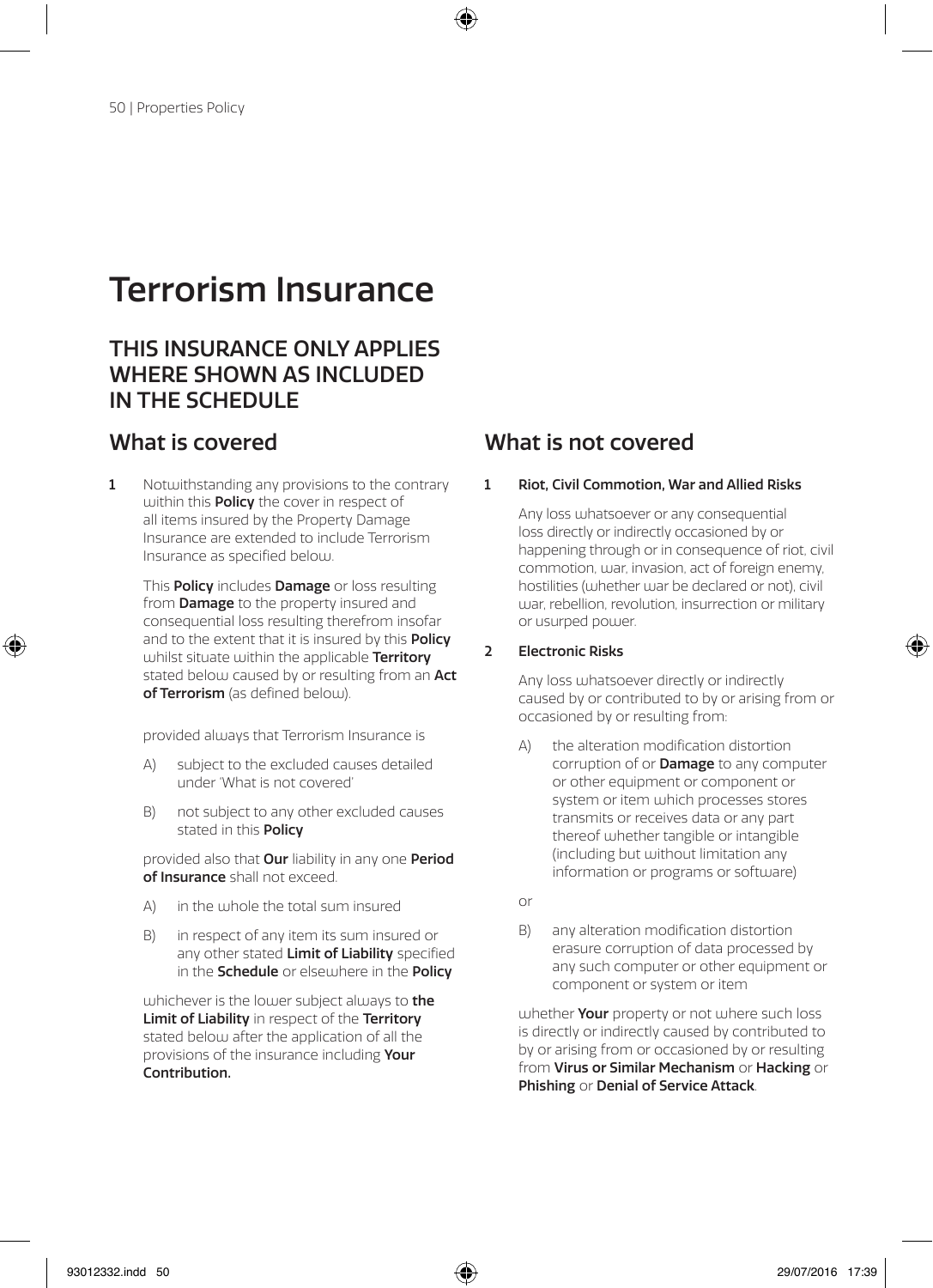Act of Terrorism means the acts of persons acting on behalf of or in connection with any organisation which carries out activities directed towards the overthrowing or influencing by force or violence of Her Majesty's government in the United Kingdom or any other government de jure or de facto.

| <b>Territory</b> |                      | Limit of Liability                              |
|------------------|----------------------|-------------------------------------------------|
|                  | <b>Great Britain</b> | As otherwise<br>specified in this <b>Policy</b> |

2 Elsewhere in Not insured the world

### What is covered What is not covered

#### 3 Nuclear Installation or Nuclear Reactor

 Any loss whatsoever or any consequential loss resulting or arising from **Damage** to any Nuclear Installation or Nuclear Reactor and all fixtures and fittings situated thereon and attached thereto and all pipes, wires, cables, drains or other conduits or service media of any description which are affixed or connected to or in any way serve such **Nuclear Installation** or Nuclear Reactor.

#### 4 Nuclear Risks and Chemical, Biological and Radiological Contamination

In respect of Residential Property insured in the name of a Private Individual

 any loss whatsoever or any expenditure resulting or arising therefrom or any consequential loss directly or indirectly caused by or contributed to by or arising from

- A) the radioactive, toxic, explosive or other hazardous properties of any explosive nuclear assembly or nuclear component thereof
- B) ionising radiation or contamination by radioactivity or from the combustion of any radioactive material
- C) chemical and/or biological and/or radiological irritants, contaminants or pollutants.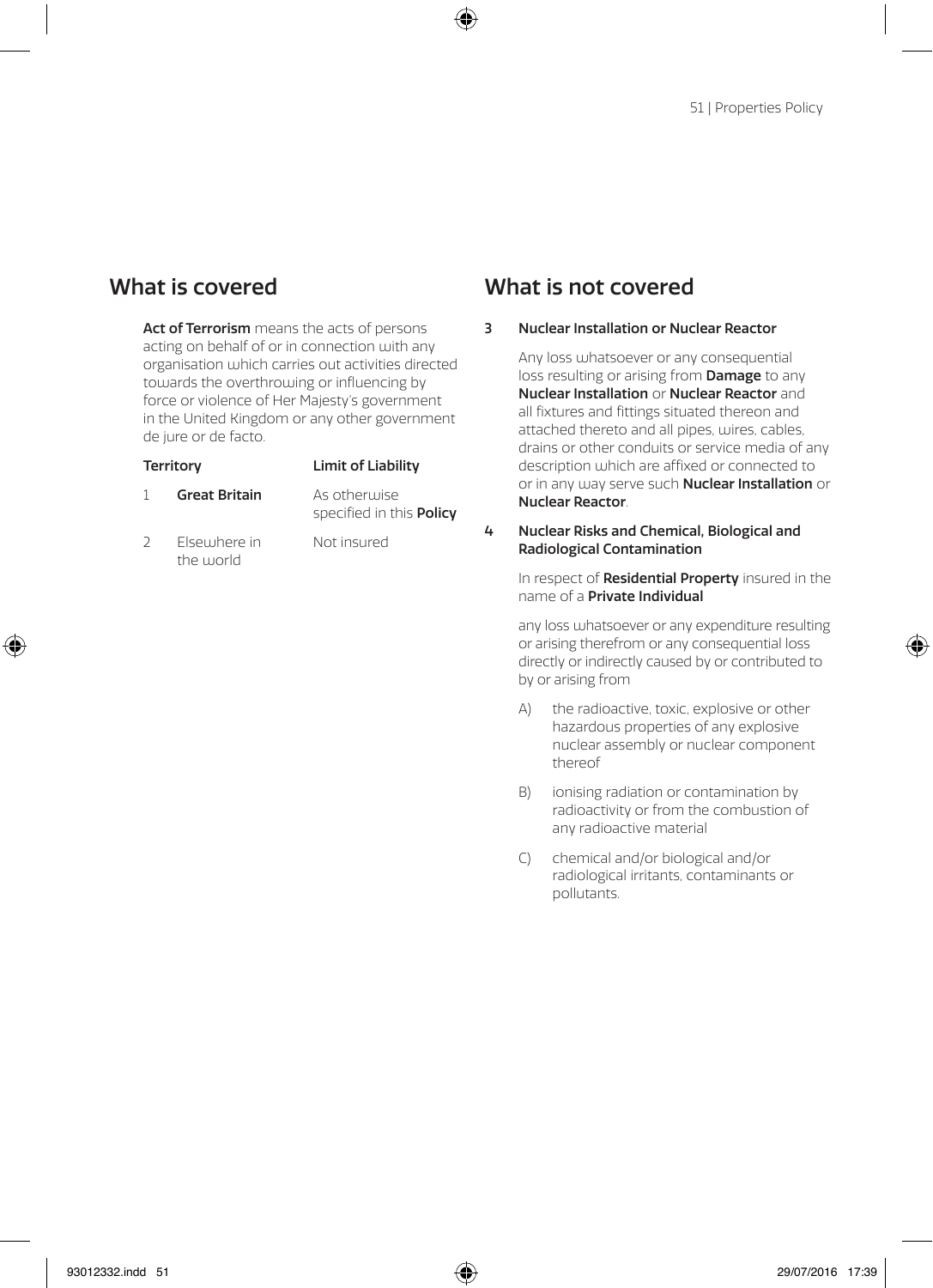## Special Conditions

- 1 In any action, suit or other proceedings where We allege that any **Damage** or loss resulting from **Damage** is not covered by this **Policy** the burden of proving that such Damage or loss is covered shall be upon You.
- 2 Any terms in this **Policy** which provide for adjustments of premium based upon declarations on expiry or during the Period of Insurance do not apply to Terrorism Insurance.
- 3 If this **Policy** is subject to any Long Term Agreement/Undertaking it does not apply to Terrorism Insurance.

All the terms, definitions, provisions, conditions and extensions of the **Policy** apply except insofar as they are hereby expressly varied.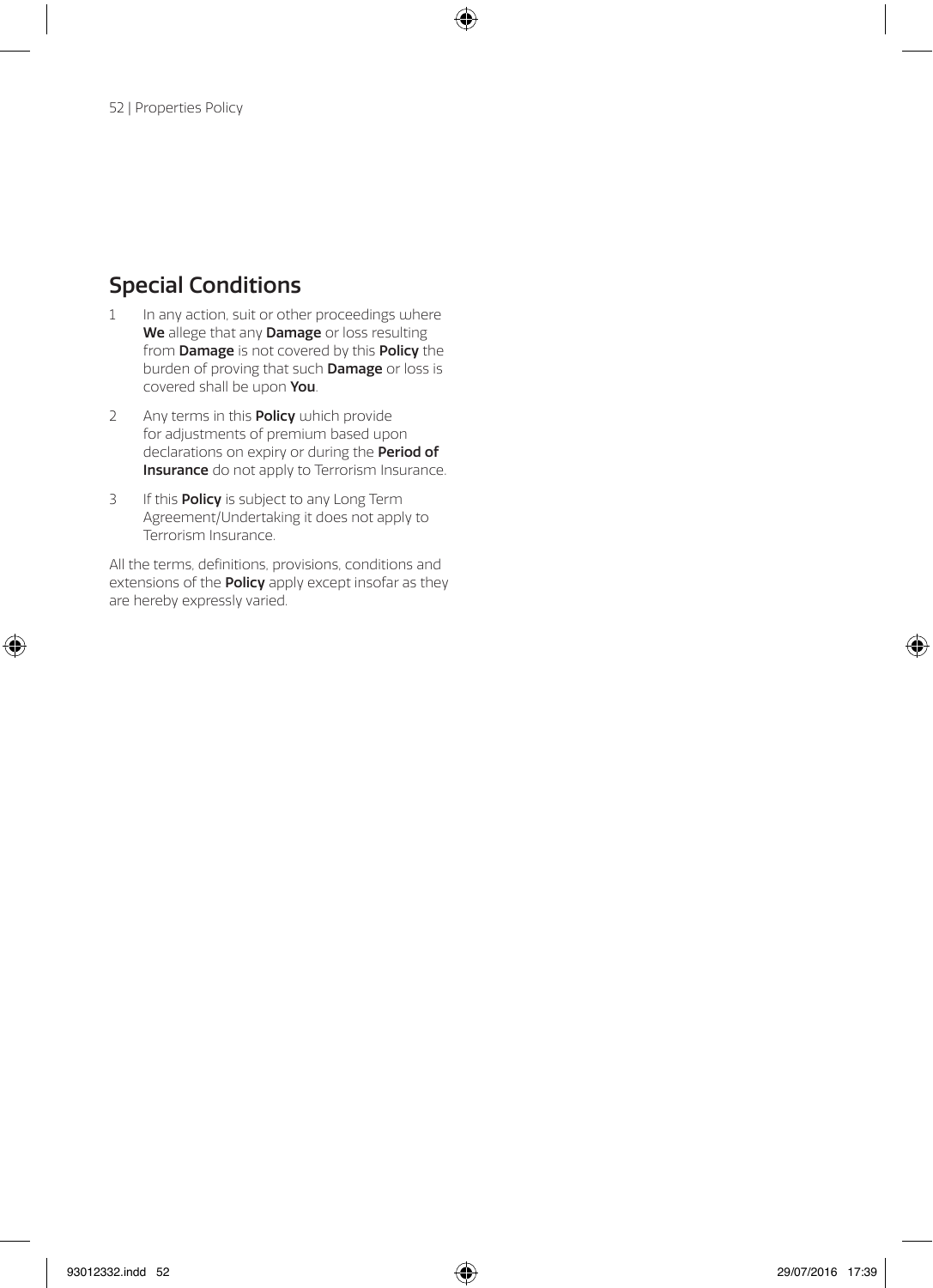# Claims Conditions

### 1 Making a Claim

Where an Event which could give rise to a claim under this **Policy** happens You will

- A) tell **Us** as soon as reasonably practicable and no later than
	- i) 30 days of **Your** becoming aware of the **Event** or occurrence
	- or
	- ii) 7 days in the case of **Damage** caused by riot, civil commotion, strikers, locked out workers, persons taking part in labour disturbances or malicious persons

provide Us with all information and help We reasonably require in respect of the claim and where requested by Us and at Your expense, written details containing as much information as possible on the Event, Damage, accident or Injury including (to the extent possible) the amount of the claim

- B) notify the police within 24 hours of Damage caused by malicious persons or thieves
- C) take all reasonable action to minimise or eliminate any interruption of or interference with the **Business**
- D) not admit or deny liability nor make any offer, compromise, promise or payment, enter into any agreement or give any undertaking in respect of the claim without **Our** written consent
- E) pass to Us immediately, unanswered, all communications from third parties in relation to any Event which may result in a claim under this Policy
- F) tell Us immediately of any impending prosecution, inquest or fatal inquiry or civil proceedings and send to Us immediately every relevant document You receive in relation to any such matter
- $G$  provide  $Us$  with such books of account or other business books or documents or such proofs as may reasonably be required by Us for investigating or verifying the claim
- H) provide to  $Us$  (if required) a statutory declaration of the truth of the claims and any related matter.

#### Failure to comply with any of these conditions may result in Us not paying Your claim.

### 2 Our Control Of Claims

We will be entitled

- A) on the happening of any **Damage** to the **property** insured to enter, take and keep possession of the Building where Damage has happened, to take and keep possession of the **property**, to deal with the salvage in a reasonable manner without thereby incurring any liability, without diminishing **Our** right to rely on any conditions of this **Policy**. This **Policy** will be proof of leave and license for such purpose
- B) at **Our** discretion to take over and conduct in Your name the defence or settlement of any claim and to take proceedings at Our own expense and for **Our** own benefit but in Your name to recover compensation or secure indemnity from any third party in respect of any Event insured by this Policy. You will give all information and assistance reasonably required
- $\bigcap$  to any **property** for the loss of which a claim is paid hereunder and You will execute all such assignments and assurances of such **property** as may be reasonably practicable but You will not be entitled to abandon any **property** to Us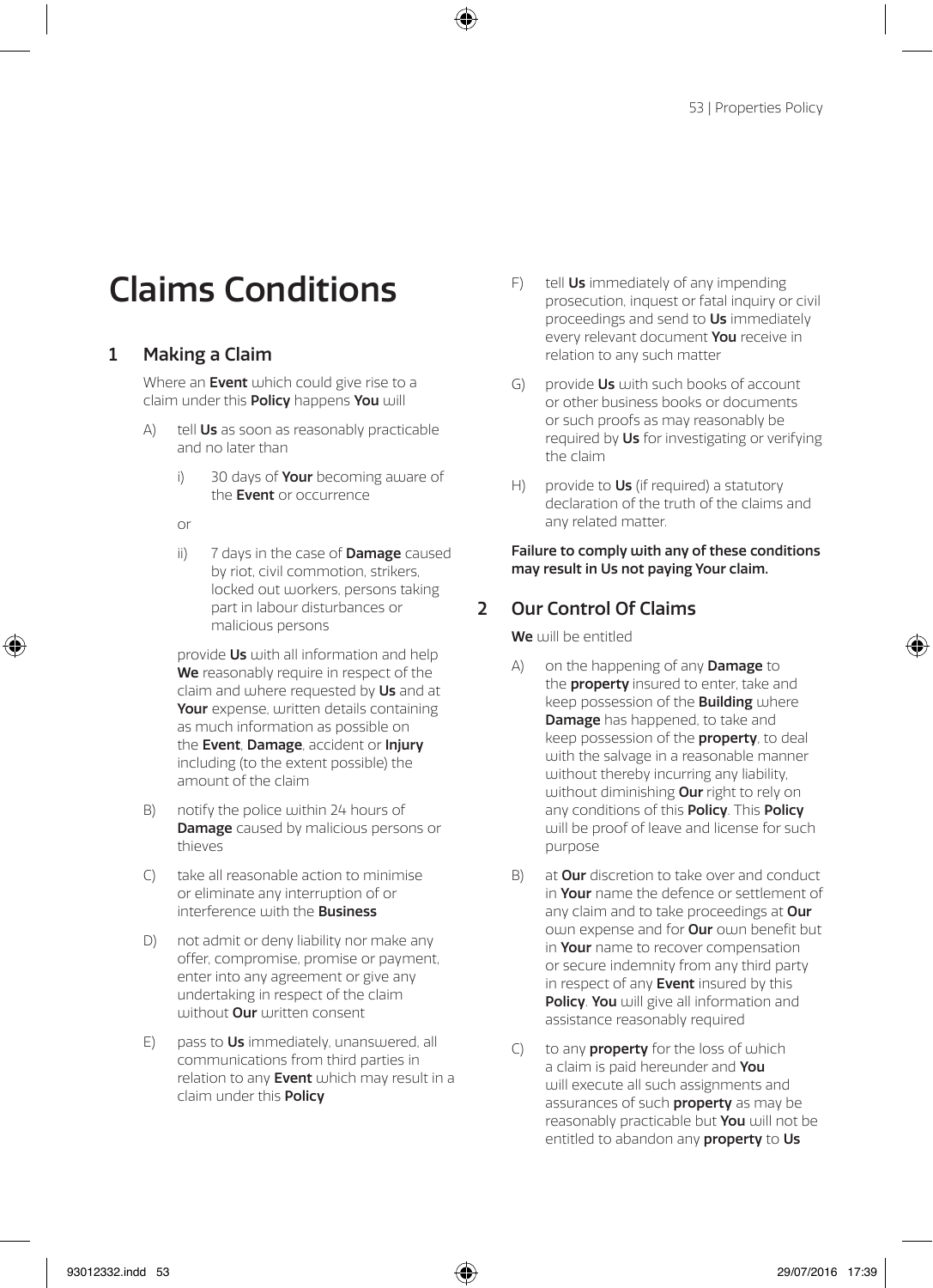D) at **Our** option to repair or replace the property or any part of the property for  $u$ uhich We may be liable under this Policy provided that **We** will not be bound to reinstate exactly or completely but only as circumstances permit and in reasonably sufficient manner. We shall not in any case be bound to expend in respect of any one of the items insured more than the sum insured.

We will not enforce rights against

- i) a tenant in respect of **Damage** to the part of the Buildings occupied by that tenant or to common parts of the **Buildings** unless Damage arises out of a criminal, fraudulent or malicious act
- ii) any Company being Parent of or Subsidiary to You or any Company which is a Subsidiary of a Parent Company of which You are Yourselves a Subsidiary in each case within the meaning of Section 736 and 744 of the Companies Act 1985 or Articles 2 and 4 of the Companies (Northern Ireland) Order 1986.

### 3 Other Insurance

If You claim under this Policy for something which is also covered by another policy, We will only pay Our proportionate share of the claim. You should give Us full details of the other policy.

This condition does not apply the Contingent Motor Liability cover under Liabilities Insurance - Section 2 Public Liability.

### 4 Arbitration (Not applicable to Liabilities Insurance)

If there is any disagreement between You and Us as to the amount to be paid under this Policy, liability being otherwise admitted, the disagreement shall be referred to an arbitrator in accordance with the Arbitration Act 1996 or any subsequent legislation replacing that Act.

The party against whom the decision is made shall meet all costs of the arbitration in full.

If the decision is not clearly made against either party the arbitrator shall have the power to apportion costs.

If the decision is made in **Our** favour **Your** costs shall not be recoverable under this Policy. This procedure does not prejudice any right of recourse You have to any other complaints procedure to which **We** subscribe or to the courts.

### 5 Adjudication

On receipt of a **Notice of Adjudication** relating to any circumstance which has given or may give rise to a claim under this **Policy You** shall provide immediate notice of this to Us.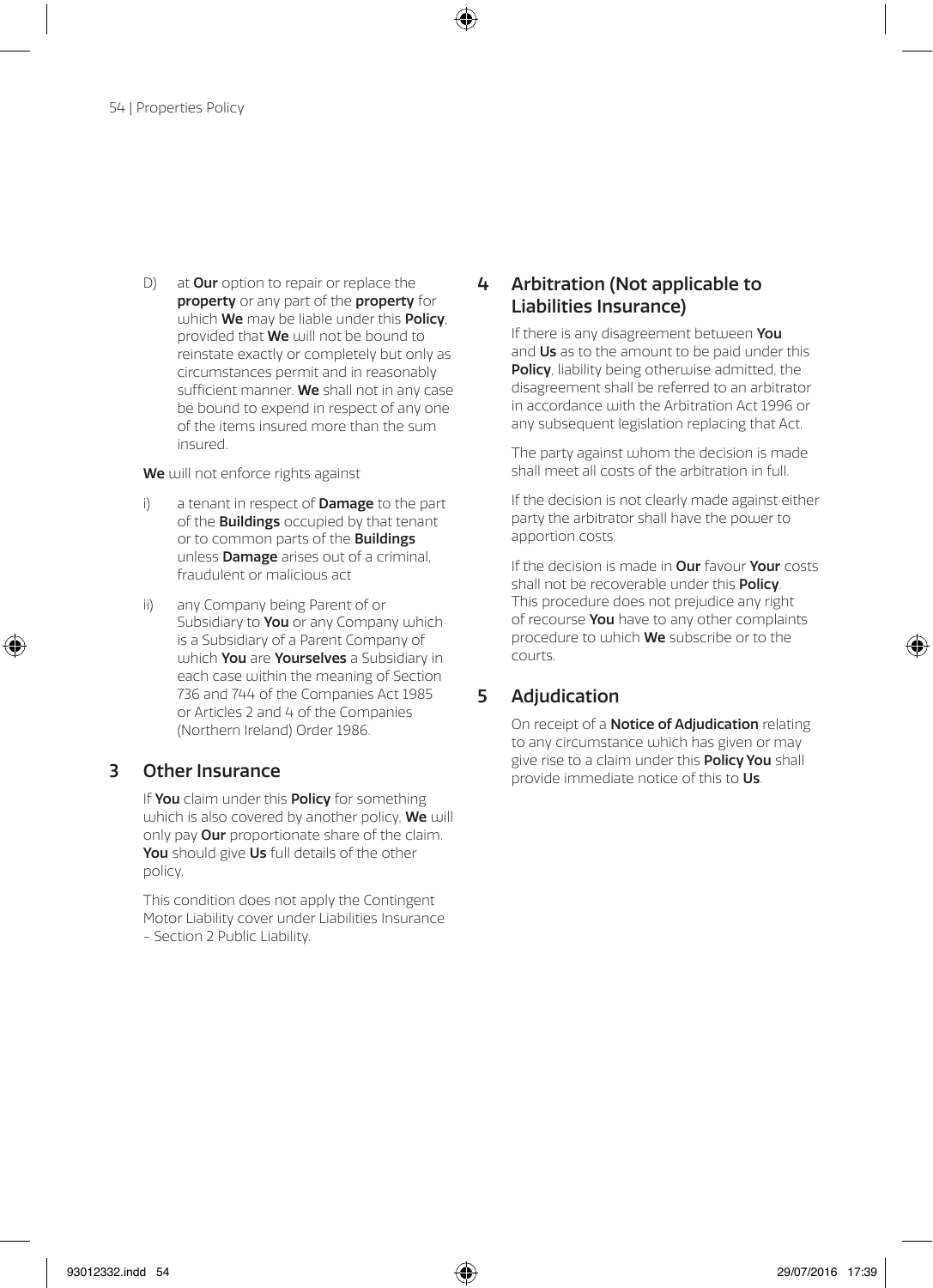# Policy Conditions

### 1 Alteration of Risk

No cover shall be provided under this **Policy** if and to the extent that any **Damage** arises as a result of any material alteration to or of

- A) the Business
- B) the Premises
- C) Property within the Premises or
- D) The occupation of the **Premises** by **You** or Your Employees

during the Period of Insurance of this Policy.

### 2 Change of Status

This Policy shall be automatically terminated if and when

A) the **Business** is wound up or carried on by a liquidator or receiver or permanently discontinued

or

B) You cease to have an interest that is insurable for example; the Premises have been sold to a third party. However this right to avoid the **Policy** does not apply in the event of **Your** death

### 3 Security and Inspection of Unoccupied Buildings

Unless agreed by Us in writing to the contrary, You must ensure that in respect of

- any Residential Property which has been Unoccupied for over 45 consecutive days
- Unoccupied Blocks of Flats
- any other **Building** or part of a **Building** which becomes **Unoccupied**
- A) gas, water and electricity services (except electricity supply to maintain any fire or intruder alarm systems) and any fuel supplies are kept shut off at the switch or stopcock where they enter the **Buildings**

(or, in the case of individual Flats or portions of a **Building**, where they enter the Flat or Unoccupied part of the Building)

- B) all water and heating systems are completely drained
- $(C)$  the **Buildings** are kept secured by
	- the use of mortice deadlocks conforming to BS3621 or closeshackle padlocks with matching locking bar on all external doors or shutters, except in respect of Unoccupied Flats where alternative door locks conforming to BS3621 may be used to secure individual residences
	- ii) the use of window locks where locks are not fitted windows must be screwed shut
	- iii) repairing any broken or defective windows or boarding them externally using 19mm thickness shuttering grade plywood adequately braced and secured against forced entry
	- iv) sealing all letterboxes or fitting a stout steel cage internally.
- D) the **Buildings** and external areas immediately surrounding the **Buildings** are kept free of all unfixed combustible materials, including removal of junk mail and newspapers
- $F$ ) any additional requirements put forward by Us are completed within the timescale specified
- F) the **Buildings** are inspected internally and externally by You or Your representative at least weekly to check that the above requirements are in place.

In the event of a breach of requirements A) to E) **You** must arrange to carry out the necessary work to satisfy the requirements and notify Us.

Failure to comply with any of these requirements may result in Us not paying Your claim.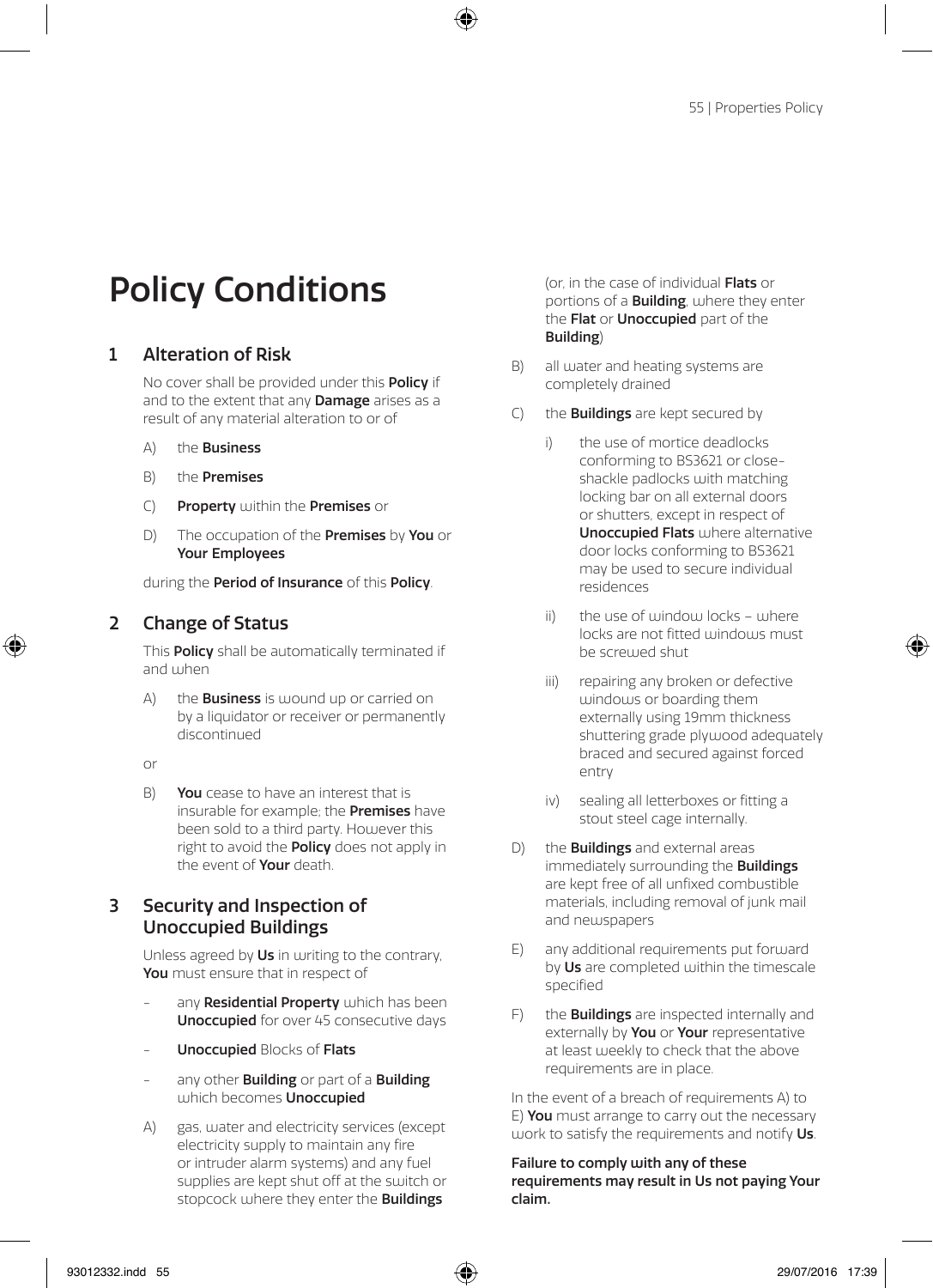### 4 Cancelling the Policy

You may cancel this Policy by informing Us in writing, and cancellation will be effective from the date of receipt of **Your** instructions. If a Certificate of Insurance has been issued as a statutory requirement to provide evidence of cover, the cancellation.

will only be effective from the date of return of the Certificate(s) to Us.

We may cancel this Policy by sending 30 days written notice to **Your** last known address.

In the event of cancellation.  $We$  will refund the premium You paid for the rest of the insurance period. We will do this only if You have not made a claim during the **Period of Insurance**.

#### 5 Cancellation of Your Fixed Sum Loan Agreement

Where We have agreed to You paying Your premium by monthly instalments, then in the event that there is a default in the instalments due under the payment schedule, We reserve the right to terminate Your Policy and You will no longer be insured by Us.

If Your monthly premium payment has a Fixed Sum Loan Agreement regulated by The Consumer Credit Act 1974, then this shall be deemed to be a linked loan agreement. In the event that there is a default in the instalments due under the payment schedule, We reserve the right to also terminate that linked loan agreement.

### 6 Consumer Credit Termination

We reserve the right to terminate the Policy in the event that there is a default in instalment payments due under any linked loan agreement.

You must return Your current Certificate of Employers' Liability Insurance to Us if We cancel Your Policy.

### 7 Contracts (Rights of Third Parties) Act 1999

A person or company who was not a party to this **Policy** has no right under the Contracts (Rights of Third Parties) Act 1999 to enforce any term of this **Policy** but this does not affect any right or remedy of a third party which exists or is available apart from that Act.

### 8 Law Applicable

Under the laws of the United Kingdom (England, Scotland, Wales and Northern Ireland) both You and We may choose the law which applies to this contract, to the extent permitted by those laws. Unless You and We agree otherwise in writing, We have agreed with You that the law which applies to this contract is the law which applies to the part of the United Kingdom in which You are based, or, if You are based in the Channel Islands or the Isle of Man, the law of whichever of those two places in which You are based.

We and You have agreed that any legal proceedings between You and Us in connection with this contract will only take place in the courts of the part of the United Kingdom in which You are based, or, if You are based in either the Channel Islands or the Isle of Man, the courts of whichever of those two places in which **You** are based.

### 9 Observance of Terms

Failure to comply with any of the terms and conditions of the **Policy** where they are material or relevant to any loss may entitle Us to reduce or avoid Your claim.

### 10 Our Liability

All the sums insured. Limits of Indemnity and any other restrictions on the amount of **Our** liability stated in this **Policy**, will apply as maximum limits to Our liability irrespective of the number of persons entitled to indemnity under this Policy.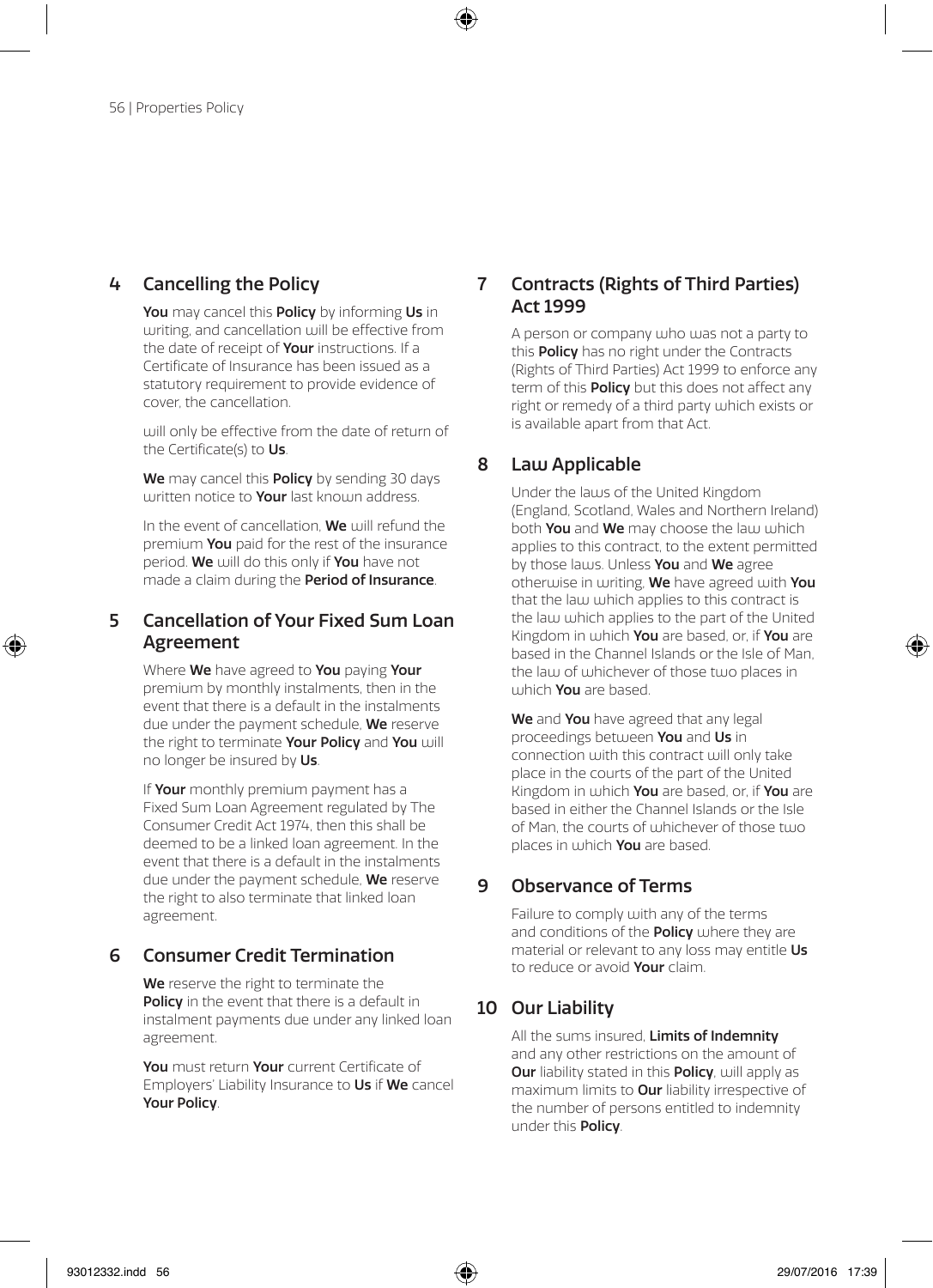For all purposes, including, but not limited to the application of sums insured. Limits of Indemnity and any other restrictions on the amount of **Our** liability stated in the **Policy**, the definition of You shall constitute one insured party, and there shall only be one contract of insurance between that insured party and Us.

#### 11 Reasonable Precautions

You must at Your own expense take all reasonable steps to prevent or minimise any Damage or any Injury to Employees or the public.

If You discover any defect or danger, You must make it good as soon as practicable and in the meantime take such additional precautions as circumstances reasonably require.

### 12 Financial or Trade Sanctions

We shall not provide coverage or be liable to provide any indemnity or payment or other benefit under this Policy if and to the extent that doing so would breach any prohibition or restriction imposed by law or regulation.

If any such prohibition or restriction takes effect during the Policy period We or You may cancel that part of this Policy which is prohibited or restricted with immediate effect by giving uritten notice to the other at their last known address.

If the whole or any part of the Policy is cancelled We will give You a full refund of premium for any unexpired period of cover We will do this only if **You** have not made a claim during the Period of Insurance.

### 13 Asbestos

Unless agreed by Us in writing to the contrary, You must ensure that You only undertake visual inspections in relation to **Asbestos** and when coming into contact with Asbestos, Asbestos Dust or Asbestos Containing Materials You always stop work and employ a licensed Asbestos contractor.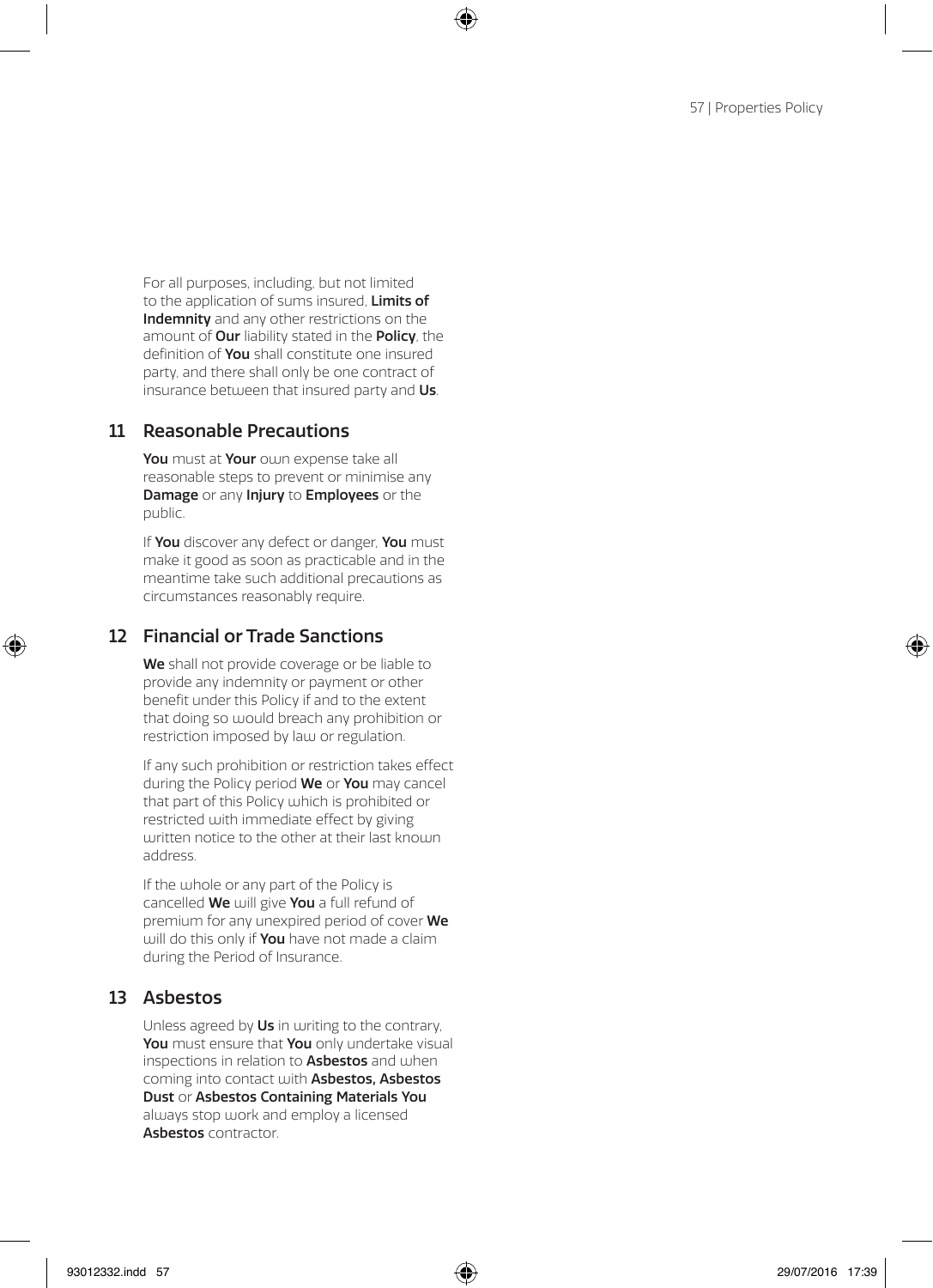# Definitions - Words with special meanings

### Advertising Injury

- A) oral or written publication of material in any manner that slanders or libels a person's or organisation's goods products or services
- B) oral or written publication of material in any manner that infringes a person's legal right to privacy
- C) the use of another's advertising idea
- D) infringement of copyright trade dress or slogan

committed in the course of advertising Your goods products or services.

### Asbestos

Crocidolite, amosite, chrysotile, fibrous actinolite, fibrous anthophyllite or fibrous tremolite or any mixture containing any of those minerals.

### Asbestos Containing Materials

Any material containing Asbestos or Asbestos Dust.

### Asbestos Dust

Fibres or particles of **Asbestos**.

### Building(s)

Buildings and foundations (built mainly of brick, stone, concrete or other non-combustible materials and unless stated differently in the **Schedule** or Statement of Fact, no more than 10% of other materials) that are Your Property or Property for which You are responsible situated at the Premises. including

- Your fixtures and fittings including fixed glass and fitted carpets
- tenant's improvements for which You are responsible in, on or around the Buildings
- furnishings and other contents of common parts of the Buildings
- outbuildings including garages and greenhouses
- closed circuit security TV systems, security equipment, external lighting, television or radio receiving aerials, aerial fittings, masts and satellite dishes
- gangways, pedestrian malls and pedestrian access bridges
- car parks, drives, roads, pavements, footpaths, patios and terraces and similar surfaces all constructed of solid materials
- walls, gates, fences and hedges
- **Services**
- landscaping excluding external ponds and lakes
- swimming pools, tennis courts and squash courts forming part of Premises occupied for residential purposes.

#### Business

That shown in the **Schedule** and conducted solely from premises in Great Britain, Northern Ireland, the Channel Islands or the Isle of Man and shall include

- 1 ownership, repair and maintenance of **Property** insured by this Policy.
- 2 A) occupation of Residential Property by You but no more than 50% in respect of the Residents of any one Residential Property
	- B) occupation of non Residential Property other than for the purpose of operating any trade or business therefrom.
- 3 provision and management of canteen, social, sports and welfare organisations and first aid, ambulance and medical services for the benefit of any Person Employed.
- 4 fire and security services maintained solely for the protection of **Your Buildings.**
- 5 private work undertaken by any Person **Employed** for any of **Your** directors, partners or Employees with Your prior consent.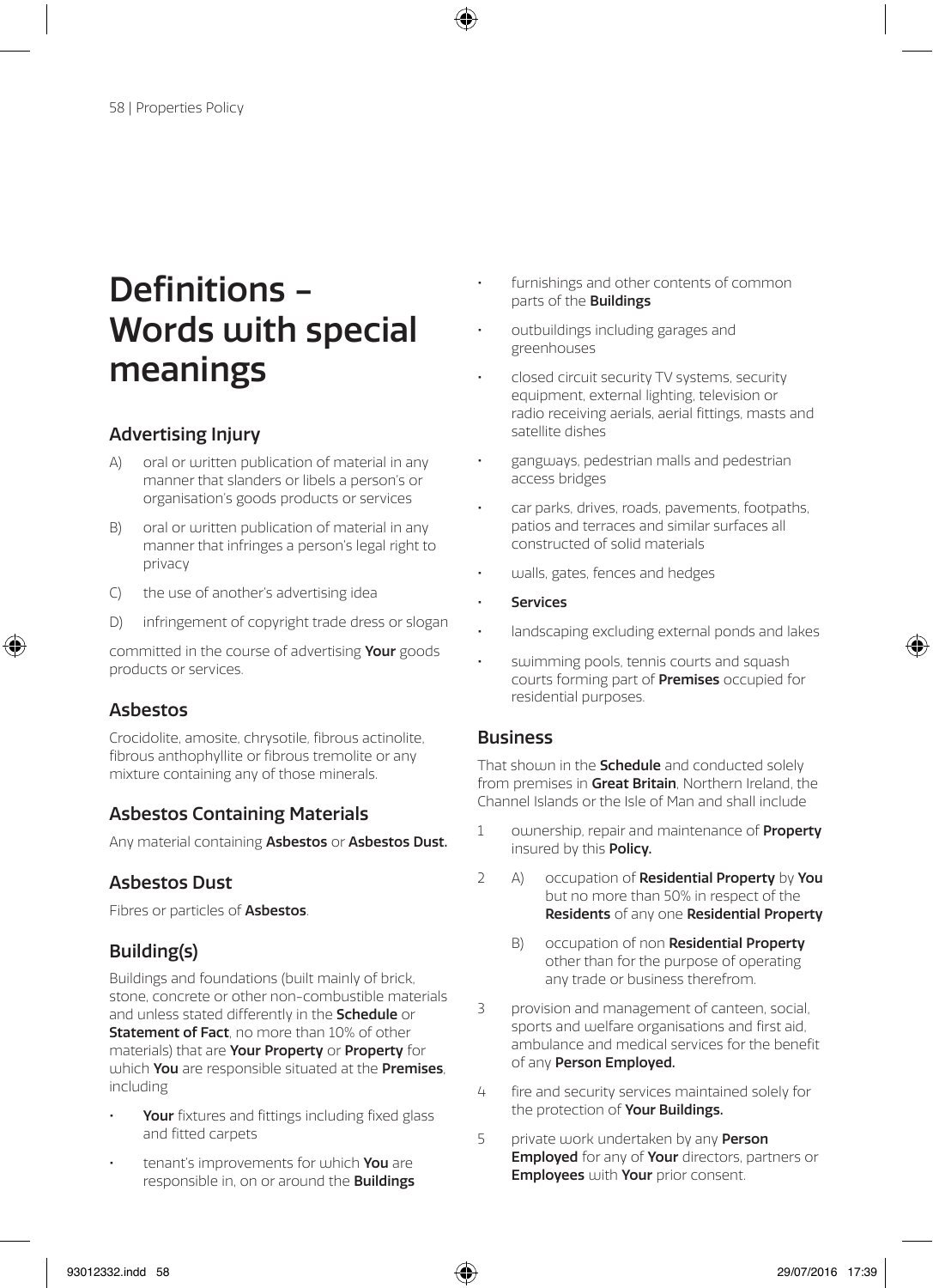6 attendance at or participation in exhibitions, trade fairs or shows by any **Employee** or director in connection with their employment

but in respect of Section 1 of Liabilities Insurance shall not include any work undertaken **Offshore**.

### Clean Up Costs

The costs incurred by

- A) a government agency or regulatory body
- B) You with Our written consent where a government agency or regulatory body would have required remediation

in carrying out action to curtail or minimise or remediate a Sudden Pollution or Contamination Incident for which You are legally responsible.

### Contract Price

The amount as should in the **Schedule** which represents the maximum estimated value of the Contract Works to be completed at the Premises.

### Contribution

The first part of each and every claim as shown in the **Schedule** which You and We have agreed will be paid by You.

If cover is provided in respect of an **Event** under more than one item under the "What is covered" heading within an Insurance or under more than one Insurance section and if a **Contribution** as defined above applies under more than one such item or Insurance then only the **Contribution** which is the highest of those which would have applied separately will be deducted from the total claim payment.

### Costs of Reletting

The costs necessarily and reasonably incurred from the date of the **Damage** until the expiry of the Indemnity Period in reletting the Buildings (including legal fees in connection with the reletting) solely as a result of Damage to the Buildings.

### Damage

Accidental loss, destruction or damage.

#### Data

Information represented or stored electronically including but not limited to code or series of instructions, operating systems, software programs and firmware

### Declared Value

The base value shown against the **Buildings** item in the **Schedule** which **You** consider to represent the cost of rebuilding at the level of costs applying at the start of the **Period of Insurance** without any provision for inflation.

### Denial of Service Attack (Terrorism Insurance)

Any actions or instructions constructed or generated with the ability to damage interfere with or otherwise affect the availability of networks or network services or network connectivity or information systems.

The Definition of Denial of Service Attack includes but is not limited to the generation of excess traffic into network addresses and the exploitation of system or network weaknesses and the generation of excess or non-genuine traffic between and amongst networks.

### Employee(s)

Any individual under a contract of service or apprenticeship with You.

### Event(s)

One occurrence or all occurrences of a series consequent on or attributable to one source or original cause.

### Failure of a System

The complete or partial failure or inability whether in terms of availability, functionality and/or performance or otherwise of a **System** whether or not owned by You to operate at any time as desired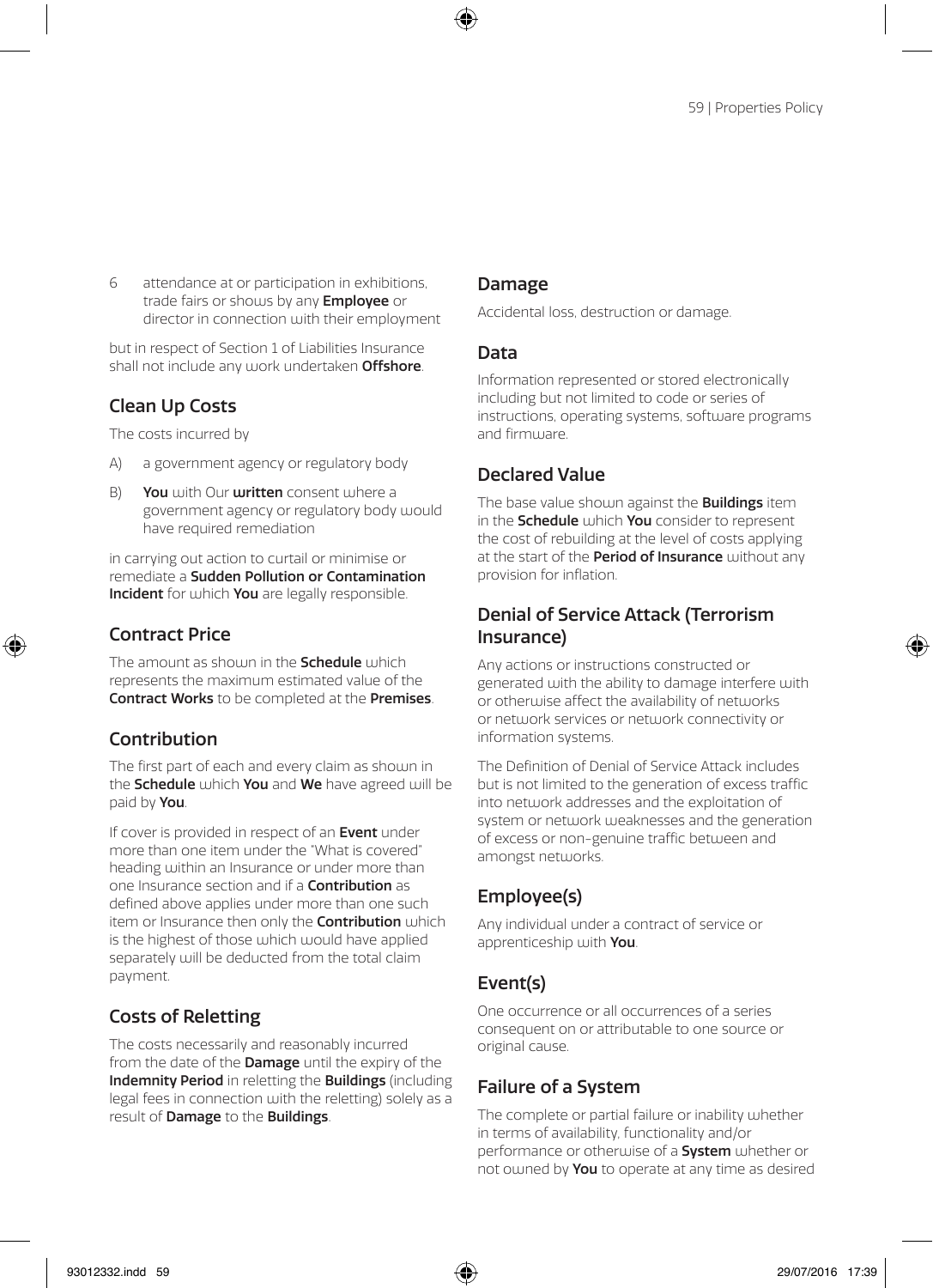as specified or as required in the circumstances of Your Business activities.

#### Fees

Any architects', surveyors', and legal fees paid by You with **Our** written consent.

### Flat(s)

A self-contained unit of the residential accommodation forming part of a block of flats or anartments or of any other **Building** which includes such residential units.

### Great Britain

England and Wales and Scotland but not the territorial seas adjacent thereto (as defined by the Territorial Sea Act 1987).

### Hacking (Terrorism Insurance)

Unauthorised access to any computer or other equipment or component or system or item which processes stores or retrieves data whether Your property or not.

### Indemnity Period

The maximum period from the date of the **Damage** for which **We** will pay any loss of **Rent**, as shown in the Schedule.

### Injury

#### In respect of Liabilities Insurance Sections 1 and 3 (Part A)

• Bodily injury, death, disease or illness.

#### In respect of Liabilities Insurance Sections 2 and 3 (Part B)

• Bodily injury, mental injury, death, disease, illness, wrongful arrest or false imprisonment.

#### In respect of Liabilities Insurance Section 4

• Bodily injury, death, disease or illness of any person other than a Person Employed.

### Insured Person

#### Landlord's Contents

Furniture, carpets (other than fitted carpets), furnishings and all other **Property** owned by **You** or for which You are responsible within the Buildings but excluding

- landlord's fixtures and fittings
- contents in common parts of the **Buildings**
- moveable Property in the open or in outbuildings
- computer and photographic equipment
- jewellery, stamp, coin and other collections, articles of precious metal, clocks, watches, furs, works of art or paintings
- clothing, personal belongings and pedal cycles
- money, certificates, cheques, securities or other documents of any kind
- motor vehicles (excluding pedestrian-controlled gardening equipment, wheelchairs and vehicles used in or about the **Building**), caravans, trailers, trains, aircraft, watercraft or parts or accessories for any of them
- stock and materials in trade
- any **Property** insured under another policy.

### Legionellosis

Any discharge, release or escape of legionella or other airborne pathogens from water tanks, water systems, air-conditioning plants, cooling towers and the like.

### Limit of Indemnity

The maximum amount payable by Us in respect of the cover provided as shown in the Schedule or Policy wording.

### Limit of Liability

The maximum amount payable by Us in respect of the cover provided as should in the **Schedule** or Policy wording.

You or Your directors, partners or Employees.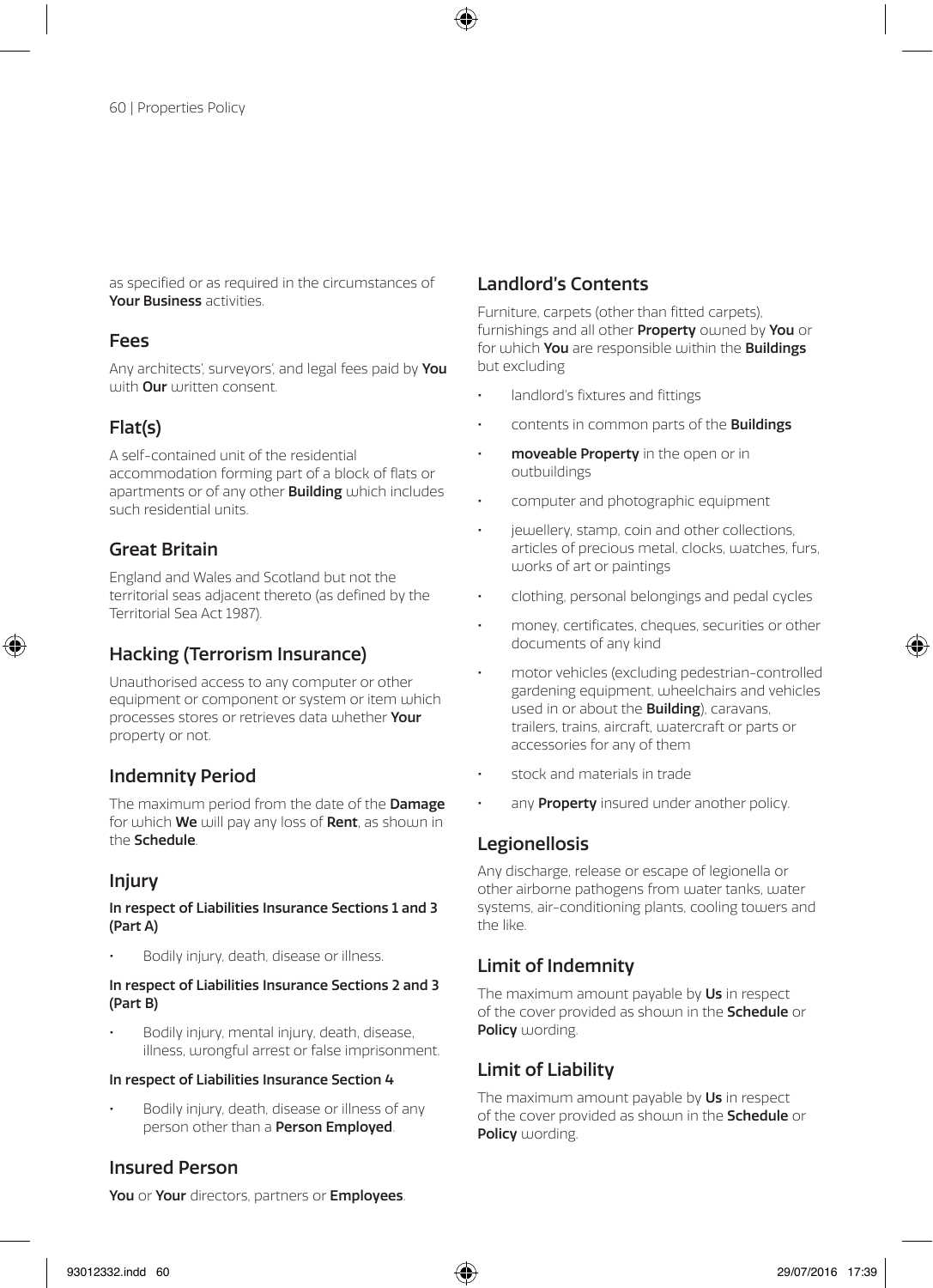### Loss of Rent

The actual amount of the reduction in the Rent received by You during the Indemnity Period solely as a result of Damage to Buildings.

### Microchip

A unit of packaged computer circuitry manufactured in small scale and made for program logic and/or computer memory purposes and expressly includes integrated circuits and microcontrollers.

### Notice of Adjudication

Any notice issued to a party to a contract to which Housing Grants Construction and Regeneration Act 1996 applies stating an intention to refer a dispute under the contract to adjudication.

### Nuclear Installation (Terrorism Insurance)

Any installation of such class or description as may be prescribed by regulations made by the relevant Secretary of State from time to time by statutory instrument being an installation designed or adapted for

- 1 the production or use of atomic energy or
- 2 the carrying out of any process which is preparatory or ancillary to the production or use of atomic energy and which involves or is capable of causing the emission of ionising radiations or
- 3 the storage processing or disposal of nuclear fuel or of bulk quantities or other radioactive matter being matter which has been produced or irradiated in the course of the production or use of nuclear fuel.

### Nuclear Reactor (Terrorism Insurance)

Any plant (including any machinery equipment or appliance whether affixed to land or not) designed or adapted for the production of atomic energy by a fission process in which a controlled chain reaction can be maintained without an additional source of neutrons.

### **Offshore**

Embarkation on to a vessel or aircraft for conveyance to an offshore rig or platform until disembarkation from the conveyance on to land upon return from such offshore rig or platform.

### Outstanding Debit Balances

The total recorded under **Duplicate Records** (as detailed in 'Additional factors when settling Rent claims') adjusted for

- 1 bad debts
- 2 amounts debited (or invoiced but not debited) and credited (including credit notes and cash not passed through the books at the time of the **Damage**) to the credit accounts of the **Business** in the period between the date to which the last monthly record relates and the date of the Damage

and

3 any abnormal condition of trade which had or could have had a material effect on the **Business** so that the figures thus adjusted shall represent as nearly as reasonably practicable those which would have been obtained at the date of the **Damage** had the **Damage** not occurred.

#### Note

- 1 Value Added Tax is excluded to the extent that You are accountable to the tax authorities.
- 2 Any adjustment implemented in current cost accounting is disregarded.

### Period of Insurance

The period beginning with the "From" date and ending with the "To" date shown in the **Schedule** and any other period for which We accept Your Premium.

### Person Employed

- 1 Employee.
- 2 labour master and individuals supplied by him.
- 3 individual employed by labour only subcontractors while under Your direct control and supervision.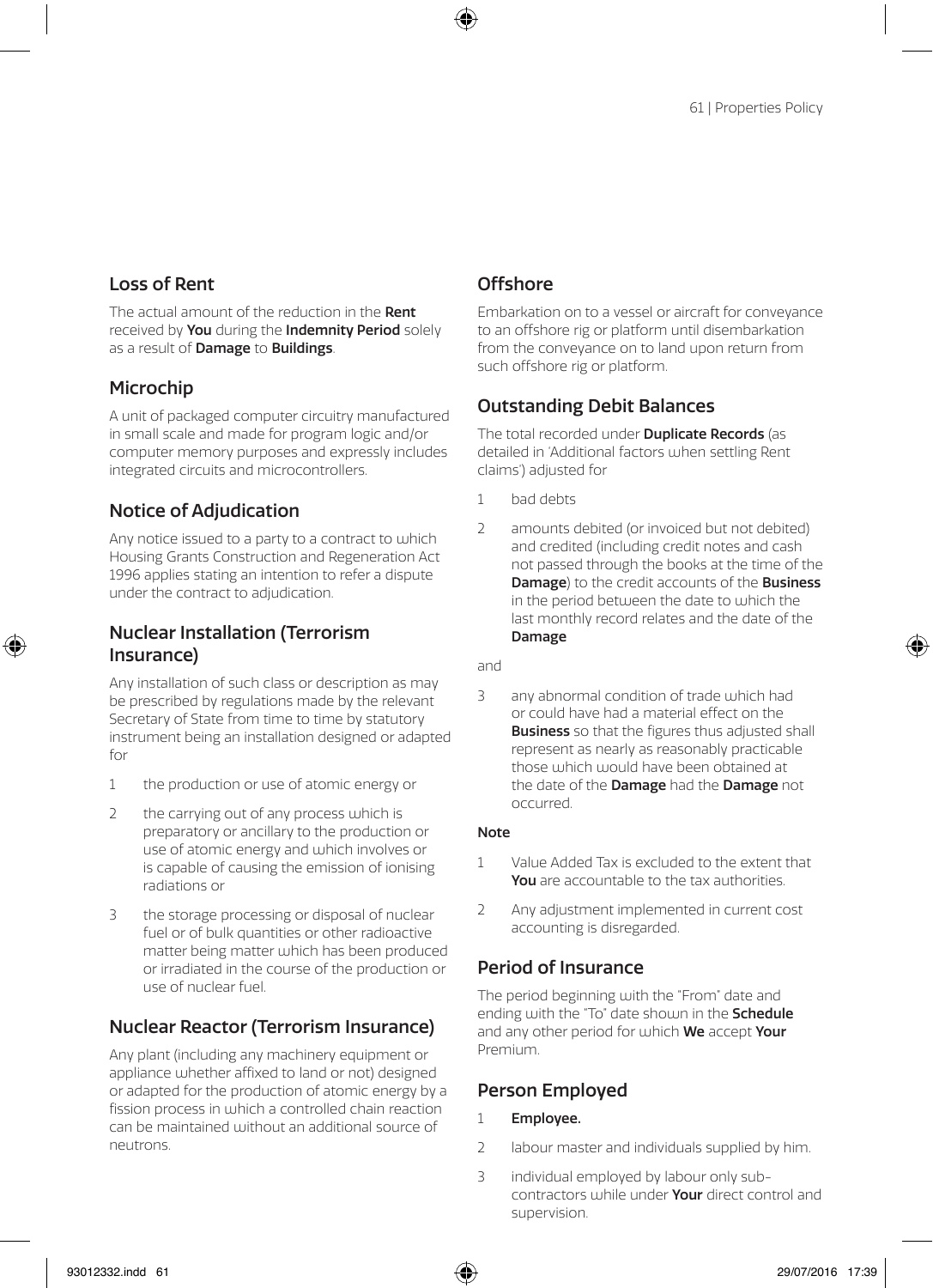- 4 self-employed individual (not being in partnership with You).
- 5 individual hired to or borrowed by You.
- 6 individual undertaking study or work experience while under **Your** supervision.
- 7 voluntary worker helper or instructor.
- 8 prospective employees being assessed by You as to their suitability for employment.
- 9 person working under the Community Offender Act 1978 or similar legislation.

#### Person Entitled to Indemnity

- 1 You.
- 2 Your personal representatives in respect of legal liability incurred by You.
- 3 at Your request
	- A) any principal
	- B) any of **Your** directors or partners
	- C) any Person Employed

against legal liability in respect of which You would have been entitled to indemnity under this **Policy** if the claim had been made against You

- D) the officers, committees and members of Your canteen, social, sports and welfare organisations and first aid, fire, ambulance, medical and security services in their respective capacities as such but this shall not include medical or dental practitioners in relation to medical services provided
- E) any of Your directors or partners or **Employees** in respect of private work undertaken by any Person Employed for such directors partners or **Employees** with **Your** prior consent

provided that such people shall keep to the terms, conditions and limitations of this Policy so far as they can apply.

### Phishing

Any access or attempted access to data or information made by means of misrepresentation or deception.

#### **Policy**

The policy wording (along with the **Schedule** and Statement of Fact) which forms part of the legal contract between You and Us.

#### Premises

The address as shoum in the **Schedule**.

### Private Individual (Terrorism Insurance)

Any person other than

- 1 a Trustee or body of Trustees where insurance is arranged under the terms of a trust
- 2 a person who owns Residential Property for the purpose of their business as a sole trader.

This definition only applies to **Property** held in trust or as part of a sole trader's business and not their private residence(s).

The Definition of Private Individual includes two or more persons where insurance is arranged in their several names and/or **Your** title includes the name of a bank or building society or other financial institution for the purpose of noting their interest in the property insured.

### Property

Material Property but shall not include **Data**.

### Property Insured

Buildings

General Contents

Landlord's Contents

at the Premises including within the open yards forming part of the Premises (subject to any specific exclusions)

all as defined in the **Policy** or more fully described in the Schedule and all being Your Property or for which **You** are responsible but excluding.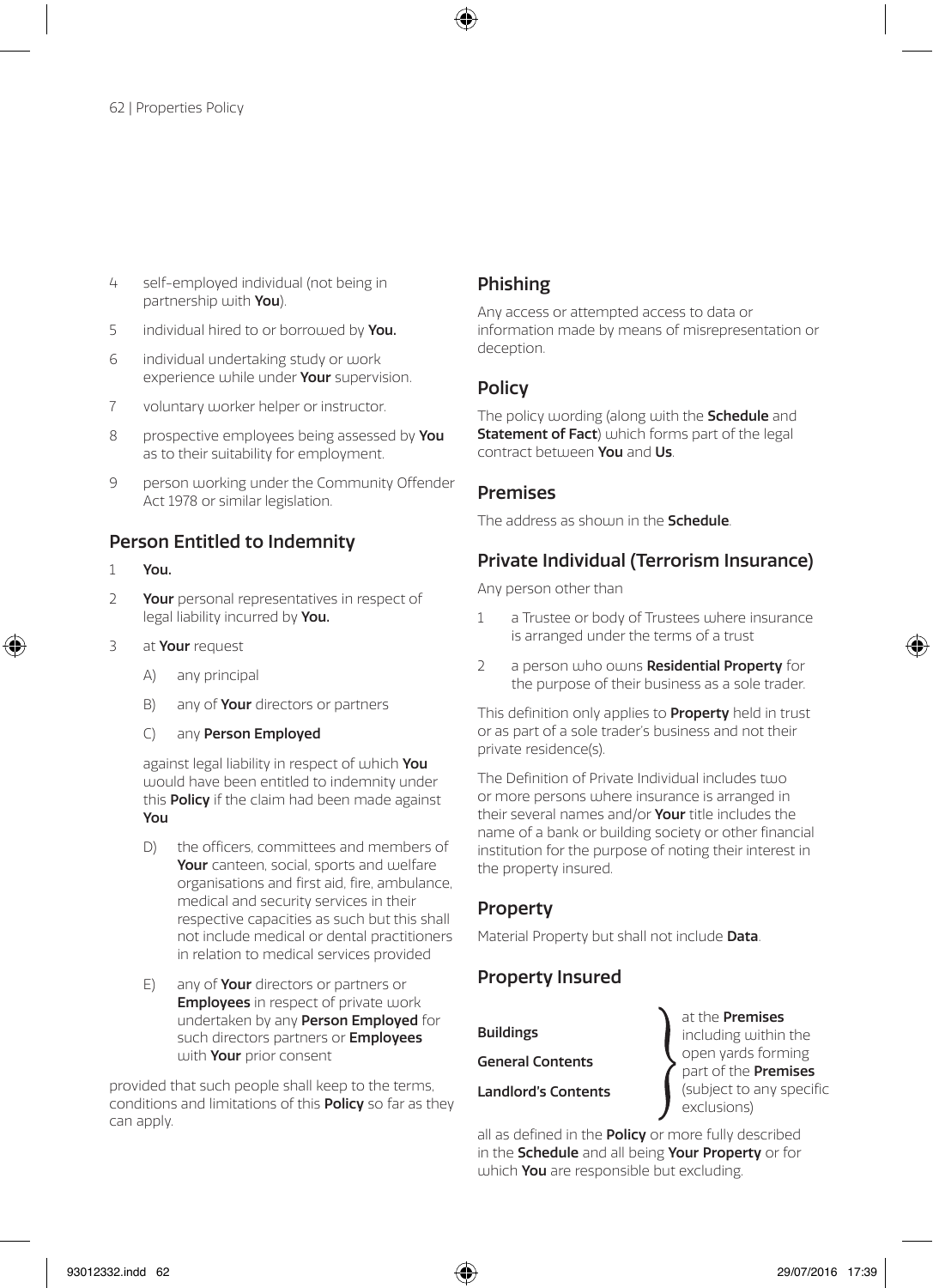- A) Property which is more specifically insured
- B) Unless specifically notified and accepted by Us as insured
	- i) Property in transit
	- ii) vehicles licensed for road use (including accessories thereon), caravans, trailers, railway locomotives, rolling stock, watercraft and aircraft
	- iii) land, piers, jetties, bridges, culverts and excavations,
	- iv) livestock, growing crops and trees
	- v) Property or structures in course of construction or erection and materials or supplies in connection with all such Property in course of construction or erection
	- vi) overhead transmission lines.

#### Rent

Any money in the nature of Rent including service charges which **You** receive from a tenant.

### Resident(s)

Any person authorised under the terms of the lease, tenancy agreement or rental agreement who lives in the **Residential Property** and any member of their family residing with them.

### Residential Property/Properties (not applicable to Terrorism Insurance)

Any house, maisonette or Flat owned by You or for which You are responsible situated at the Premises.

### Residential Property (Terrorism Insurance only)

Houses and blocks of flats and other dwellings (including household contents and personal effects of every description).

### Schedule

The document providing details of the various Insurances which are included in Your Policy together with the levels of cover applying under each.

### Services

Telephone, gas, electricity and water mains drains and sewers, electrical instruments, meters, piping, cabling and the like which provide services to or from the **Buildings** and for which You are responsible.

### Statement of Fact

The document setting out information provided by You or Your representative as being relevant to the cover that has been applied for. It also includes assumptions We have made about factual circumstances relevant to the cover and which are confirmed by You as true and correct.

### Sudden Pollution or Contamination Incident

Pollution or contamination of buildings or other structures or of water or land or of the atmosphere caused by a sudden identifiable, unintended and unexpected incident which takes place in its entirety at a specific moment in time and place in Great Britain, Northern Ireland and the Channel Islands or the Isle of Man during the **Period of Insurance**.

Provided that all pollution or contamination which arises out of one Sudden Pollution or Contamination Incident shall be considered by Us to have occurred at the time such incident takes place.

### System

Computers, other computing and electronic equipment linked to a computer hardware electronic Data processing equipment, Microchips and anything which relies on a **Microchip** for any part of its operation and includes for the avoidance of doubt any computer installation.

### Unoccupied

Empty, disused, unoccupied, unfurnished, untenanted or no longer in active use.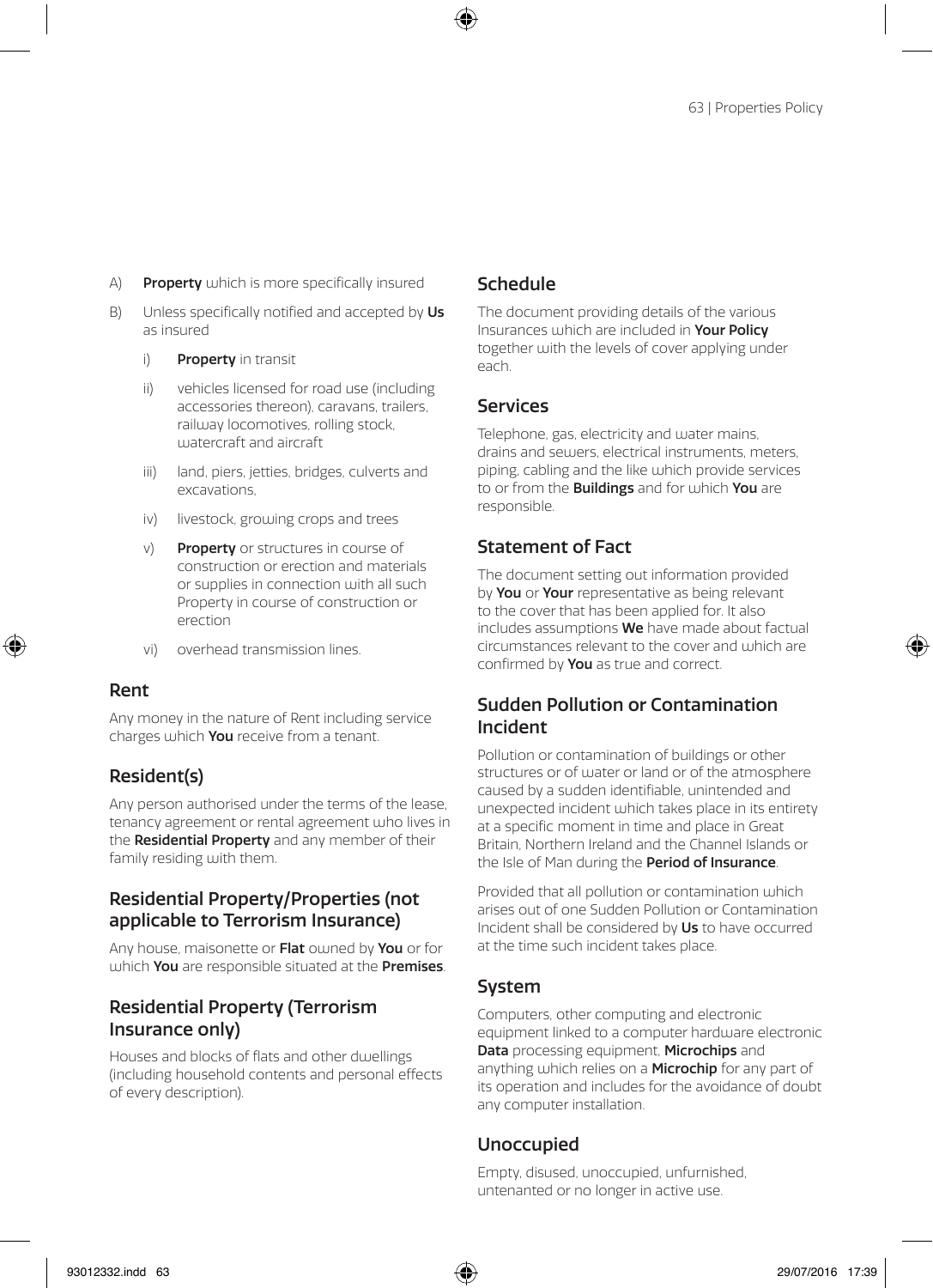### Virus (not applicable to Terrorism Insurance)

Programming code designed to achieve an unexpected, unauthorised and/or undesirable effect or operation when loaded onto a **System** transmitted between **Systems** by transfer between computer systems via networks, extranets and internet or electronic mail or attachments thereto or via floppy diskettes or CD-ROMS or otherwise and whether involving self-replication or not.

### Virus or Similar Mechanism (Terrorism Insurance only)

Any program, code, programming instruction or any set of instructions intentionally constructed with the ability to damage, interfere with or otherwise adversely affect computer programs, data files or operations whether involving self-replication or not.

The Definition of Virus or Similar Mechanism includes but is not limited to trojan horses, worms and logic bombs.

### Water Table Level

The level below which the ground is completely saturated with water.

### We/Us/Our

Royal & Sun Alliance Insurance plc St Mark's Court Chart Way Horsham West Sussex RH12 1XL.

### You/Your/Yours/Yourselves

The Policyholder shown in the **Schedule**.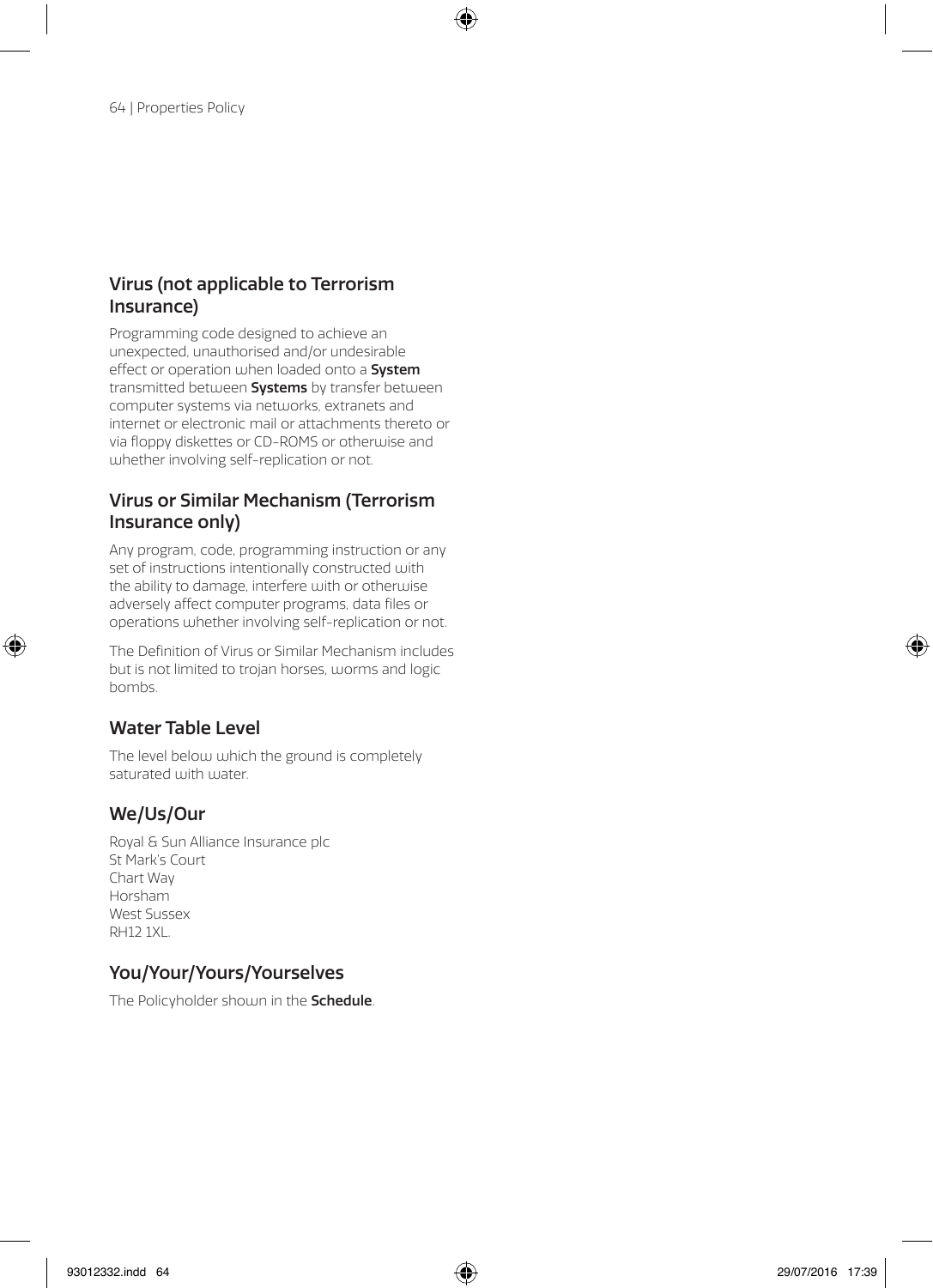# Complaints Procedure

## Our Commitment To Customer Service

At RSA we are committed to going the extra mile for our customers. If you believe that we have not delivered the service you expected, we want to hear from you so that we can try to put things right. We take all complaints seriously and following the steps below will help us understand your concerns and give you a fair response.

### Step 1

If Your complaint relates to Your policy then please contact the sales and service team number should in Your Schedule. If Your complaint relates to a claim then please call the claims helpline number should in Your policy booklet.

We aim to resolve Your concerns by close of the next business day. Experience tells Us that most difficulties can be sorted out within this time.

### Step 2

In the unlikely event that Your concerns have not been resolved within this time. Your complaint will be referred to **Our** Customer Relations Team who will arrange for an investigation on behalf of **Our** Chief Executive. Their contact details are as follows:

| RSA Customer Relations Team |
|-----------------------------|
|                             |
|                             |
|                             |
|                             |

Email: crt.halifax@uk.rsagroup.com

### Our promise to you

We will:

- Acknowledge all complaints promptly
- Investigate quickly and thoroughly
- Keep You informed of progress
- Do everything possible to resolve Your complaint
- Use the information from Your complaint to proactively improve Our service in the future.

Once We have reviewed Your complaint We will issue Our final decision in writing within 8 weeks of the date We received Your complaint.

## If you are still not happy

If You are still unhappy after Our review, or You have not received a written offer of resolution within 8 weeks of the date We received Your complaint, You may be eligible to refer Your case to the Financial Ombudsman Service. The Financial Ombudsman Service is an independent body that arbitrates on complaints. They can be contacted at:

| Post:      | Financial Ombudsman Service<br>Exchange Tower<br>Harbour Exchange Square<br>London F14 9SR                                                        |
|------------|---------------------------------------------------------------------------------------------------------------------------------------------------|
| Telephone: | 0800 0234567 (free from standard<br>landline, mobiles may be charged)<br>0300 1239123 (same rate as 01 or 02<br>numbers, on mobile phone tariffs) |
| Fmail:     | complaint.info www.financial-<br>ombudsman.org.uk                                                                                                 |

You have six months from the date of Our final response to refer **Your** complaints to the Financial Ombudsman Service. This does not affect Your right to take legal action, however, the Financial Ombudsman Service will not adjudicate on any case where litigation has commenced.

## Thank you for your feedback

We value Your feedback and at the heart of Our brand We remain dedicated to treating Our customers as individuals and giving them the best possible service at all times. If We have fallen short of this promise, **We** apologise and aim to do everything possible to put things right.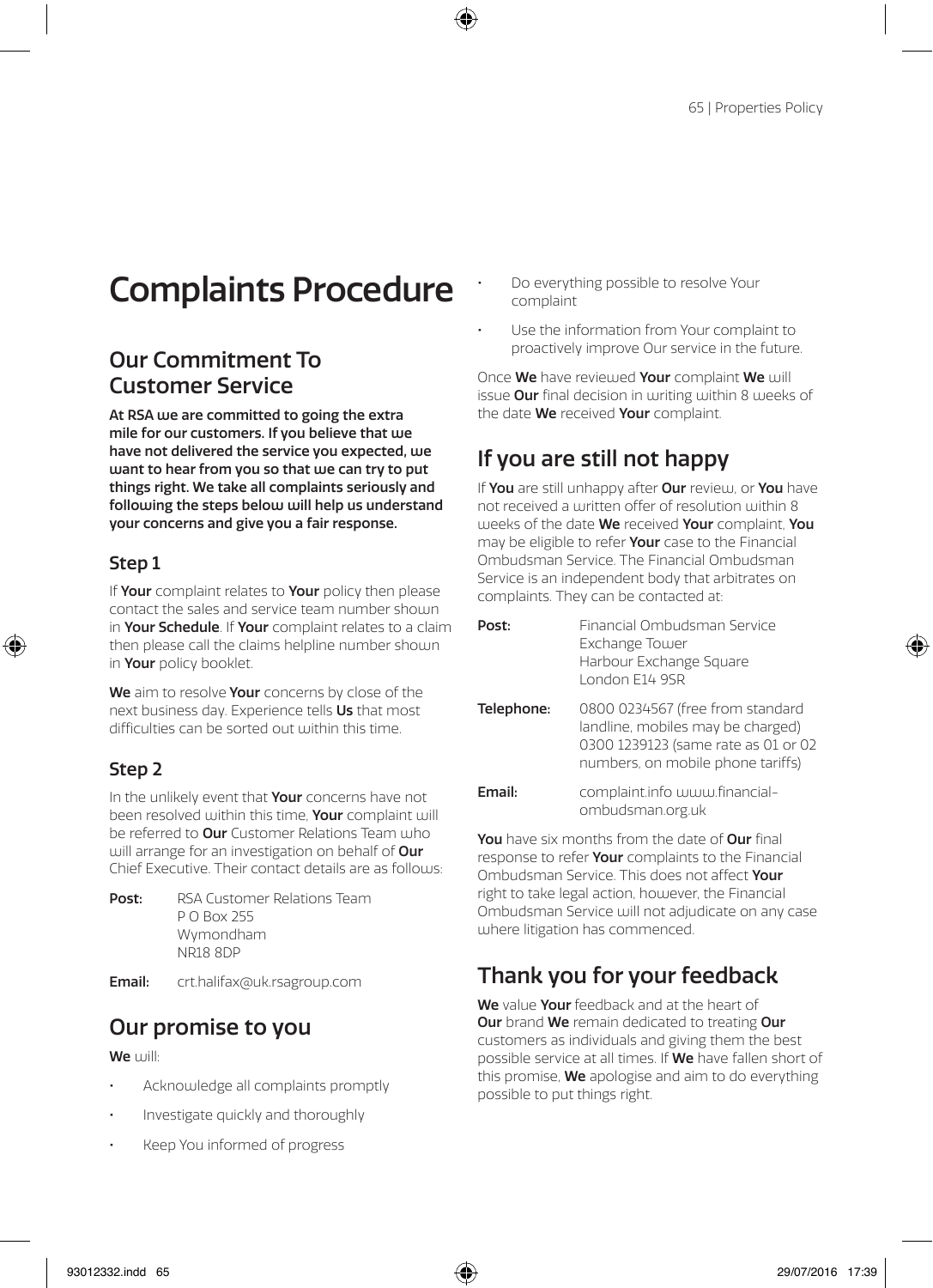# $\mathbf{\hat{\mathbf{\Theta}}}$  How We Use Your Information

Please read the following carefully as it contains important information relating to the details that You have given Us. You should show this notice to any other party related to this insurance.

## Who We are

Properties is underwritten by Royal & Sun Alliance Insurance plc.

You are giving Your information to Royal & Sun Alliance Insurance plc, which is a member of the RSA Group of companies (the Group). In this information statement 'We' 'Us' and 'Our' refers to the Group unless otherwise stated.

## How Your information will be used and who We share it with

Your information comprises of all the details We hold about You and Your transactions and includes information obtained from third parties.

If You contact Us electronically, We may collect Your electronic information identifier e.g. Internet Protocol (IP) address or telephone number supplied by Your service provider.

We may use and share Your information with other members of the Group to help Us and them

- Assess financial and insurance risks
- Recover debt
- Prevent and detect crime
- Develop Our services, systems and relationships with You
- Understand **Our** customers' requirements
- Develop and test products and services.

We do not disclose Your information to anyone outside the Group except

- Where We have Your permission, or
- Where **We** are required or permitted to do so by law, or
- To credit reference and fraud prevention agencies and other companies that provide a service to Us, Our partners or You, or
- Where **We** may transfer rights and obligations under this agreement.

We may transfer Your information to other countries on the basis that anyone We pass it to provides an adequate level of protection. In such cases the Group will ensure it is kept securely and used only for the purpose for which **You** provided it. Details of the companies and countries involved can be provided on request.

From time to time We may change the way We use Your information. Where We believe You may not reasonably expect such a change We shall write to You. If You do not object. You will consent to that change.

We will not keep Your information for longer than is necessary.

## Sensitive Information

Some of the information We ask You for may be sensitive personal data, as defined by the Data Protection Act 1998 (such as information about health or criminal convictions). We will not use such sensitive personal data about You or others except for the specific purpose for which You provide it and to carry out the services described in Your Policy documents. Please ensure that You only provide Us with sensitive information about other people with their agreement.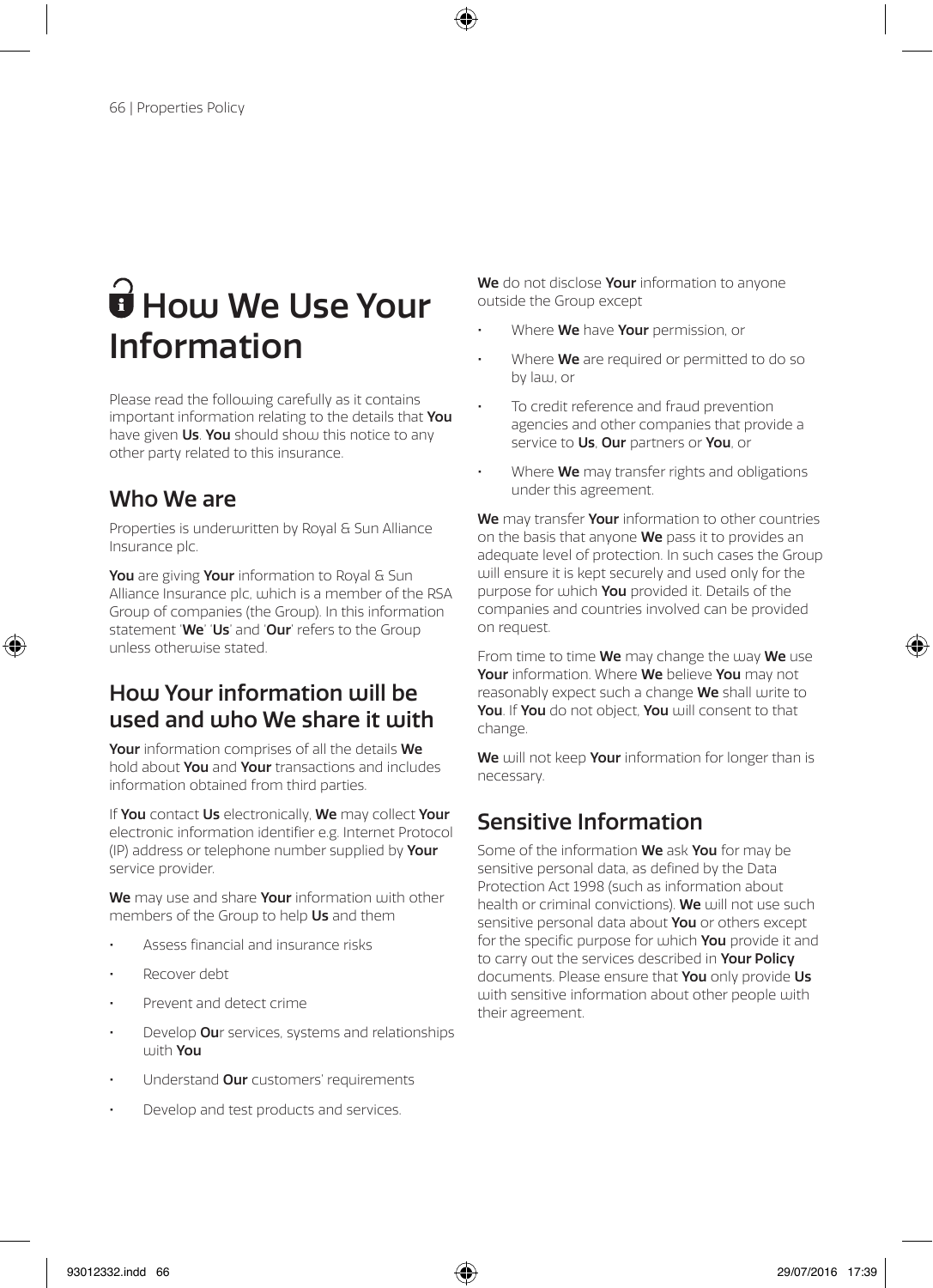## How to contact Us

On payment of a small fee **You** are entitled to receive a copy of the information We hold about You. If You have any questions or **You** would like to find out more about this notice **You** can write to

Data Protection Liaison Officer Customer Relations Office RSA Bowling Mill Dean Clough Industrial Estate Halifax HX3 5WA

### Employers' Liability Tracing **Office**

Certain information relating to Your Policy including, without limitation, the **Policy** number(s), employers' names and addresses (including subsidiaries and any relevant changes of name), coverage dates, employer's reference numbers provided by Her Majesty's Revenue and Customs and Companies House Reference Numbers (if relevant) will be provided to the Employers' Liability Tracing Office (the ELTO) and added to an electronic database (the Database).

This information will be made available in a specified and readily accessible form as required by the 'Employers' Liability Insurance: Disclosure By Insurers Instrument 2010'. This information will be subject to regular periodic updating and certification and will be audited on an annual basis.

The Database will assist individual consumer claimants who have suffered an employment related injury or disease arising out of their course of employment in the UK for employers carrying on, or who carried on, business in the UK and who are covered by the employers' liability insurance of their employers (the Claimants):

- to identify which insurer (or insurers) was (or were) providing employers' liability cover during the relevant periods of employment; and
- to identify the relevant employers' liability insurance policies.

The Database will be managed by the ELTO.

The Database and the data stored on it may be accessed and used by the Claimants, their appointed representatives, insurers with potential liability for UK commercial lines employers' liability insurance cover and any other persons or entities permitted by law.

By entering into this insurance **Policy You** will be deemed to specifically consent to the use of **Your** Policy data in this way and for these purposes.